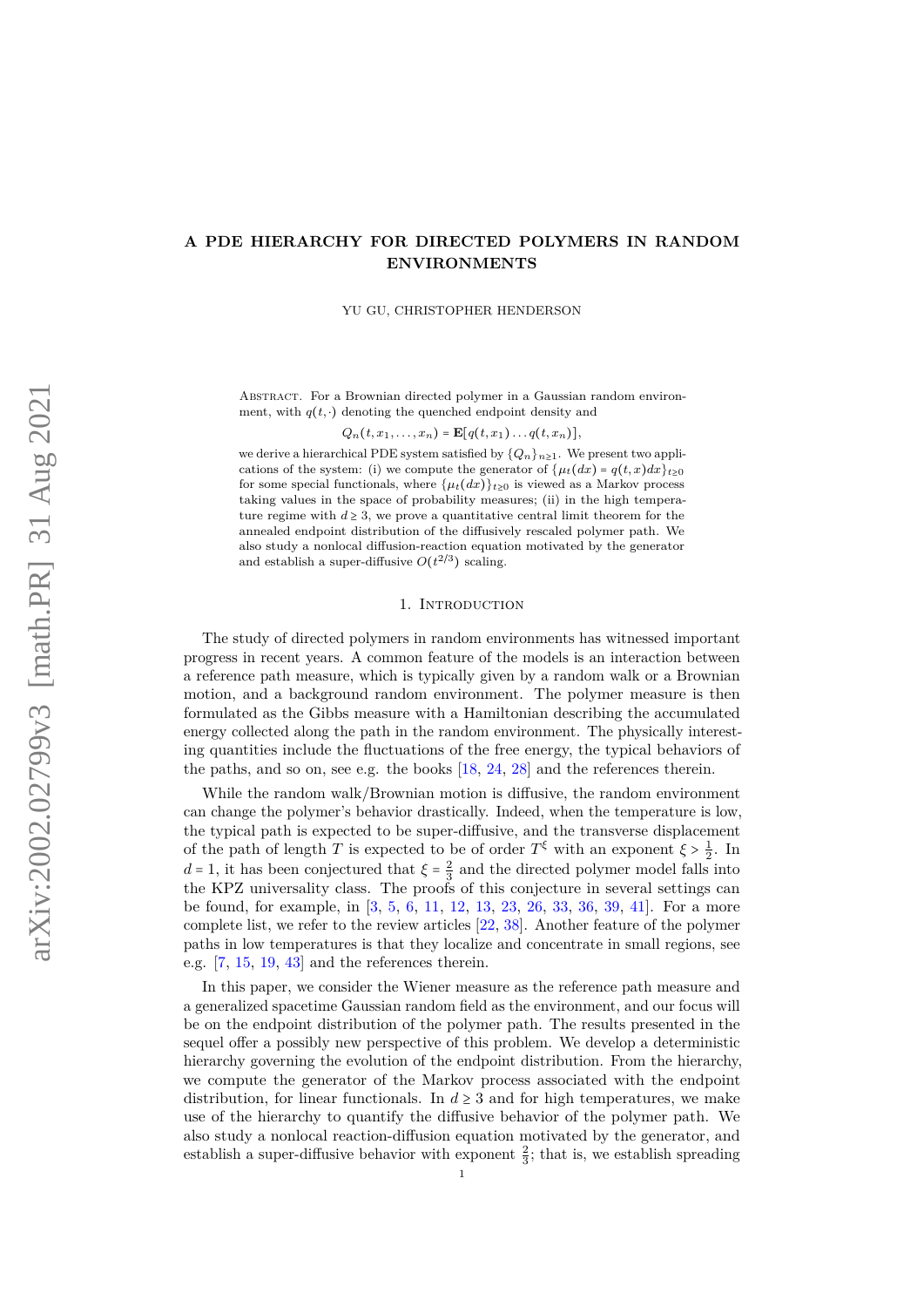<span id="page-1-4"></span>on spatial scales  $O(t^{2/3})$ . Our arguments are based on a mixture of tools from both probability and partial differential equations.

1.1. **Main result.** Let  $\eta$  be a spacetime white noise built on the probability space  $(\Omega, \mathcal{F}, \mathbf{P})$  and the expectation with respect to *η* is denoted by **E**. Fix a mollifier  $0 \leq \phi \in C_c^{\infty}(\mathbb{R}^d)$  with  $\int \phi = 1$ . We smooth  $\eta$  in the *x*−variable and define

$$
\eta_\phi(t,x) = \int_{\mathbb{R}^d} \phi(x-y) \eta(t,y) dy,
$$

which is a generalized Gaussian random field. The covariance function of  $\eta_{\phi}$  is then given by

$$
\mathbf{E}[\eta_{\phi}(t,x)\eta_{\phi}(s,y)] = \delta(t-s)R(x-y),
$$

with the spatial covariance function

$$
R(x) = \int_{\mathbb{R}^d} \phi(x+y)\phi(y)dy \in C_c^{\infty}(\mathbb{R}^d).
$$

Let  $(\Sigma, \mathcal{A}, \mathbb{P})$  be another probability space and w be a Brownian motion built on it. The initial location  $w_0$  is distributed according to  $\mu_0(dx)$ . Throughout the paper, we assume

<span id="page-1-3"></span>
$$
\mu_0(dx) = q_0(x)dx,
$$
  $q_0 \ge 0, \quad \int_{\mathbb{R}^d} q_0(x)dx = 1,$ 

and consider the two cases (i)  $q_0 \in C_c(\mathbb{R}^d)$  (ii)  $q_0(x) = \delta(x)$ . While other initial distributions can be considered as well, our main focus here is on  $q_0(x) = \delta(x)$ . We denote the expectation with respect to *w* by  $\mathbb{E}_{\mu_0}$ , and define the energy of any Brownian path  $w : [0, T] \to \mathbb{R}^d$  in the Gaussian environment  $\eta_\phi$  by

(1.1) 
$$
H(T, w) = \int_0^T \eta_{\phi}(t, w_t) dt.
$$

In this paper, we study the endpoint distribution of the random polymer, obtained by tilting the Brownian motion by a factor of  $e^{\beta H(T,w)}$ , where  $\beta > 0$  is the inverse temperature; that is, for any  $T \geq 0$ , we are interested in:

<span id="page-1-0"></span>
$$
\mu_T(dx) = q(T, x)dx,
$$
  
(1.2) 
$$
q(T, x) = Z(T)^{-1} \mathbb{E}_{\mu_0} [\delta(w_T - x) \exp(\beta H(T, w) - \frac{1}{2}\beta^2 R(0)T)], \text{ and}
$$

$$
Z(T) = \mathbb{E}_{\mu_0} [\exp(\beta H(T, w) - \frac{1}{2}\beta^2 R(0)T)].
$$

In  $d = 1$ , we also consider the random environment given by the spacetime white noise  $\eta$ , without any mollification in the spatial variable. To unify the notation, we allow  $\phi$  to be the Dirac function  $\phi(x) = \delta(x)$  in  $d = 1$ , and the spatial covariance function in this case is

$$
R(x) = \int_{\mathbb{R}} \phi(x+y)\phi(y)dy = \delta(x).
$$

We define

<span id="page-1-1"></span>(1.3) 
$$
q(T,x) = Z(T)^{-1} \mathbb{E}_{\mu_0} [\delta(w_T - x) : \exp(\beta \int_0^T \eta(s, w_s) ds) :],
$$

$$
Z(T) = \mathbb{E}_{\mu_0}[:\exp(\beta \int_0^T \eta(s, w_s) ds) :].
$$

Here  $:$  exp  $:$  is the Wick-ordered exponential, see e.g. [\[37\]](#page-27-7). In both  $(1.2)$  and  $(1.3)$ , the endpoint density  $q$  is related to a stochastic heat equation with a multiplicative noise, which we will make more precise in Section [2.](#page-7-0) We emphasize that the case of  $\phi(x) = R(x) = \delta(x)$  is restricted to  $d = 1$ .

<span id="page-1-2"></span>For any  $t \geq 0, n \geq 1$  and  $\mathbf{x}_{1:n} := (x_1, \ldots, x_n) \in \mathbb{R}^{nd}$ , define the *n*-point density by (1.4)  $Q_n(t, \mathbf{x}_{1:n}) = \mathbf{E}[q(t, x_1) \dots q(t, x_n)].$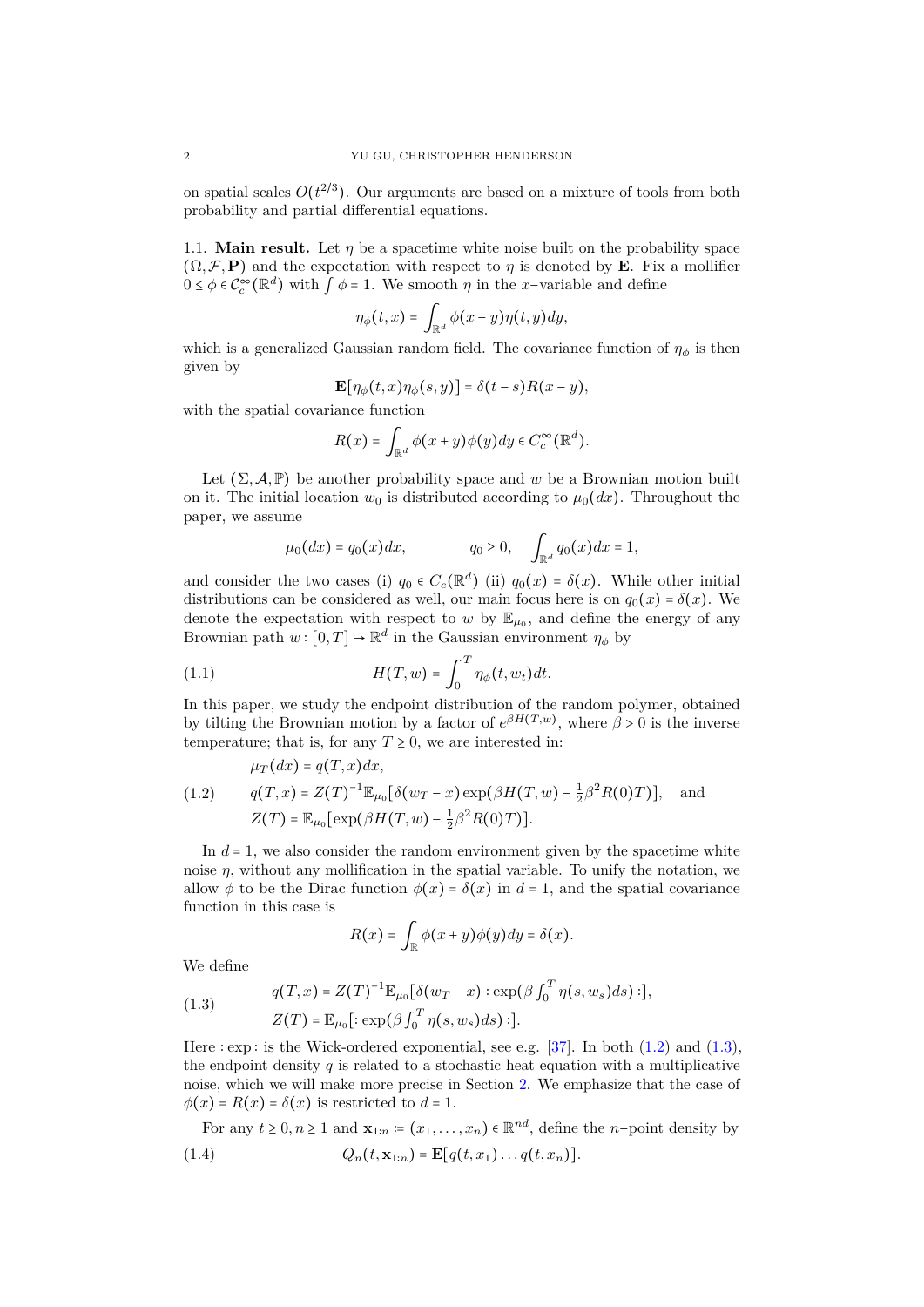<span id="page-2-7"></span>For any two functions  $f, g$ , we define  $\langle f, g \rangle \coloneqq \int f(x)g(x)dx$  as long as the integral is well-defined in a standard way. If *f* and *g* also depend on the *t* variable, then we write  $\langle f(t), g(t) \rangle = \int f(t, x)g(t, x)dx$ ; see Section [1.5](#page-7-1) for more details on the notations and conventions. We are now able to state the first main result.

<span id="page-2-0"></span>**Theorem 1.1.** *For any*  $n \ge 1$  *and*  $T > 0$ *,* if  $f \in C_b^{1,2}([0, T] \times \mathbb{R}^{nd})$ *, we have* 

<span id="page-2-5"></span>(1.5)  
\n
$$
\langle f(T), Q_n(T) \rangle = \langle f(0), q_0^{\otimes n} \rangle + \int_0^T \langle (\partial_t + \frac{1}{2} \Delta) f(t), Q_n(t) \rangle dt + \beta^2 \sum_{k=0}^2 \int_0^T \langle f_{k,R}(t), Q_{n+k}(t) \rangle dt,
$$

*where the functions*  $f_{k,R} : [0,T] \times \mathbb{R}^{(n+k)d} \to \mathbb{R}$  are given by

<span id="page-2-6"></span>(1.6) 
$$
f_{0,R}(t, \mathbf{x}_{1:n}) = f(t, \mathbf{x}_{1:n}) \sum_{1 \leq i < j \leq n} R(x_i - x_j),
$$

$$
f_{1,R}(t, \mathbf{x}_{1:n}, x_{n+1}) = -nf(t, \mathbf{x}_{1:n}) \sum_{i=1}^n R(x_i - x_{n+1}),
$$

$$
f_{2,R}(t, \mathbf{x}_{1:n}, x_{n+1}, x_{n+2}) = \frac{1}{2}n(n+1)f(t, \mathbf{x}_{1:n})R(x_{n+1} - x_{n+2}).
$$

*In other words,*  $\{Q_n\}_{n\geq 1}$  *is a weak solution to the following hierarchy:* 

$$
\partial_t Q_n(t, \mathbf{x}_{1:n}) = \frac{1}{2} \Delta Q_n(t, \mathbf{x}_{1:n}) + \beta^2 Q_n(t, \mathbf{x}_{1:n}) \sum_{1 \leq i < j \leq n} R(x_i - x_j)
$$

<span id="page-2-2"></span>
$$
(1.7) \qquad -\beta^2 n \int_{\mathbb{R}^d} Q_{n+1}(t, \mathbf{x}_{1:n}, x_{n+1}) \sum_{i=1}^n R(x_i - x_{n+1}) dx_{n+1} + \beta^2 \frac{n(n+1)}{2} \int_{\mathbb{R}^{2d}} Q_{n+2}(t, \mathbf{x}_{1:n}, x_{n+1}, x_{n+2}) R(x_{n+1} - x_{n+2}) dx_{n+1} dx_{n+2},
$$

*with the initial condition*  $Q_n(0, \cdot) = q_0^{\otimes n}$ .

1.2. **Applications of the PDE hierarchy.** Let  $\mathcal{M}_1(\mathbb{R}^d)$  be the space of probability measures on  $\mathbb{R}^d$ . Due to white-in-time correlation of  $\eta$ ,  $\{\mu_T\}_{T\geq 0}$  is a Markov process taking values in  $\mathcal{M}_1(\mathbb{R}^d)$ . For any  $f \in C_b(\mathbb{R}^d)$ , we associate it in the natural way with a functional  $F_f : \mathcal{M}_1(\mathbb{R}^d) \to \mathbb{R}$  given by

<span id="page-2-4"></span>
$$
\mathrm{F}_f(\mu) = \langle f, \mu \rangle = \int_{\mathbb{R}^d} f(x) \mu(dx),
$$

where we abused the notation to also let  $\langle \cdot, \cdot \rangle$  denote the pairing between  $C_b(\mathbb{R}^d)$  and  $\mathcal{M}_1(\mathbb{R}^d)$ . Denote the generator of  $\{\mu_T\}_{T\geq 0}$  by  $\mathcal{L}$ , and let  $\star$  denote the convolution. An immediate consequence of Theorem [1.1](#page-2-0) is

<span id="page-2-3"></span>**Corollary 1.2.** *Assume*  $\mu_0(dx) = q_0(x)dx$  *with*  $q_0 \in C_c(\mathbb{R}^d)$ *. For any*  $f \in C_b^2(\mathbb{R}^d)$ *,* 

(1.8) 
$$
\mathcal{L}F_f(\mu_0) = \left(\frac{1}{2}\Delta f, q_0\right) + \beta^2 \langle f, \mathcal{T}q_0 \rangle,
$$

*with the operator* T *defined as*

(1.9) T *q*0(*x*) = ⟨*R* ⋆ *q*0*, q*0⟩*q*0(*x*) − *q*0(*x*)*R* ⋆ *q*0(*x*)*.*

Another application of Theorem [1.1](#page-2-0) is to study the diffusive behavior of the polymer endpoint in a high temperature regime when  $d \geq 3$ . It is well-known from the classical work  $[2, 10, 20, 32, 42]$  $[2, 10, 20, 32, 42]$  $[2, 10, 20, 32, 42]$  $[2, 10, 20, 32, 42]$  $[2, 10, 20, 32, 42]$  $[2, 10, 20, 32, 42]$  $[2, 10, 20, 32, 42]$  $[2, 10, 20, 32, 42]$  $[2, 10, 20, 32, 42]$  that in this case and under a diffusive rescaling, the polymer endpoint converges to a standard normal distribution in the quenched sense. In our notation, as  $q(T, \cdot)$  denotes the quenched density of the endpoint of the polymer of length *T*, the result says that for almost every realization of the random environment, and any  $h \in C_b(\mathbb{R}^d)$ , we have

<span id="page-2-1"></span>(1.10) 
$$
\int_{\mathbb{R}^d} h(x) T^{d/2} q(T, \sqrt{T}x) dx \to \int_{\mathbb{R}^d} h(x) G_1(x) dx, \quad \text{as } T \to \infty.
$$

Here  $G_1(\cdot)$  is the density of  $N(0, I_d)$ . The results in [\[10,](#page-26-15) [20,](#page-26-16) [32\]](#page-27-8) are for a discrete i.i.d. random environment. In the setting of the continuous Gaussian environment considered in this paper, the same result was proved in [\[14\]](#page-26-17). The above quenched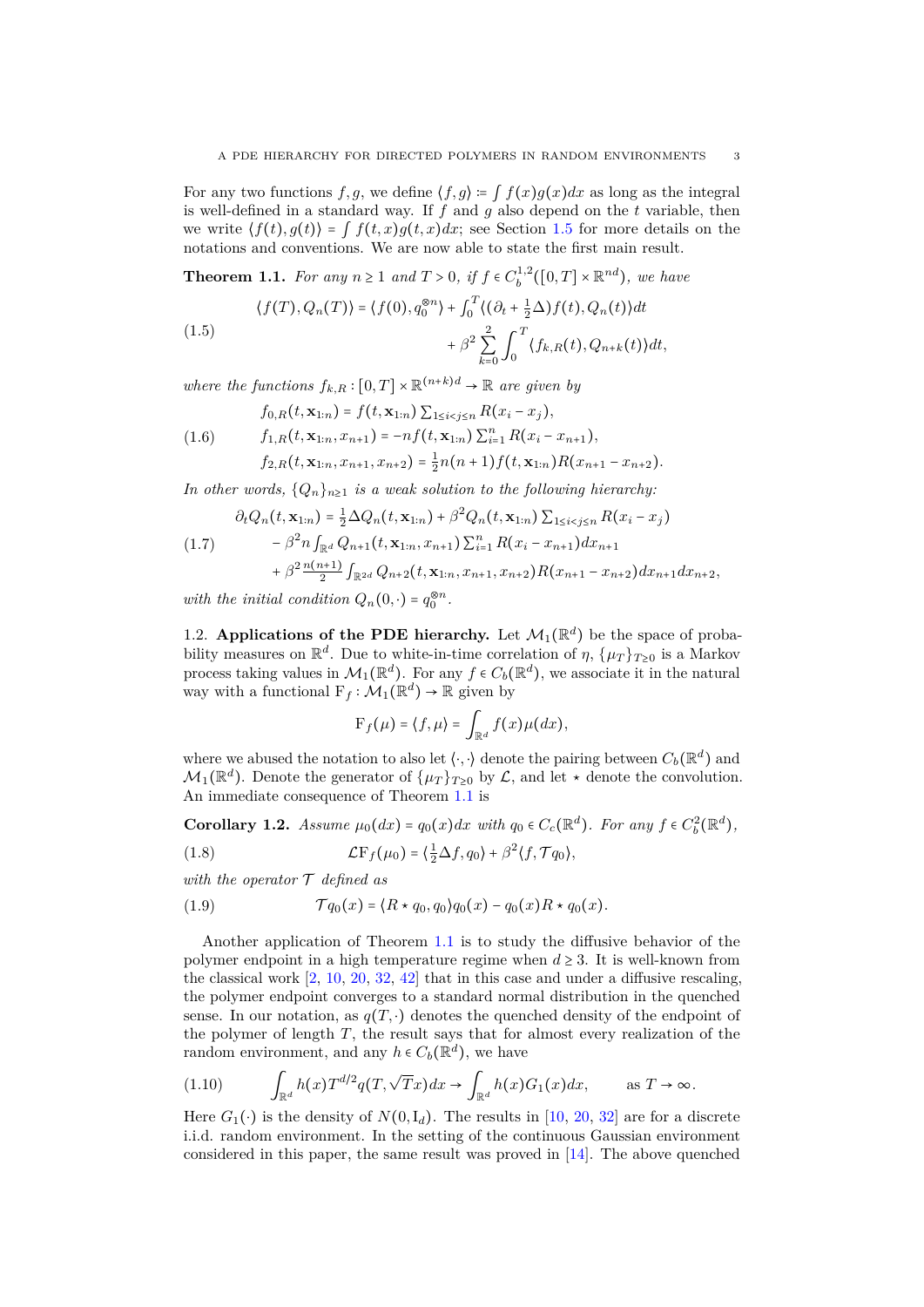<span id="page-3-6"></span>central limit theorem [\(1.10\)](#page-2-1) immediately implies the annealed one (recall that  $Q_1 = \mathbb{E}[q]$ 

<span id="page-3-0"></span>(1.11) 
$$
\int_{\mathbb{R}^d} h(x) T^{d/2} Q_1(T, \sqrt{T}x) dx \to \int_{\mathbb{R}^d} h(x) G_1(x) dx, \quad \text{as } T \to \infty.
$$

As  ${Q_n}_{n\geq 1}$  solves the PDE hierarchy [\(1.7\)](#page-2-2), which can be viewed as a "perturbation" of the heat equation, it is natural to ask if we can analyze the system of equations and show that the "perturbation" is indeed small in this asymptotic regime. It turns out that the hierarchy provides a nice analytic framework for us to give a simple proof of [\(1.11\)](#page-3-0) and to also quantify the convergence rate.

Let  $X_T$  denote a random variable with the density  $T^{d/2}Q_1(T,\sqrt{T}x)$ , then the Wasserstein distance between  $X_T$  and  $N(0, I_d)$  is defined as

$$
d_{\rm W}(X_T,N(0,\mathrm{I}_d))\coloneqq\sup_{h\in \mathrm{Lip}(1)}\left|\int_{\mathbb{R}^d}h(x)T^{d/2}Q_1(T,\sqrt{T}x)dx-\int_{\mathbb{R}^d}h(x)G_1(x)dx\right|,
$$

where  $\text{Lip}(1) = \{h \in C(\mathbb{R}^d) : |h(x) - h(y)| \leq |x - y|\}.$ 

<span id="page-3-1"></span>**Theorem 1.3.** *Assume*  $q_0(\cdot) = \delta(\cdot)$ *. In*  $d \geq 3$ *, there exist positive constants*  $\beta_0(d, R), C(d, R, \beta)$  *such that if*  $\beta < \beta_0$ *, we have for all*  $T > 0$  *that* 

<span id="page-3-4"></span>
$$
(1.12) \t d_W(X_T, N(0, I_d)) \leq C \left( \frac{\log T}{\sqrt{T}} \mathbb{1}_{d=3} + \frac{1}{\sqrt{T}} \mathbb{1}_{d \geq 4} \right).
$$

Similar results were obtained in [\[9,](#page-26-18) Theorem 4], and these suggest that the error estimates above are sharp when  $d \geq 5$ .

Of particular interest is the mean square displacement of the polymer endpoint. We have the following error bound.

<span id="page-3-2"></span>**Theorem 1.4.** *Under the same assumption of Theorem [1.3,](#page-3-1) it holds for all*  $T > 0$ *that*

<span id="page-3-5"></span>
$$
(1.13) \qquad \qquad \left|\frac{1}{T}\int_{\mathbb{R}^d}|x|^2Q_1(T,x)dx-d\right|\leq C\left(\frac{1}{\sqrt{T}}1\!\!1_{d=3}+\frac{\log T}{T}1\!\!1_{d=4}+\frac{1}{T}1\!\!1_{d\geq 5}\right).
$$

There are several results on error estimates for the mean square displacement [\[2,](#page-26-14) [32,](#page-27-8) [42\]](#page-27-9), and Theorem [1.4](#page-3-2) seems to provide the best rate. We discuss the relation of Theorem [1.4](#page-3-2) to the previous results in more details in Remark [1.14](#page-7-2) below.

1.3. **A** nonlocal reaction-diffusion equation motivated by  $\mathcal{L}$ . Since  $\{ \mu_T \}_{T>0}$ is a Markov process, we can consider the forward Kolmogorov equation associated with it. Recall that  $\mathcal L$  denotes its generator. For any  $f \in C_b(\mathbb R^d)$ , let

<span id="page-3-3"></span>
$$
\mathscr{U} : [0, \infty) \times \mathcal{M}_1(\mathbb{R}^d) \to \mathbb{R}
$$

be the solution to

(1.14) 
$$
\begin{aligned}\n\partial_t \mathcal{U}(t,\mu) &= \mathcal{L}\mathcal{U}(t,\mu), & t > 0 \\
\mathcal{U}(0,\mu) &= \langle f,\mu \rangle.\n\end{aligned}
$$

With  $\mu_0(dx) = q_0(x)dx$ , the solution can be written as

$$
\mathscr{U}(t,\mu_0) = \mathbf{E}[\langle f,\mu_t\rangle] = \int_{\mathbb{R}} f(x)Q_1(t,x)dx,
$$

where we used the fact that  $\mu_t(dx) = q(t, x)dx$  and  $\mathbf{E}[q(t, x)] = Q_1(t, x)$ . Thus, one can try to study the asymptotic behavior of  $Q_1(t, \cdot)$  as  $t \to \infty$  by considering the equation  $(1.14)$ , rather than the system  $(1.16)$ .

Nevertheless, computing the generator  $\mathcal L$  for general functionals is difficult, and, in addition, the obtained formula might not be easy to manipulate. In Corollary [1.2,](#page-2-3)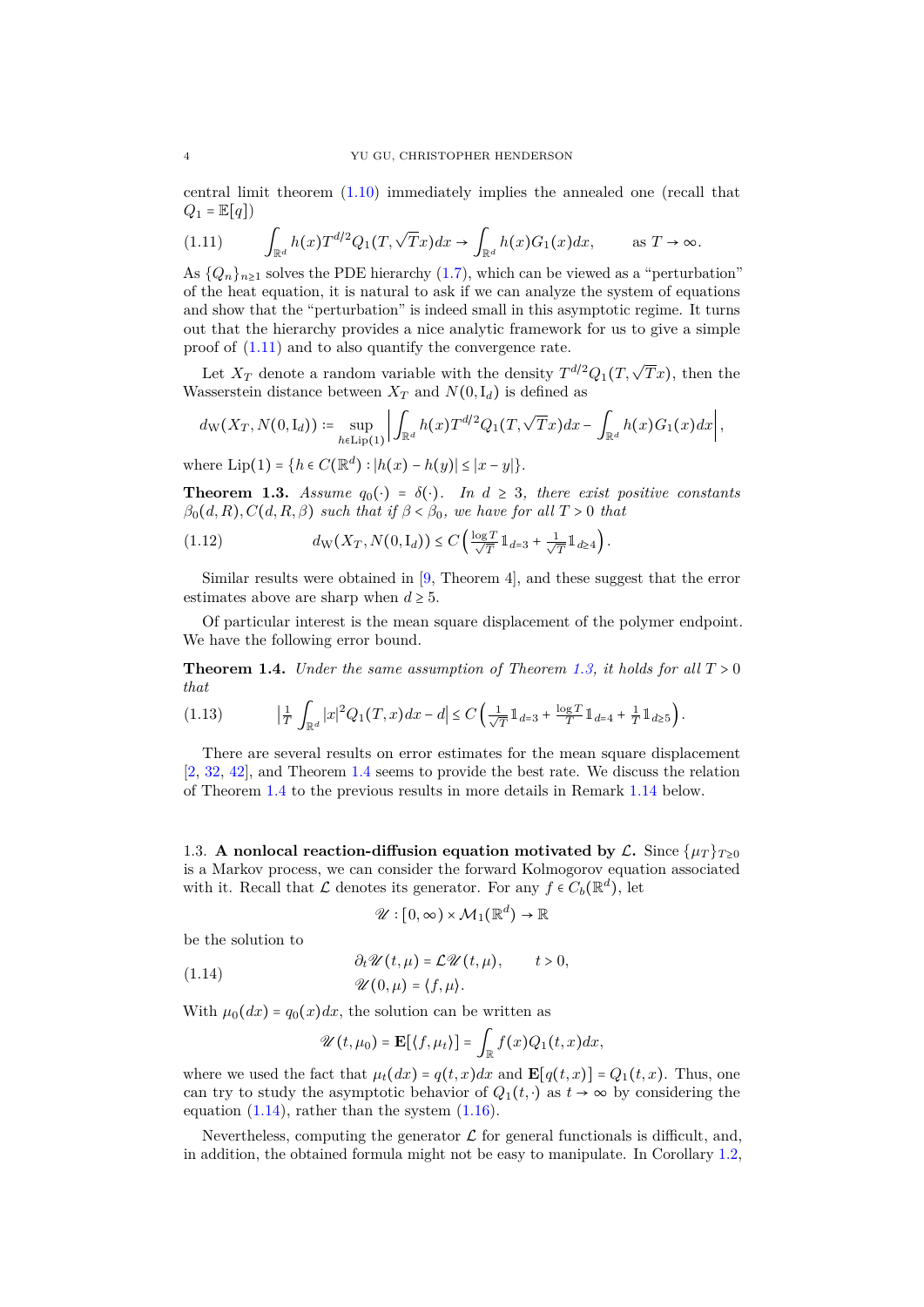<span id="page-4-6"></span>we considered the simplest possible linear functionals, and the equation [\(1.8\)](#page-2-4) shows that, for these functionals on  $\mathcal{M}_1(\mathbb{R}^d)$ , the action of  $\mathcal L$  is equivalent to that of the differential operator  $\frac{1}{2}\Delta + \beta^2 \mathcal{T}$  acting on the corresponding density. This motivates us to consider the following deterministic PDE associated with the operator  $\mathcal{T}$ . Take the case of  $R(\cdot) = \delta(\cdot)$  in  $d = 1$ , and denote the  $L^2(\mathbb{R}^d)$  norm by  $\|\cdot\|$ . For any  $f \in L^2(\mathbb{R})$ , we have

$$
\mathcal{T}f(x) = ||f||^2 f(x) - f(x)^2.
$$

Consider the following equation

<span id="page-4-1"></span>
$$
\partial_t g(t, x) = \frac{1}{2} \Delta g(t, x) + \beta^2 \mathcal{T} g(t, \cdot) \n= \frac{1}{2} \Delta g(t, x) + \beta^2 \|g(t, \cdot)\|^2 g(t, x) - \beta^2 g(t, x)^2, \qquad t > 0, x \in \mathbb{R}, \ng(0, x) = q_0(x).
$$

We see in the sequel that this describes the evolution of a probability density.

It is unclear whether  $(1.15)$  has anything to do with  $(1.14)$ , since we only know that the two evolutions match at  $t = 0$ , which is due to the fact that  $\mathscr{U}(0, \mu) = \langle f, \mu \rangle$ is a linear functional on  $\mathcal{M}_1(\mathbb{R})$ . Nevertheless, the following result shows a superdiffusive behavior of *g* with the exponent  $\frac{2}{3}$ .

<span id="page-4-5"></span>**Theorem 1.5.** *In*  $d = 1$ *, assume*  $0 \le q_0 \in C_c(\mathbb{R})$  *and*  $\int_{\mathbb{R}} q_0(x) dx = 1$ *. For any*  $p \ge 1$ *, there exists a constant*  $C = C(p, \beta, q_0) > 0$  *such that* 

$$
C^{-1}T^{\frac{2p}{3}} \le \int_{\mathbb{R}} |x|^p g(T,x) dx \le CT^{\frac{2p}{3}}, \quad \text{for all } T \ge 1.
$$

It is unclear to us whether the above super-diffusion with the "right" exponent  $\frac{2}{3}$  is a coincidence or not. In the case of the spacetime white noise environment in  $d = 1$ , the function  $Q_1$  is the annealed density of the endpoint of the continuum directed random polymer [\[1\]](#page-26-19), and  $\{Q_n\}_{n\geq 1}$  is a weak solution of the infinite system:

<span id="page-4-0"></span>
$$
\partial_t Q_n(t, x_1, \dots, x_n) = \frac{1}{2} \Delta Q_n(t, x_1, \dots, x_n) \n+ \beta^2 Q_n(t, x_1, \dots, x_n) \sum_{1 \le i < j \le n} \delta(x_i - x_j) \n- \beta^2 n \sum_{i=1}^n Q_{n+1}(x_1, \dots, x_n, x_i) \n+ \beta^2 \frac{n(n+1)}{2} \int_{\mathbb{R}} Q_{n+2}(x_1, \dots, x_n, \tilde{x}, \tilde{x}) d\tilde{x}, \qquad n \ge 1.
$$

For this model, the super-diffusion with exponent  $\frac{2}{3}$  was shown in [\[23,](#page-26-8) Theorem 1.11]. Taking  $n = 1$ , the above system yields

<span id="page-4-2"></span>
$$
(1.17) \qquad \partial_t Q_1(t,x) = \frac{1}{2}\Delta Q_1(t,x) + \beta^2 \int_{\mathbb{R}} Q_3(t,x,\tilde{x},\tilde{x})d\tilde{x} - \beta^2 Q_2(t,x,x).
$$

Thus, the question reduces to justifying if  $(1.15)$  is a reasonable approximation of [\(1.17\)](#page-4-2) or not. Incidentally, if we make the assumption of a factorized joint density to close the hierarchy

<span id="page-4-3"></span>
$$
(1.18) \qquad Q_2(t,x_1,x_2) \approx Q_1(t,x_1)Q_1(t,x_2), \qquad Q_3(t,x_1,x_2,x_3) \approx \prod_{j=1}^3 Q_1(t,x_j),
$$

which is similar in spirit to the molecular chaos assumption in the BBGKY hierarchy of kinetic theory  $[16]$ , then  $(1.17)$  reduces to  $(1.15)$ :

<span id="page-4-4"></span>(1.19) 
$$
\partial_t Q_1(t,x) \approx \frac{1}{2} \Delta Q_1(t,x) + \beta^2 \|Q_1(t,\cdot)\|^2 Q_1(t,x) - \beta^2 Q_1^2(t,x).
$$

However, we do not claim either  $(1.18)$  or  $(1.19)$  in this paper.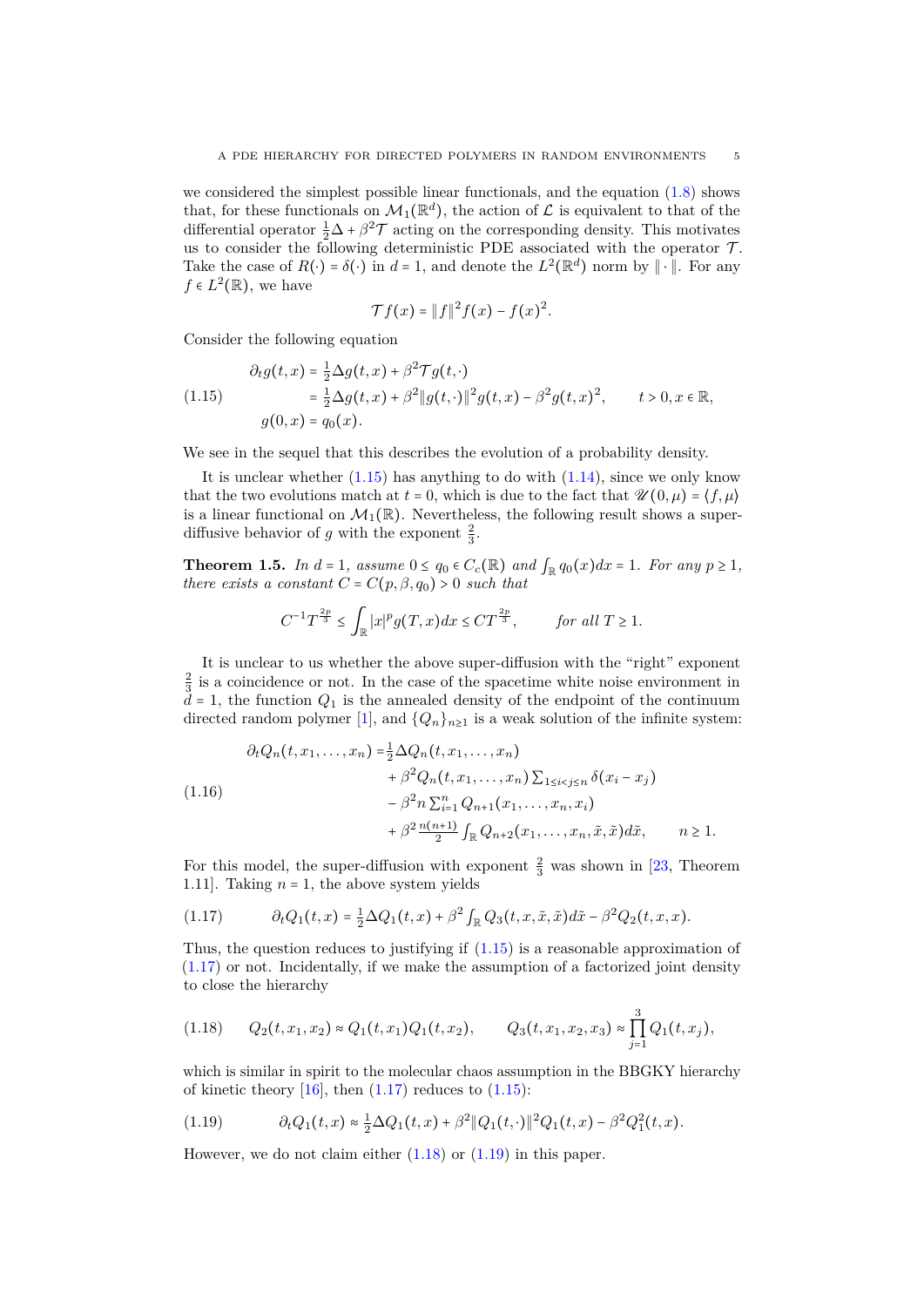<span id="page-5-2"></span>1.4. **Discussions.** As the endpoint density of the Brownian motion solves the standard heat equation, we look for a counterpart when the Brownian motion is weighted by a random environment. For each fixed realization of the random environment, it is known that the polymer model is equivalent to a diffusion in a (different) random environment [\[4,](#page-26-21) Theorem 2]. Thus, in the quenched setting, the analogue of the standard heat equation we are looking for is a Fokker-Planck equation with a random coefficient, describing the evolution of the density of the aforementioned diffusion. However, studying either the solution to the Fokker-Planck equation or its ensemble average seems to be as complicated as the polymer model itself; hence, the main message we wish to convey here is the following: rather than studying the single point distribution, one could instead look at the multipoint distributions defined in [\(1.4\)](#page-1-2). By definition, for each  $T \geq 0$ ,  $Q_n(T, \cdot)$  is a probability density on  $\mathbb{R}^{nd}$ . While we do not have an underlying dynamics that reproduces the evolution of  $Q_n$ , heuristically, it can be viewed as the joint density of  $n$  particles interacting indirectly through their separate individual interaction with the common random environment, similar to "independent walkers in the same environment". Theorem [1.1,](#page-2-0) which comes from a straightforward application of Itô's formula, shows that  $\{Q_n\}_{n\geq 1}$  solves a hierarchical PDE system. In this way, the study of the endpoint distribution of the random polymer, in the annealed setting, may be reduced to the study of *Q*<sup>1</sup> and the analysis of the deterministic PDE system satisfied by  $\{Q_n\}_{n\geq 1}$ .

We make a few remarks.

*Remark* 1.6*.* A result similar to Theorem [1.1](#page-2-0) was proved in [\[15,](#page-26-12) Theorem 3.1] for a different polymer model (albeit not formulated as a PDE hierarchy), with a random walk reference path measure and an environment on  $\mathbb{R}_+ \times \mathbb{Z}^d$  made of i.i.d. copies of Brownian motions.

*Remark* 1.7*.* We show in the sequel (see Lemma [A.2\)](#page-22-0) that

(1.20) 
$$
Q_n(t,x_1,\ldots,x_n) = \mathbf{E}\bigg[\frac{u(t,x_1)\ldots u(t,x_n)}{(\int_{\mathbb{R}} u(t,x)dx)^n}\bigg],
$$

with *u* solving the stochastic heat equation

<span id="page-5-0"></span>
$$
\partial_t u = \frac{1}{2} \Delta u + \beta u \eta_\phi, \qquad u(0, \cdot) = q_0(\cdot).
$$

If we only consider the numerator of the r.h.s. of  $(1.20)$ , and define

<span id="page-5-1"></span>
$$
\tilde{Q}_n(t,x_1,\ldots,x_n)=\mathbf{E}[u(t,x_1)\ldots u(t,x_n)],
$$

it is well-known that  $\tilde{Q}_n$  solves

(1.21) 
$$
\partial_t \tilde{Q}_n = \frac{1}{2} \Delta \tilde{Q}_n + \beta^2 \tilde{Q}_n \sum_{1 \le i < j \le n} R(x_i - x_j) =: \mathcal{H}_n \tilde{Q}_n.
$$

In this case there is no coupling between  $\tilde{Q}_n$  for different values of *n*, and the Hamiltonian  $\mathcal{H}_n$  is the so-called Delta-Bose gas if we have a contact interaction  $R(\cdot) = \delta(\cdot)$  in  $d = 1$ . There are many studies on the moments of the stochastic heat equation, either relying on the Feynman-Kac representation of the solution to  $(1.21)$  or the spectral property of  $\mathcal{H}_n$ , and we refer to the monograph [\[35\]](#page-27-10) and the references therein. The equation  $(1.21)$  should be compared with  $(1.7)$ , in which we have additional terms related to  $Q_{n+1}$  and  $Q_{n+2}$ .

*Remark* 1.8*.* For the *annealed* endpoint distribution considered in the present paper, with the density given by  $\mathbf{E}[q(T, \cdot)]$ , it is conjectured that in  $d = 1$ , the rescaled density  $T^{\frac{2}{3}}\mathbf{E}[q(T,T^{\frac{2}{3}}\cdot)]$  converges weakly in space to some universal limit as  $T\to\infty$ , see the result on a related last passage percolation model [\[34\]](#page-27-11). The limit was further identified in [\[27,](#page-26-22) [40\]](#page-27-12).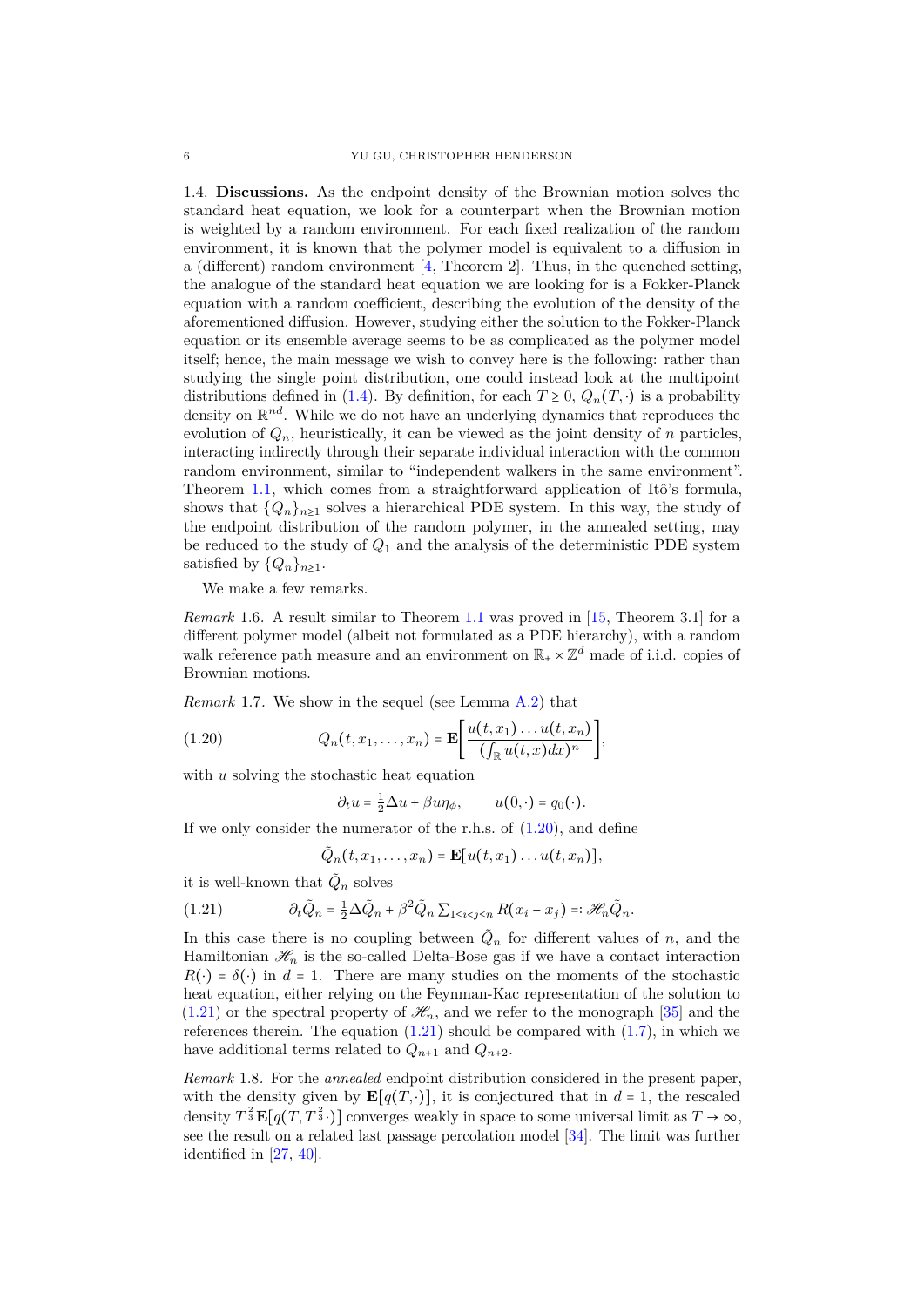<span id="page-6-0"></span>*Remark* 1.9. The asymptotics of the solution of  $(1.15)$  are not obvious. In order to understand the exponent  $\frac{2}{3}$  in Theorem [1.5,](#page-4-5) one can make the following back-ofthe-envelope computation. If we assume spreading at spatial scales  $O(t^p)$ , then to preserve the fact that *g* is a probability measure, we must have sup  $g \sim O(t^{-p})$ . This yields  $||g||^2 ∼ O(t^{-p})$ . In order to use this, we linearize the equation around zero to obtain

$$
\partial_t g \approx \frac{1}{2} \Delta g + \beta^2 \|g\|^2 g \approx \frac{1}{2} \Delta g + O(t^{-p})g.
$$

Then, using the large *x* asymptotics of the heat equation and the fact that the last term yields an integrating factor, we find

$$
g(t,x) \approx e^{\int_0^t O(s^{-p}) ds - \frac{x^2}{2t} + O(\log(t))} \approx e^{O(t^{1-p}) - \frac{x^2}{2t}}.
$$

For consistency with our assumption of spreading in  $x$  like  $O(t^p)$ , we require that  $g$ is "large" to the left of  $O(t^p)$  and "small" to the right of  $O(t^p)$ . This means that the two terms in the exponent should cancel at  $x \sim O(t^p)$ . In other words, we require  $O(t^{1-p}) = (t^p)^2/2t$ . Solving this yields  $p = \frac{2}{3}$ . Unfortunately, this argument is far from rigorous. Instead, as with the heat equation, in order to establish the spreading behavior of  $g$ , the key estimate is an upper bound on the  $L^{\infty}$  norm that yields decay to zero at the sharp rate, which is  $O(t^{-\frac{2}{3}})$ . Since the Laplacian (diffusion) can only cause decay like  $O(t^{-\frac{1}{2}})$  in  $d = 1$ , the nonlinear terms have to provide the mechanism for this decay. Our proof proceeds by establishing a functional inequality relating the two nonlinear terms at any maximum of *g*. This, combined with a differential inequality satisfied by the maximum, shows that  $g(t) \leq t^{-\frac{2}{3}}$ . From there we obtain the upper bound in Theorem [1.5](#page-4-5) via the construction of a supersolution and the lower bound via a simple variational argument.

*Remark* 1.10. It is natural to investigate further questions on the PDE  $(1.15)$ , including the asymptotics of  $T^{\frac{2}{3}}g(T,T^{\frac{2}{3}})$  as  $T \to \infty$  and the behavior of *g* in high dimensions. One can study the equation corresponding to the spatially correlated noise:

 $\partial_t g(t,x) = \frac{1}{2}\Delta g(t,x) + \beta^2 \langle R \star g(t,\cdot), g(t,\cdot) \rangle g(t,x) - \beta^2 g(t,x) R \star g(t,x),$ 

where  $R \in C_c^{\infty}(\mathbb{R}^d)$  is the spatial covariance function of the noise. Compared to [\(1.15\)](#page-4-1) which is the case of  $R(\cdot) = \delta(\cdot)$ , the above equation is "more nonlocal", and the analytic tools used in this paper do not seem to apply. Indeed, the functional inequalities and delicate identities used in the proof of Theorem [1.5](#page-4-5) either are not true or do not make sense and do not have obvious analogues in this more general setting. These are presented in [\[29\]](#page-27-13).

*Remark* 1.11*.* We note that the proof of Theorem [1.5](#page-4-5) does not use any regularity of  $q_0$ , and would apply equally well to  $q_0$  that is a localized probability measure such as  $\delta$ ; however, it is not immediately obvious that  $(1.15)$  is well-posed with measure initial data. Hence, in this work, we impose the condition that  $q_0 \in C_c(\mathbb{R})$ in order to avoid technical issues. In a future work, we show that this condition may be relaxed; that is, the estimates established here are sufficient to establish such a well-posedness result for localized probability measures.

*Remark* 1.12. In  $d \geq 3$  and the high temperature regime, Theorems [1.3](#page-3-1) and [1.4](#page-3-2) concern the annealed distribution  $Q_1$ , which is obtained after taking an average with respect to the random environment. It is natural to ask about the extra error induced by the random fluctuations of the environment. As the focus of the paper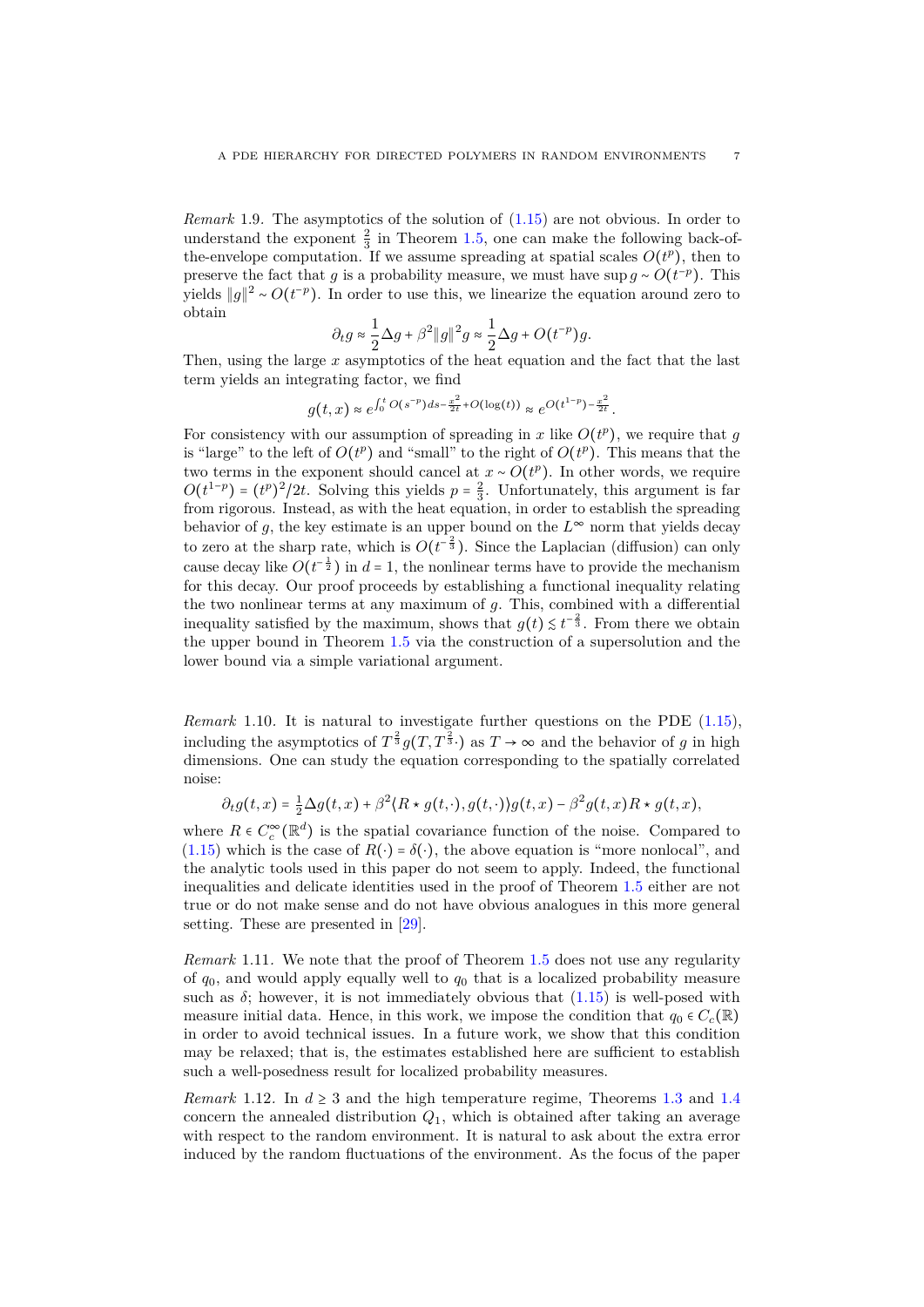<span id="page-7-3"></span>is on the PDE hierarchy, which involves  $Q_1$  rather than  $q$ , we do not study this problem here, but note that it is not very hard to extract error bounds on the random fluctuations from the proof of Theorem [1.1.](#page-2-0) We refer to Remark [3.1](#page-11-0) below for more details.

*Remark* 1.13*.* In Theorems [1.3](#page-3-1) and [1.4,](#page-3-2) we are deep in the high temperature regime  $\beta \ll 1$  to obtain the error estimate in the annealed central limit theorem. The quenched central limit theorem actually holds in the full weak disorder regime  $\beta < \beta_c$ for some critical value of  $\beta_c$  [\[20\]](#page-26-16). As we strive for a more quantitative estimate here, it is unclear to us whether similar error estimates can be proved for all  $\beta < \beta_c$ .

<span id="page-7-2"></span>*Remark* 1.14*.* The first error bound on the convergence of the mean square displacement was proved in  $[32, Eq. (1.7)]$  $[32, Eq. (1.7)]$ , and their result in the discrete setting translates to our case as

$$
\left|\frac{1}{T}\int_{\mathbb{R}^d}|x|^2Q_1(T,x)dx-d\right|\leq C\frac{1}{T^{\theta-\delta}}.
$$

Here  $\theta = \min(\frac{d-2}{4}, \frac{3}{4})$  and  $\delta > 0$  can be arbitrarily small. In [\[2,](#page-26-14) [42\]](#page-27-9), similar results were shown which corresponds to the following in our setting

$$
\Big|\tfrac{1}{T}\int_{\mathbb{R}^d} |x|^2Q_1\big(T,x\big)dx-d\Big|\leq C\Big(\tfrac{1}{T^{(d-2)/4}}1\!\!1_{26}\Big).
$$

It is worth mentioning that in these works, the quenched error estimates were also proved, while we only focus on the annealed case here.

*Organization of the paper.* In Section [2,](#page-7-0) we briefly discuss the connection between the directed polymer and the stochastic heat equation, which will be used later in our proof. Sections [3,](#page-8-0) [4](#page-14-0) and [5](#page-17-0) are devoted to the proofs of Theorem [1.1,](#page-2-0) [1.3](#page-3-1) and [1.5](#page-4-5) respectively. In Appendix [A,](#page-22-1) we review some basics about stochastic heat equations for the convenience of readers. The proofs of some technical lemmas are presented in Appendix [B.](#page-24-0)

### <span id="page-7-1"></span>1.5. **Notation and conventions.** We recall and define some notation.

(i) The expectation with respect to the Gaussian random environment is denoted by **E**, and the expectation with respect to Brownian motions is E.

(ii) We consider two cases of spatial covariance functions of the Gaussian environment (a)  $R(\cdot) \in C_c^{\infty}(\mathbb{R}^d), d \ge 1$  and (b)  $R(\cdot) = \delta(\cdot), d = 1$ .

(iii) The initial distribution  $\mu_0(dx) = q_0(x)dx$  is fixed, and we include the two cases (a)  $q_0(\cdot) \in C_c(\mathbb{R}^d)$  and (b)  $q_0(\cdot) = \delta(\cdot)$ .

(iv) For functions *f*, *g* and measure  $\mu$ , we write  $\langle f, g \rangle = \int f g, \langle f, \mu \rangle = \int f(x) \mu(dx)$ , and  $||f||^2 = \langle f, f \rangle$ .

(v) We use  $\star$  to denote convolution in the spatial variable x, and the standard heat kernel of  $\partial_t - \frac{1}{2}\Delta$  is  $G_t(x) = (2\pi t)^{-d/2} \exp(-|x|^2/(2t)).$ 

*Acknowledgement.* YG was partially supported by the NSF through DMS-1907928 and the Center for Nonlinear Analysis of CMU. CH was partially supported by NSF grant DMS-2003110. YG would like to thank Xi Geng for several discussions.

### 2. Directed polymer and stochastic heat equation

<span id="page-7-0"></span>In this section, we briefly discuss the relationship between directed polymers and the stochastic heat equation with a multiplicative noise.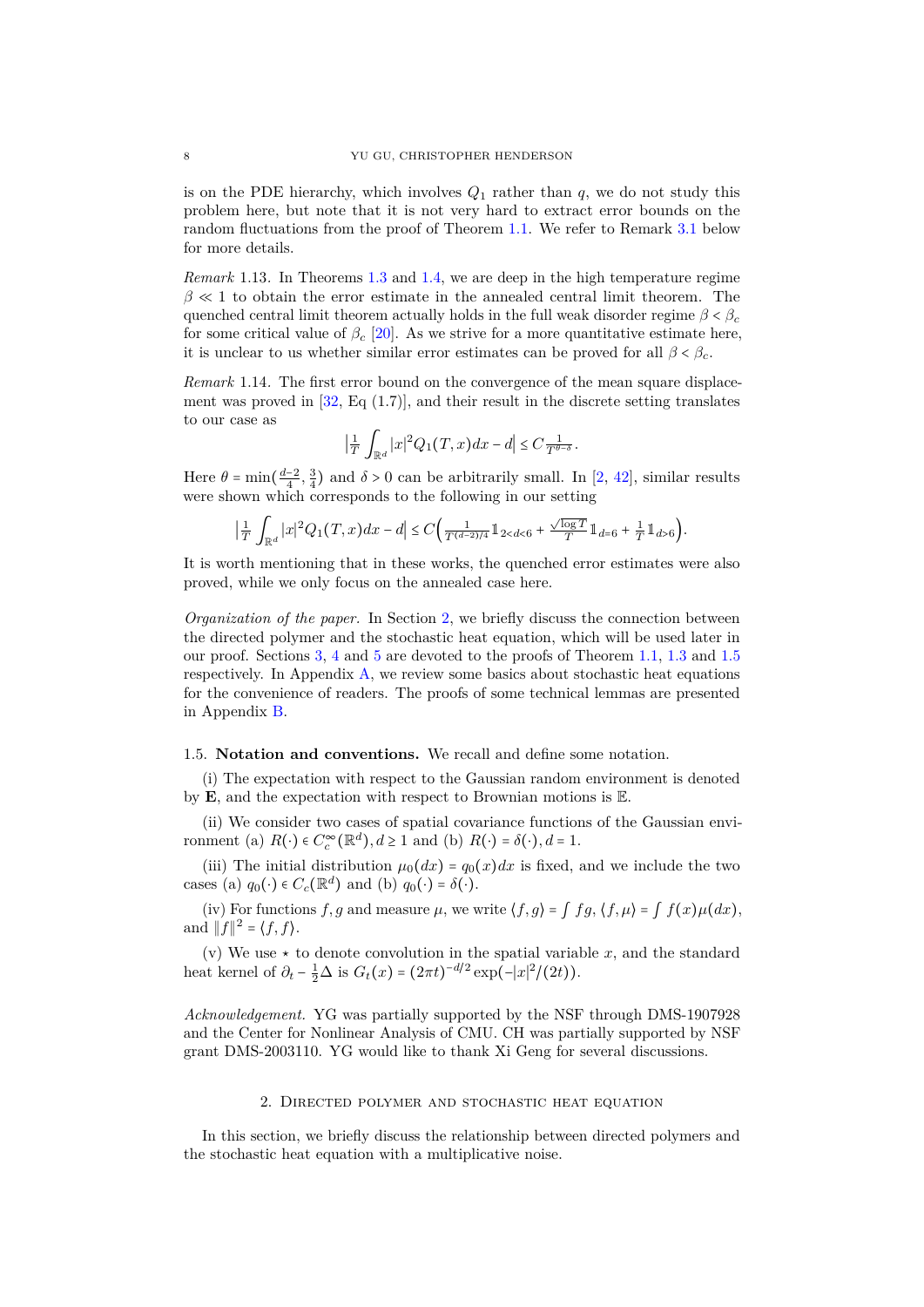<span id="page-8-3"></span>First, we define the time reversal of  $\eta$  and  $\eta_{\phi}$ :

(2.1) 
$$
\xi(t,x) = \eta(-t,x), \qquad \xi_{\phi}(t,x) = \eta_{\phi}(-t,x) = \int_{\mathbb{R}^d} \phi(x-y)\xi(t,y)dy.
$$

Fix the inverse temperature  $\beta > 0$ . For any  $s \in \mathbb{R}$  and  $x \in \mathbb{R}^d$ , define  $U(s, x; t, y)$  as the solution of

<span id="page-8-2"></span>(2.2) 
$$
\frac{\partial_t U(s, x; t, y) = \frac{1}{2} \Delta_y U(s, x; t, y) + \beta U(s, x; t, y) \xi_{\phi}(t, y), \quad t > s, y \in \mathbb{R}^d, \quad U(s, x; s, y) = \delta(y - x).
$$

Here the product between *U* and  $\xi_{\phi}$  is interpreted in the Itô-Walsh sense [\[44\]](#page-27-14), and we have included the spacetime white noise case of  $\phi(\cdot) = \delta(\cdot)$  in  $d = 1$ . Then the quenched endpoint density  $q(T, x)$ , defined in  $(1.2)$  and  $(1.3)$ , is also given by

(2.3) 
$$
q(T,x) = \frac{\int_{\mathbb{R}^d} U(-T,x;0,y)q_0(y)dy}{\int_{\mathbb{R}^{2d}} U(-T,\tilde{x};0,y)q_0(y)dyd\tilde{x}}.
$$

To see this, consider the spatially correlated case with  $\phi \in C_c^{\infty}(\mathbb{R}^d)$ . We only need to use Feynman-Kac formula [\[8\]](#page-26-23) to rewrite

<span id="page-8-1"></span>
$$
(2.4) \qquad \int_{\mathbb{R}^d} U(-T,x;0,y)q_0(y)dy = \mathbb{E}_{\mu_0}[\delta(w_T-x)e^{\beta\int_0^T \xi_\phi(-s,w_s)ds - \frac{1}{2}\beta^2 R(0)T}]
$$

$$
= \mathbb{E}_{\mu_0}[\delta(w_T-x)e^{\beta H(T,w) - \frac{1}{2}\beta^2 R(0)T}].
$$

Here we recall that *w* is a standard Brownian motion that is independent from  $\xi$ , and  $\mathbb{E}_{\mu_0}$  denotes the expectation with respect to *w*, with the starting point

$$
w_0 \sim \mu_0(dx) = q_0(x) dx.
$$

For any  $y \in \mathbb{R}^d$ , let  $\mathbb{E}_y$  denote the expectation with respect to the Brownian motion starting at  $w_0 = y$ . Then we can rewrite [\(2.4\)](#page-8-1) as

$$
\int_{\mathbb{R}^d} U(-T,x;0,y)q_0(y)dy = \int_{\mathbb{R}^d} q_0(y)\mathbb{E}_y\big[\delta(w_T-x)e^{\beta\int_0^T \xi_\phi(-s,w_s)ds-\frac{1}{2}\beta^2R(0)T}\big]dy.
$$

For the case of  $\phi(\cdot) = \delta(\cdot)$  in  $d = 1$ , by the definition of the Wick-ordered exponential, we have

$$
\mathbb{E}_{\mu_0}[\delta(w_T - x) : \exp(\beta \int_0^T \eta(s, w_s) ds) :]
$$
  
= 
$$
\mathbb{E}_{\mu_0}[\delta(w_T - x) : \exp(\beta \int_0^T \xi(-s, w_s) ds) :] = \int_{\mathbb{R}^d} U(-T, x; 0, y) q_0(y) dy.
$$

## 3. Proof of Theorem [1.1](#page-2-0)

<span id="page-8-0"></span>We make use of the Feynman-Kac representation in  $(1.2)$  to study the case of spatially correlated noise, i.e., when the spatial covariance function  $R(\cdot) \in C_c^{\infty}(\mathbb{R}^d)$ . Through an approximation argument, we derive the corresponding result for the case of spacetime white noise.

3.1. **Colored noise environment:**  $R(\cdot) \in C_c^{\infty}(\mathbb{R}^d), d \ge 1$ . We first introduce some notation. Fix  $n \geq 1, T > 0$  and a  $C_b^{1,2}$  function  $f : [0, T] \times \mathbb{R}^{nd} \to \mathbb{R}$ , we define

(3.1) 
$$
M(t, w) = \exp(\beta H(t, w) - \frac{1}{2}\beta^2 R(0)t),
$$

$$
Y_f(t) = f(t, w_t^1, \dots, w_t^n) \prod_{j=1}^n M(t, w^j), \text{ and }
$$

$$
X_f(t) = \mathbb{E}_{\mu_0}[Y_f(t)],
$$

where  $\{w^j\}_{j=1,\dots,n}$  are independent copies of Brownian motions built on  $(\Sigma, \mathcal{A}, \mathbb{P})$ . Thus, we have

$$
X_1(t) = Z(t)^n,
$$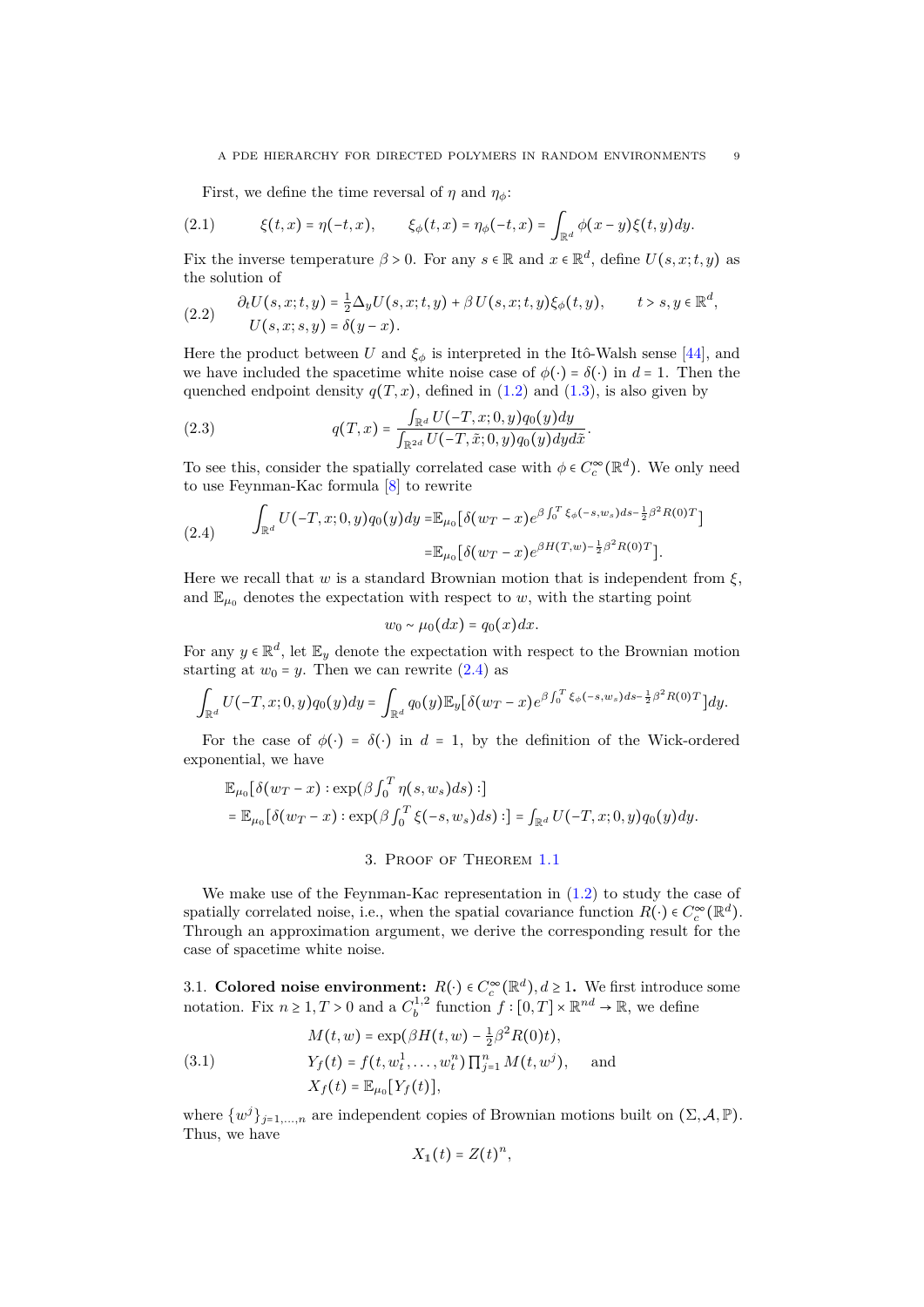where  $Z(t)$  is the partition function defined in  $(1.2)$  and 1 stands for the constant function  $\mathbb{1}(x) \equiv 1$ . With the new notation, we define

$$
\mathcal{X}_f(t) \coloneqq \langle f(t,\cdot), \mu_t^{\otimes n} \rangle = \langle f(t,\cdot), q(t,\cdot)^{\otimes n} \rangle = \frac{X_f(t)}{X_1(t)} = \frac{X_f(t)}{Z(t)^n}.
$$

*Proof of* [\(1.5\)](#page-2-5)*.* In the following, the differential *d* is the full stochastic differential with respect to both the Gaussian environment and the Brownian motions.

We first note that for each fixed *w*,

$$
H(t, w) = \int_0^t \eta_{\phi}(s, w_s) ds
$$

is a Brownian motion with variance  $R(0)$ , and for  $w^i, w^j$ , we have the bracket process

$$
\langle H(\cdot, w^i), H(\cdot, w^j) \rangle_t = \int_0^t R(w_s^i - w_s^j) ds.
$$

This implies

<span id="page-9-0"></span>(3.2) 
$$
dM(t, w) = \beta M(t, w) dH(t, w),
$$

$$
d\langle M(\cdot, w^i), M(\cdot, w^j) \rangle_t = \beta^2 M(t, w^i) M(t, w^j) R(w_t^i - w_t^j) dt.
$$

We also know that  $H(t, w)$  is independent of *w*.

Now we apply Itô's formula to  $Y_f(t)$ :

$$
dY_f(t) = d[f(t, w_t^1, \dots, w_t^n) \prod_{j=1}^n M(t, w^j)]
$$
  
=  $f(t, w_t^1, \dots, w_t^n) d[\prod_{j=1}^n M(t, w^j)] + \prod_{j=1}^n M(t, w^j) d[f(t, w_t^1, \dots, w_t^n)]$   
+  $d(f(\cdot, w_\cdot^1, \dots, w_\cdot^n), \prod_{j=1}^n M(\cdot, w^j))_t$ .

By  $(3.2)$ , we have

$$
d \prod_{j=1}^{n} M(t, w^{j}) = \beta \sum_{k=1}^{n} \prod_{j=1}^{n} M(t, w^{j}) dH(t, w^{k}) + \beta^{2} \sum_{1 \leq k < l \leq n} \prod_{j=1}^{n} M(t, w^{j}) R(w_{t}^{k} - w_{t}^{l}) dt.
$$

We also have

$$
df(t, w_t^1, \dots, w_t^n) = \sum_{j=1}^n \nabla_j f(t, w_t^1, \dots, w_t^j) dw_t^j + (\partial_t + \frac{1}{2} \Delta) f(t, w_t^1, \dots, w_t^n) dt,
$$

where  $\nabla_j$  denotes the gradient with respect to the *j*−th variable and  $\Delta = \sum_{j=1}^n \nabla_j \cdot \nabla_j$ . Since  $H(t, w)$  is independent of *w*, by [\(3.2\)](#page-9-0), we have

$$
\langle f(w_1^1,\ldots,w_i^n), \prod_{j=1}^n M(\cdot,w^j) \rangle_t \equiv 0.
$$

Thus, we have

$$
Y_f(T) = f(0, w_0^1, \dots, w_0^n) + \beta \sum_{k=1}^n \int_0^T Y_f(t) dH(t, w^k) + \beta^2 \sum_{1 \le k < l \le n} \int_0^T Y_f(t) R(w_t^k - w_t^l) dt
$$
  
+ 
$$
\sum_{k=1}^n \int_0^T \prod_{j=1}^n M(t, w^j) \nabla_k f(t, w_t^1, \dots, w_t^n) dw_t^k
$$
  
+ 
$$
\int_0^T \prod_{j=1}^n M(t, w^j) (\partial_t + \frac{1}{2} \Delta) f(t, w_t^1, \dots, w_t^n) dt.
$$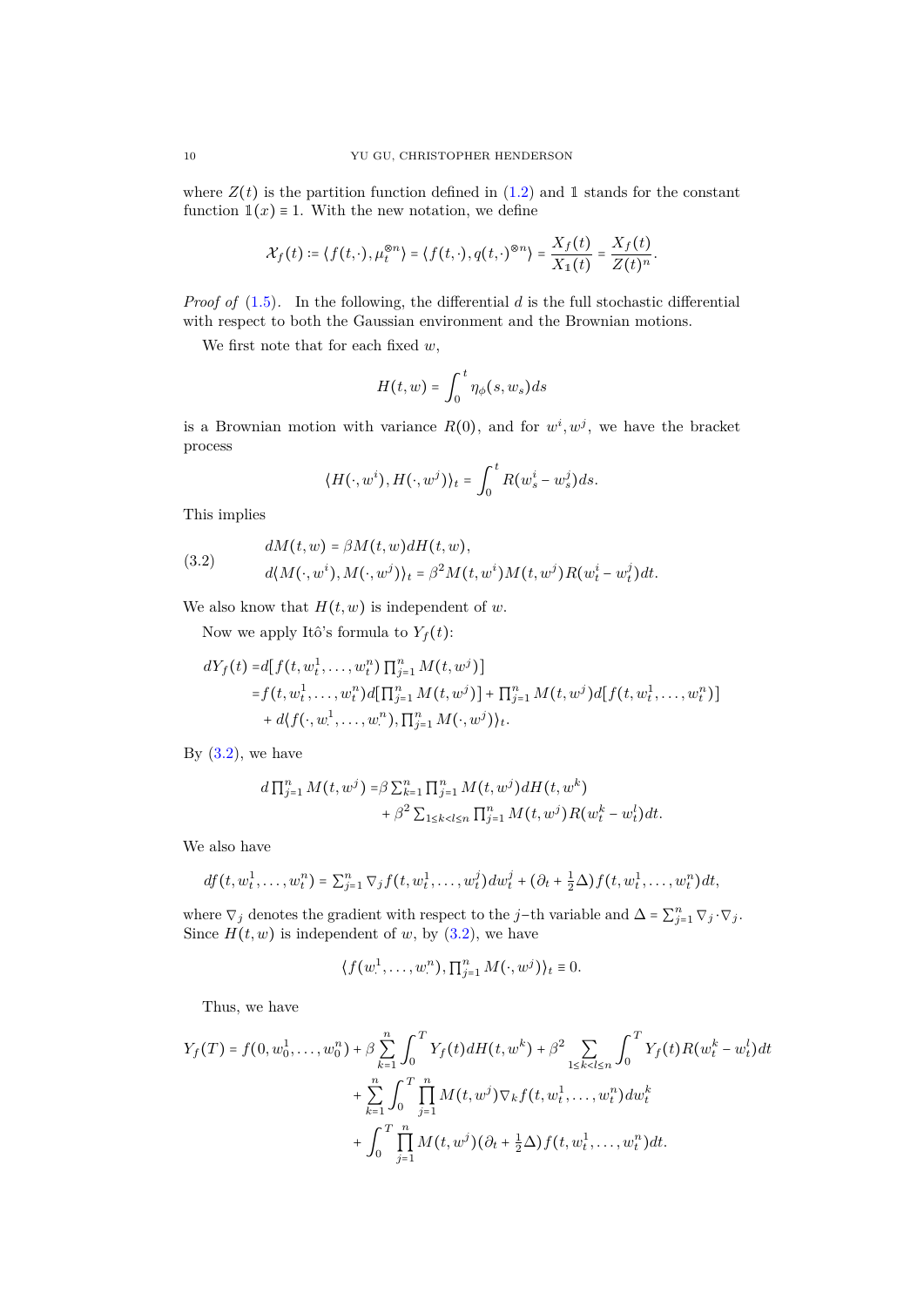Taking expectation with respect to the Brownian motions, we have (3.3)

<span id="page-10-0"></span>
$$
X_f(T) = \mathbb{E}_{\mu_0}[Y_f(T)] = \mathbb{E}_{\mu_0}[f(0, w_0^1, \dots, w_0^n)] + \beta \sum_{k=1}^n \mathbb{E}_{\mu_0} \Big[ \int_0^T Y_f(t) dH(t, w^k) \Big] + \beta^2 \sum_{1 \le k < l \le n} \int_0^T \mathbb{E}_{\mu_0}[Y_f(t) R(w_t^k - w_t^l)] dt + \int_0^T \mathbb{E}_{\mu_0} \Big[ \prod_{j=1}^n M(t, w^j) (\partial_t + \frac{1}{2} \Delta) f(t, w_t^1, \dots, w_t^n) \Big] dt.
$$

For the second term on the r.h.s., recall that  $\eta_{\phi}(t,x) = \int_{\mathbb{R}^d} \phi(x-y)\eta(t,y)dy$  with  $\eta$ a spacetime white noise, using  $(1.1)$ , we can rewrite it as (3.4)

<span id="page-10-1"></span>
$$
\beta \sum_{k=1}^n \mathbb{E}_{\mu_0} \left[ \int_0^T Y_f(t) dH(t, w^k) \right] = \beta \sum_{k=1}^n \int_0^T \int_{\mathbb{R}^d} \mathbb{E}_{\mu_0} \left[ Y_f(t) \phi(w_t^k - y) \right] \eta(t, y) dy dt.
$$

Now we apply Itô's formula to  $\mathcal{X}_f(t) = X_f(t)Z(t)^{-n}$ : (3.5)

<span id="page-10-2"></span>
$$
d\mathcal{X}_f(t) = \frac{1}{Z(t)^n} dX_f(t) - \frac{nX_f(t)}{Z(t)^{n+1}} dZ(t) + \frac{n(n+1)X_f(t)}{2Z(t)^{n+2}} d\langle Z,Z\rangle_t - \frac{n}{Z(t)^{n+1}} d\langle X_f,Z\rangle_t.
$$

By  $(3.3)$ , the martingale component of  $X_f$  is given by  $(3.4)$ . A simpler version of [\(3.3\)](#page-10-0) also gives

$$
Z(T) = 1 + \beta \int_0^T \int_{\mathbb{R}^d} \mathbb{E}_{\mu_0} [M(t, w) \phi(w_t - y)] \eta(t, y) dy dt,
$$

which implies (3.6)

<span id="page-10-3"></span>
$$
d\langle X_f, Z \rangle_t = \beta^2 \sum_{k=1}^n \Big( \int_{\mathbb{R}^d} \mathbb{E}_{\mu_0} \Big[ f(t, w_t^1, \dots, w_t^n) \prod_{j=1}^{n+1} M(t, w^j) \phi(w_t^k - y) \phi(w_t^{n+1} - y) \Big] dy \Big) dt
$$
  

$$
= \beta^2 \sum_{k=1}^n \mathbb{E}_{\mu_0} \Big[ f(t, w_t^1, \dots, w_t^n) \prod_{j=1}^{n+1} M(t, w^j) R(w_t^k - w_t^{n+1}) \Big] dt.
$$

<span id="page-10-4"></span>Combining  $(3.3), (3.4), (3.5), (3.6),$  $(3.3), (3.4), (3.5), (3.6),$  $(3.3), (3.4), (3.5), (3.6),$  $(3.3), (3.4), (3.5), (3.6),$  $(3.3), (3.4), (3.5), (3.6),$  $(3.3), (3.4), (3.5), (3.6),$  $(3.3), (3.4), (3.5), (3.6),$  $(3.3), (3.4), (3.5), (3.6),$  we have

(3.7) 
$$
\mathcal{X}_f(T) = \mathcal{X}_f(0) + \sum_{i=1}^4 I_i(T),
$$

with

$$
I_{1}(T) = \int_{0}^{T} \frac{1}{Z(t)^{n}} dX_{f}(t) = \beta \sum_{k=1}^{n} \int_{0}^{T} \int_{\mathbb{R}^{d}} \frac{1}{Z(t)^{n}} \mathbb{E}_{\mu_{0}}[Y_{f}(t)\phi(w_{t}^{k}-y)]\eta(t,y)dydt
$$
  
+  $\beta^{2} \sum_{1 \leq k < l \leq n} \int_{0}^{T} \frac{1}{Z(t)^{n}} \mathbb{E}_{\mu_{0}}[Y_{f}(t)R(w_{t}^{k}-w_{t}^{l})]dt$   
+  $\int_{0}^{T} \frac{1}{Z(t)^{n}} \mathbb{E}_{\mu_{0}}[\prod_{j=1}^{n} M(t, w^{j})(\partial_{t} + \frac{1}{2}\Delta)f(t, w_{t}^{1}, \dots, w_{t}^{n})]dt$ ,  

$$
I_{2}(T) = -n \int_{0}^{T} \frac{X_{f}(t)}{Z(t)^{n+1}} dZ(t)
$$

$$
= -n\beta \int_0^T \int_{\mathbb{R}^d} \frac{X_f(t)}{Z(t)^{n+1}} \mathbb{E}_{\mu_0} [M(t, w) \phi(w_t - y)] \eta(t, y) dy dt,
$$
  
\n
$$
I_3(T) = \frac{n(n+1)}{2} \int_0^T \frac{X_f(t)}{Z(t)^{n+2}} d\langle Z, Z \rangle_t
$$
  
\n
$$
= \frac{\beta^2 n(n+1)}{2} \int_0^T \frac{X_f(t)}{Z(t)^{n+2}} \mathbb{E}_{\mu_0} \Big[ \prod_{j=1}^2 M(t, w^j) \cdot R(w_t^1 - w_t^2) \Big] dt,
$$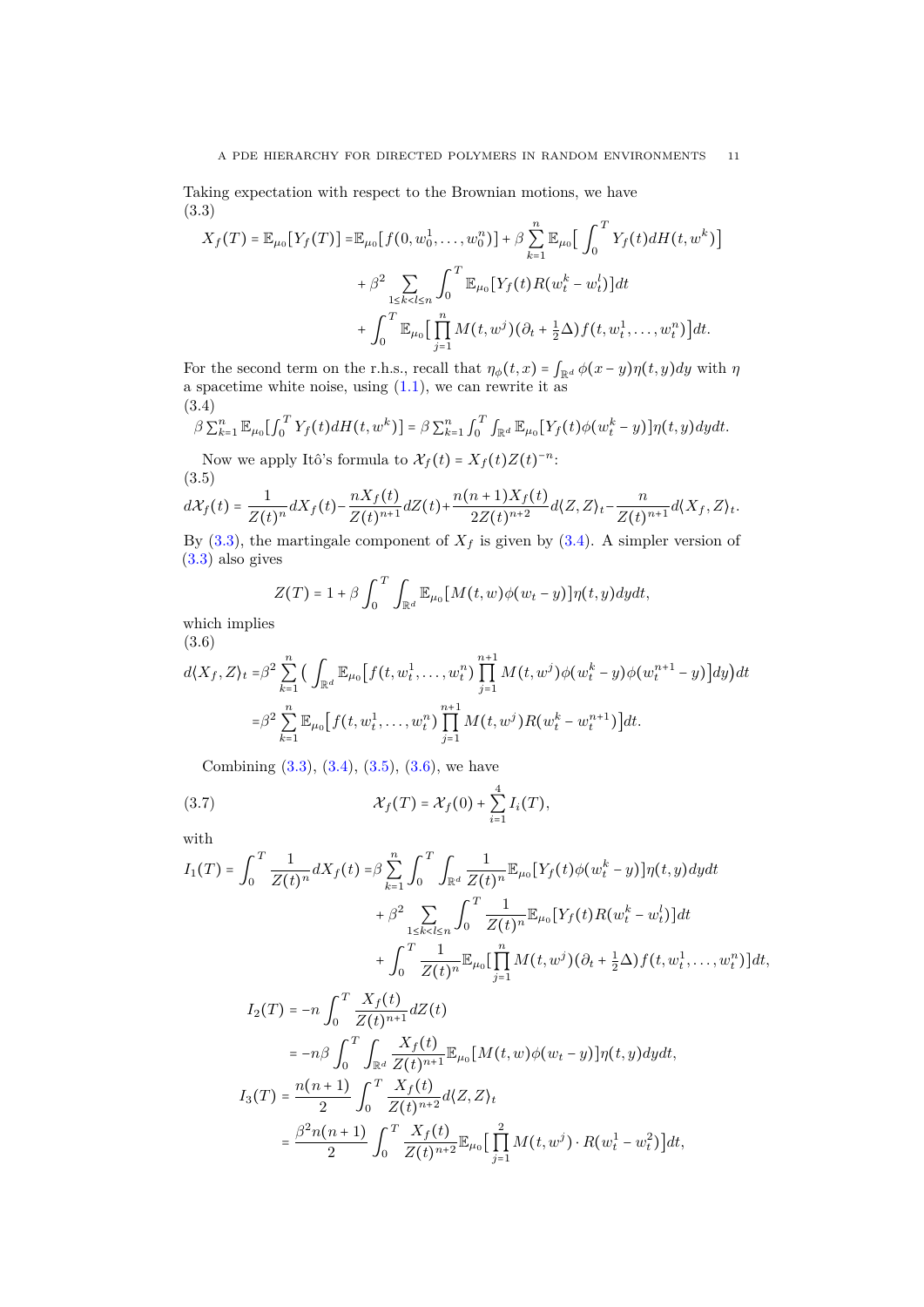and

$$
I_4(T) = -n \int_0^T \frac{1}{Z(t)^{n+1}} d\langle X_f, Z \rangle_t
$$
  
=  $-n\beta^2 \sum_{k=1}^n \int_0^T \frac{1}{Z(t)^{n+1}} \mathbb{E}_{\mu_0} \Big[ f(t, w_t^1, \dots, w_t^n) \prod_{j=1}^{n+1} M(t, w^j) R(w_t^k - w_t^{n+1}) \Big] dt.$ 

Taking the expectation with respect to  $\eta$ , we have (3.8)

$$
\mathbf{E}[I_1(T)] = \int_0^T \langle \beta^2 f_{0,R}(t) + (\partial_t + \frac{1}{2}\Delta) f(t), Q_n(t) \rangle dt, \qquad \mathbf{E}[I_2(T)] = 0,
$$
  

$$
\mathbf{E}[I_3(T)] = \int_0^T \langle \beta^2 f_{2,R}(t), Q_{n+2}(t) \rangle dt, \qquad \mathbf{E}[I_4(T)] = \int_0^T \langle \beta^2 f_{1,R}(t), Q_{n+1}(t) \rangle dt.
$$

It suffices to note that  $\mathbf{E}[\mathcal{X}_f(T)] = \langle f(T), Q_n(T) \rangle$  and  $\mathcal{X}_f(0) = \langle f(0), q_0^{\otimes n} \rangle$  to complete the proof of  $(1.5)$ .  $\Box$ 

<span id="page-11-0"></span>*Remark* 3.1*.* The equation [\(1.5\)](#page-2-5) results from taking expectation with respect to the noise on both sides of [\(3.7\)](#page-10-4), in which the martingale terms disappear. If we are interested in the size of the random fluctuations, it suffices to study the martingale terms in  $I_1(T), I_2(T)$ . Actually, an SPDE satisfied by  $q(t, x)$  was derived in [\[30,](#page-27-15) Proposition 3.2].

3.2. **White noise environment:**  $R(\cdot) = \delta(\cdot), d = 1$ . The proof in this case is through an approximation of the spacetime white noise by colored noise. Recall that we only consider  $d = 1$  in this case.

For each  $\varepsilon > 0$ , define

(3.9) 
$$
\xi_{\varepsilon}(t,x) = \int_{\mathbb{R}} \phi_{\varepsilon}(x-y)\xi(t,y)dy, \quad \phi_{\varepsilon}(x) = \frac{1}{\varepsilon}\phi(\frac{x}{\varepsilon})
$$

and the spatial covariance function

$$
R_{\varepsilon}(x)=\frac{1}{\varepsilon}R(\frac{x}{\varepsilon})=\int_{\mathbb{R}}\phi_{\varepsilon}(x+y)\phi_{\varepsilon}(y)dy.
$$

For any  $s \in \mathbb{R}, x \in \mathbb{R}$ , let  $U_{\varepsilon}$  be the solution to

<span id="page-11-2"></span>
$$
(3.10) \quad \begin{aligned} \partial_t U_{\varepsilon}(s,x;t,y) &= \frac{1}{2} \Delta_y U_{\varepsilon}(s,x;t,y) + \beta \, U_{\varepsilon}(s,x;t,y) \xi_{\varepsilon}(t,y), & t > s, y \in \mathbb{R}, \\ U_{\varepsilon}(s,x;s,y) &= \delta(y-x). \end{aligned}
$$

In other words,  $U_{\varepsilon}$  solves [\(2.2\)](#page-8-2) with  $\xi_{\phi}$  replaced by  $\xi_{\varepsilon}$ . Similarly, the quenched endpoint distribution of the polymer in the environment  $\xi_{\varepsilon}$ , with the starting point distributed as  $\mu_{0,\varepsilon}(dx) = q_0(x)dx$ , is defined as

$$
(3.11) \qquad \mu_{T,\varepsilon}(dx) = q_{\varepsilon}(T,x)dx, \quad q_{\varepsilon}(T,x) = \frac{\int_{\mathbb{R}}U_{\varepsilon}(-T,x;0,y)q_0(y)dy}{\int_{\mathbb{R}^2}U_{\varepsilon}(-T,\tilde{x};0,y)q_0(y)dyd\tilde{x}}.
$$

For any  $n \geq 1, T \geq 0$  and  $\mathbf{x}_{1:n} = (x_1, \ldots, x_n) \in \mathbb{R}^n$ , define

$$
Q_{n,\varepsilon}(T,\mathbf{x}_{1:n})=\mathbf{E}[q_{\varepsilon}(T,x_1)\ldots q_{\varepsilon}(T,x_n)].
$$

By [\(1.5\)](#page-2-5) (for the case of  $\phi \in C_c^{\infty}(\mathbb{R}^d)$ ), we have, for any  $f \in C_b^{1,2}([0,T] \times \mathbb{R}^n)$ ,

<span id="page-11-1"></span>(3.12) 
$$
\langle f(T), Q_{n,\varepsilon}(T) \rangle = \langle f(0), q_0^{\otimes n} \rangle + \int_0^T \langle (\partial_t + \frac{1}{2} \Delta) f(t), Q_{n,\varepsilon}(t) \rangle dt + \beta^2 \sum_{k=0}^2 \int_0^T \langle f_{k,\varepsilon}(t), Q_{n+k,\varepsilon}(t) \rangle dt,
$$

with the shorthand notation  $f_{k,\varepsilon} \coloneqq f_{k,R_{\varepsilon}}$ . Recall that for any  $R \in C_c^{\infty}(\mathbb{R}^d)$ , the functions  $f_{k,R}$  were defined in [\(1.6\)](#page-2-6), for  $k = 0, 1, 2$ .

<span id="page-11-3"></span>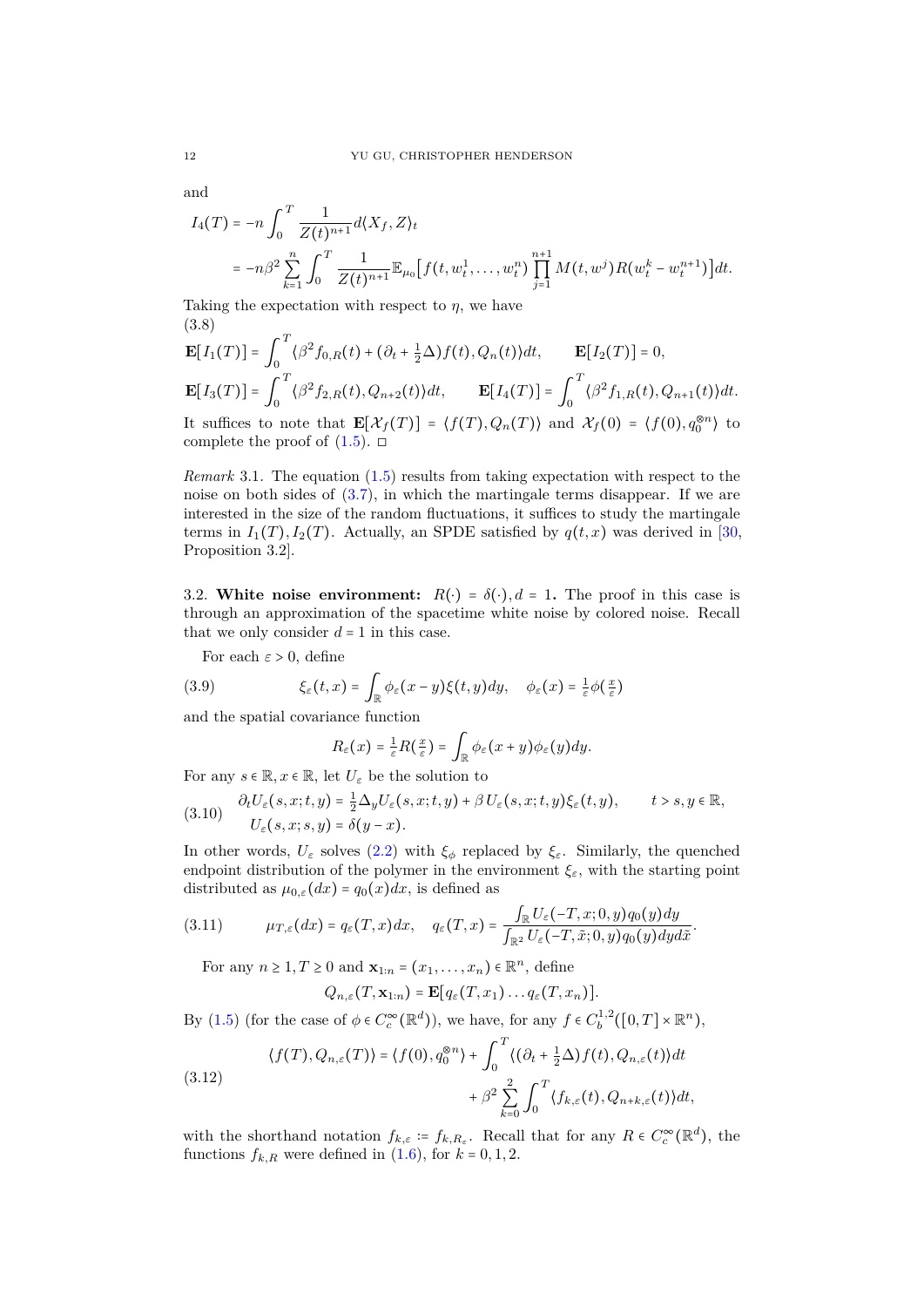To prove [\(1.5\)](#page-2-5) for the case of  $\phi(\cdot) = \delta(\cdot)$ , we need the following two technical lemmas:

<span id="page-12-0"></span>**Lemma 3.2.** For any  $p \ge 1, t > 0, x \in \mathbb{R}$ ,  $q_{\varepsilon}(t,x) \to q(t,x)$  in  $L^p(\Omega, \mathcal{F}, \mathbf{P})$ , as  $\varepsilon \to 0$ . *The convergence is uniform for*  $x \in \mathbb{R}$  *and*  $t$  *in compact subsets of*  $(0, \infty)$ *. In addition, there exists*  $C = C(p, \beta, T) > 0$  *such that for all*  $\varepsilon \in (0, 1), t \in (0, T], x \in \mathbb{R}$ ,

<span id="page-12-3"></span>(3.13) 
$$
\mathbf{E}[|q_{\varepsilon}(t,x)|^{p}] + \mathbf{E}[|q(t,x)|^{p}] \leq C(G_t * q_0(x))^{p}.
$$

<span id="page-12-1"></span>**Lemma 3.3.**  $Q_n$  *is continuous on*  $(0, \infty) \times \mathbb{R}^n$ .

The proof of Lemmas [3.2](#page-12-0) and [3.3](#page-12-1) is given in Appendix [A.](#page-22-1)

<span id="page-12-2"></span>**Corollary 3.4.** *There exist*  $C = C(\beta, T) > 0$  *such that for all*  $t \in (0, T]$ ,  $(x_1, \ldots, x_n) \in$  $\mathbb{R}^n$  *and*  $\varepsilon \in (0,1)$ *,* 

$$
Q_{n,\varepsilon}(t,x_1,\ldots,x_n)+Q_n(t,x_1,\ldots,x_n)\leq C\prod_{j=1}^n G_t\star q_0(x_j).
$$

*In addition,*  $Q_{n,\varepsilon}(t,x_1,\ldots,x_n) \to Q_n(t,x_1,\ldots,x_n)$  *as*  $\varepsilon \to 0$ *, and the convergence is uniform for*  $(x_1, \ldots, x_n) \in \mathbb{R}^n$  *and t in compact subsets of*  $(0, \infty)$ *.* 

Now we can finish the proof of Theorem [1.1.](#page-2-0)

*Proof.* We start from [\(3.12\)](#page-11-1) and pass to the limit of  $\varepsilon \to 0$  for each term. First, by Corollary [3.4,](#page-12-2) we have

$$
\langle f(T), Q_{n,\varepsilon}(T) \rangle \to \langle f(T), Q_n(T) \rangle,
$$

and

$$
\int_0^T \langle (\partial_t + \frac{1}{2}\Delta) f(t), Q_{n,\varepsilon}(t) \rangle dt \to \int_0^T \langle (\partial_t + \frac{1}{2}\Delta) f(t), Q_n(t) \rangle dt.
$$

The rest of the  $\varepsilon$ −dependent terms in [\(3.12\)](#page-11-1) are treated in the same way, so we take  $\int_0^T$  $\int_0^1 \langle f_{0,\varepsilon}(t), Q_{n,\varepsilon}(t) \rangle dt$  as an example: for any *t*,

$$
\langle f_{0,\varepsilon}(t), Q_{n,\varepsilon}(t)\rangle = \sum_{1\leq i
$$

It suffices to consider fixed  $i, j$  from the summation. By the change of variable  $x_i \mapsto x_i, x_j \mapsto x_i - \varepsilon x_j$ , the integral equals to

$$
\int_{\mathbb{R}^n} f(t, x_1, \dots, x_i, \dots, x_i - \varepsilon x_j, \dots x_n) R(x_j)
$$

$$
\times Q_{n,\varepsilon}(t, x_1, \dots, x_i, \dots, x_i - \varepsilon x_j, \dots x_n) d\mathbf{x}_{1:n}.
$$

By Corollary [3.4,](#page-12-2) we have

$$
Q_{n,\varepsilon}(t,x_1,\ldots,x_i,\ldots,x_i-\varepsilon x_j,\ldots x_n)\leq Ct^{-\frac{1}{2}}\prod_{\ell:\ell\neq j}G_\ell\star q_0(x_\ell),
$$

where we also used the elementary estimate  $G_t * q_0(x_i - \varepsilon x_j) \leq Ct^{-\frac{1}{2}}$ , which clearly holds for the two cases of  $q_0$  we considered in the paper:  $q_0 \in C_c(\mathbb{R})$  or  $q_0(x) = \delta(x)$ . For fixed  $t \in (0,T)$  and  $(x_1,\ldots,x_n) \in \mathbb{R}^n$ , by the continuity of f, Lemma [3.3](#page-12-1) and Corollary [3.4,](#page-12-2) we obtain

$$
f(t, x_1, \ldots, x_i, \ldots, x_i - \varepsilon x_j, \ldots x_n) Q_{n,\varepsilon}(t, x_1, \ldots, x_i, \ldots, x_i - \varepsilon x_j, \ldots x_n)
$$
  
\n
$$
\rightarrow f(t, x_1, \ldots, x_i, \ldots, x_i, \ldots, x_n) Q_n(t, x_1, \ldots, x_i, \ldots, x_i, \ldots, x_n), \quad \text{as } \varepsilon \rightarrow 0.
$$

Note that  $\int R = 1$ , we can apply dominated convergence theorem to conclude that

$$
\int_0^T \langle f_{0,\varepsilon}(t), Q_{n,\varepsilon}(t) \rangle dt \to \int_0^T \langle f_{0,\delta(\cdot)}(t), Q_n(t) \rangle dt, \quad \text{as } \varepsilon \to 0.
$$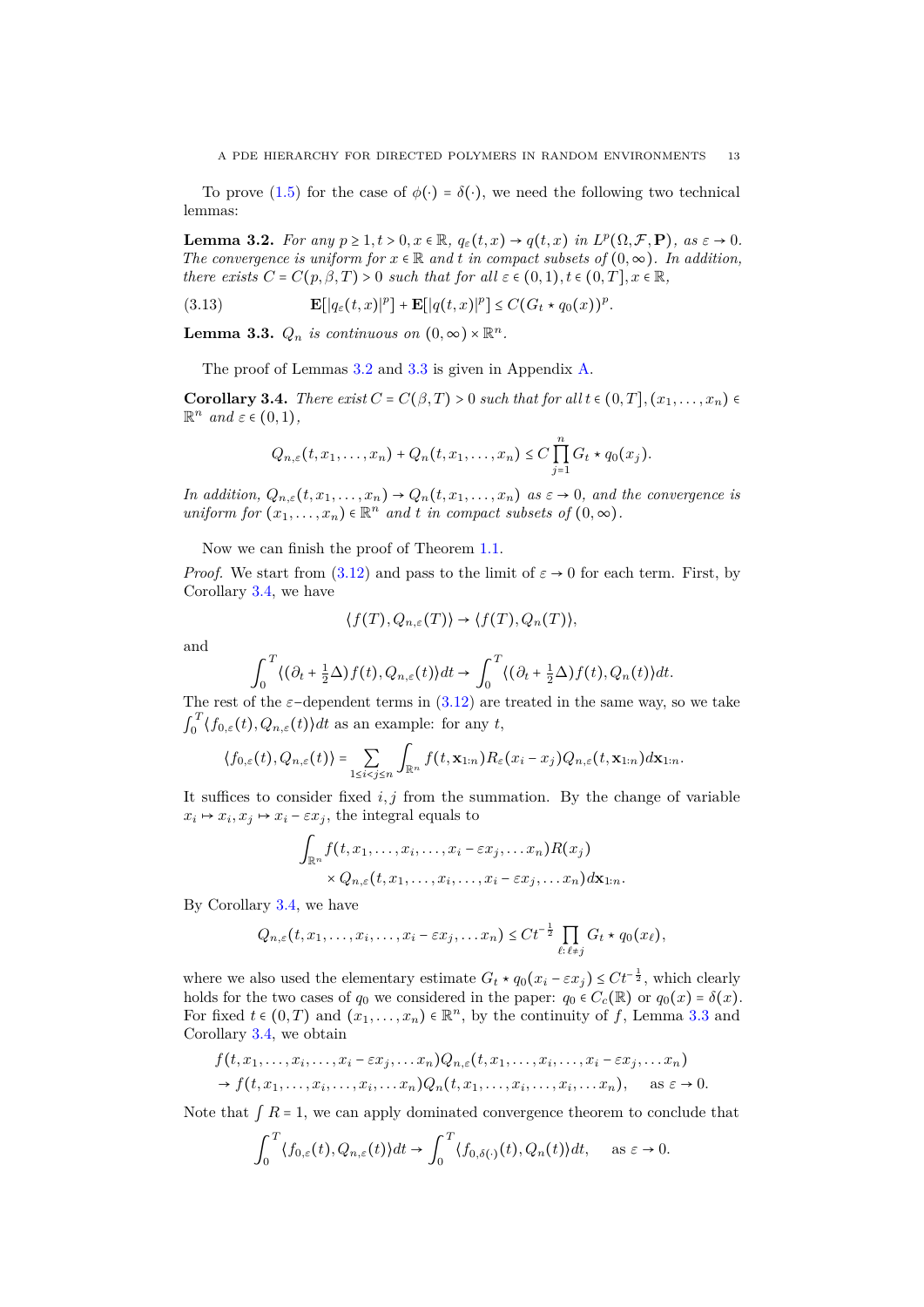Here we recall from  $(1.6)$  that

$$
f_{0,\delta(\cdot)}(t,\mathbf{x}_{1:n})=f(t,\mathbf{x}_{1:n})\sum_{1\leq i
$$

The proof is complete.  $\Box$ 

3.3. **Proof of Corollary [1.2.](#page-2-3)** The proof of the cases  $R(\cdot) \in C_c^{\infty}(\mathbb{R}^d)$  and  $R(\cdot) = \delta(\cdot)$ are similar, and we only deal with the latter. Fix  $n = 1$ ,  $q_0 \in C_c(\mathbb{R}^d)$  and  $f \in C_b^2(\mathbb{R}^{nd})$ , by Theorem [1.1,](#page-2-0) we have

$$
\langle f, Q_1(T) \rangle = \langle f, q_0 \rangle + \int_0^T \langle \frac{1}{2} \Delta f, Q_1(t) \rangle dt + \beta^2 \sum_{k=0}^2 \int_0^T \langle f_{k, \delta(\cdot)}, Q_{1+k}(t) \rangle dt.
$$

Recall that  $F_f(\mu_T) = \langle f, \mu_T \rangle$ , so we have

$$
\frac{\mathbf{E}[F_f(\mu_T)] - F_f(\mu_0)}{T} = \frac{\langle f, Q_1(T) \rangle - \langle f, q_0 \rangle}{T}
$$

$$
= \frac{1}{T} \int_0^T \langle \frac{1}{2} \Delta f, Q_1(t) \rangle dt + \beta^2 \sum_{k=0}^2 \frac{1}{T} \int_0^T \langle f_{k, \delta(\cdot)}, Q_{1+k}(t) \rangle dt.
$$

By definition  $f_{0,\delta(\cdot)} = 0$  when  $n = 1$ . For  $k = 1$ , we have

$$
\frac{1}{T} \int_0^T \langle f_{k,\delta(\cdot)}, Q_{1+k}(t) \rangle dt = -\frac{1}{T} \int_0^T \int_{\mathbb{R}^2} f(x_1) \delta(x_1 - x_2) Q_2(t, x_1, x_2) dx_1 dx_2 dt
$$

$$
= -\frac{1}{T} \int_0^T \int_{\mathbb{R}} f(x_1) Q_2(t, x_1, x_1) dx_1 dt
$$

$$
= -\int_0^1 \int_{\mathbb{R}} f(x_1) Q_2(Tt, x_1, x_1) dx_1 dt.
$$

Similarly, when  $k = 2$ , we have

$$
\frac{1}{T} \int_0^T \langle f_{k,\delta(\cdot)}, Q_{1+k}(t) \rangle dt = \frac{1}{T} \int_0^T \int_{\mathbb{R}^3} f(x_1) \delta(x_2 - x_3) Q_3(t, x_1, x_2, x_3) dx_1 dx_2 dx_3 dt
$$

$$
= \frac{1}{T} \int_0^T \int_{\mathbb{R}^2} f(x_1) Q_3(t, x_1, x_2, x_2) dx_1 dx_2 dt
$$

$$
= \int_0^1 \int_{\mathbb{R}^2} f(x_1) Q_3(Tt, x_1, x_2, x_2) dx_1 dx_2 dt.
$$

By applying Corollary [3.4](#page-12-2) and Lemma [3.5](#page-13-0) below, we have

$$
\frac{\mathbf{E}[F_f(\mu_T)] - F_f(\mu_0)}{T} \to \left(\frac{1}{2}\Delta f, q_0\right) - \beta^2 \int_{\mathbb{R}} f(x_1) q_0(x_1)^2 dx_1
$$

$$
+ \beta^2 \int_{\mathbb{R}^2} f(x_1) q_0(x_1) q_0(x_2)^2 dx_1 dx_2
$$

as  $T \rightarrow 0$ . The r.h.s. equals to

$$
\left\langle \frac{1}{2}\Delta f, q_0 \right\rangle + \beta^2 \langle f_{1,\delta(\cdot)}, q_0^{\otimes 2} \rangle + \beta^2 \langle f_{2,\delta(\cdot)}, q_0^{\otimes 3} \rangle = \left\langle \frac{1}{2}\Delta f, q_0 \right\rangle + \beta^2 \langle f, \mathcal{T} q_0 \rangle,
$$

which completes the proof of  $(1.8)$ .

<span id="page-13-0"></span>**Lemma 3.5.** *Assume*  $q_0 \in C_c(\mathbb{R}^d)$ *. For any*  $n \ge 1$  *and*  $(x_1, \ldots, x_n) \in \mathbb{R}^{nd}$ *, as*  $t \to 0$ *,* 

$$
Q_n(t,x_1,\ldots,x_n)\to \prod_{j=1}^n q_0(x_j).
$$

The proof of Lemma [3.5](#page-13-0) is given in Appendix [A.](#page-22-1)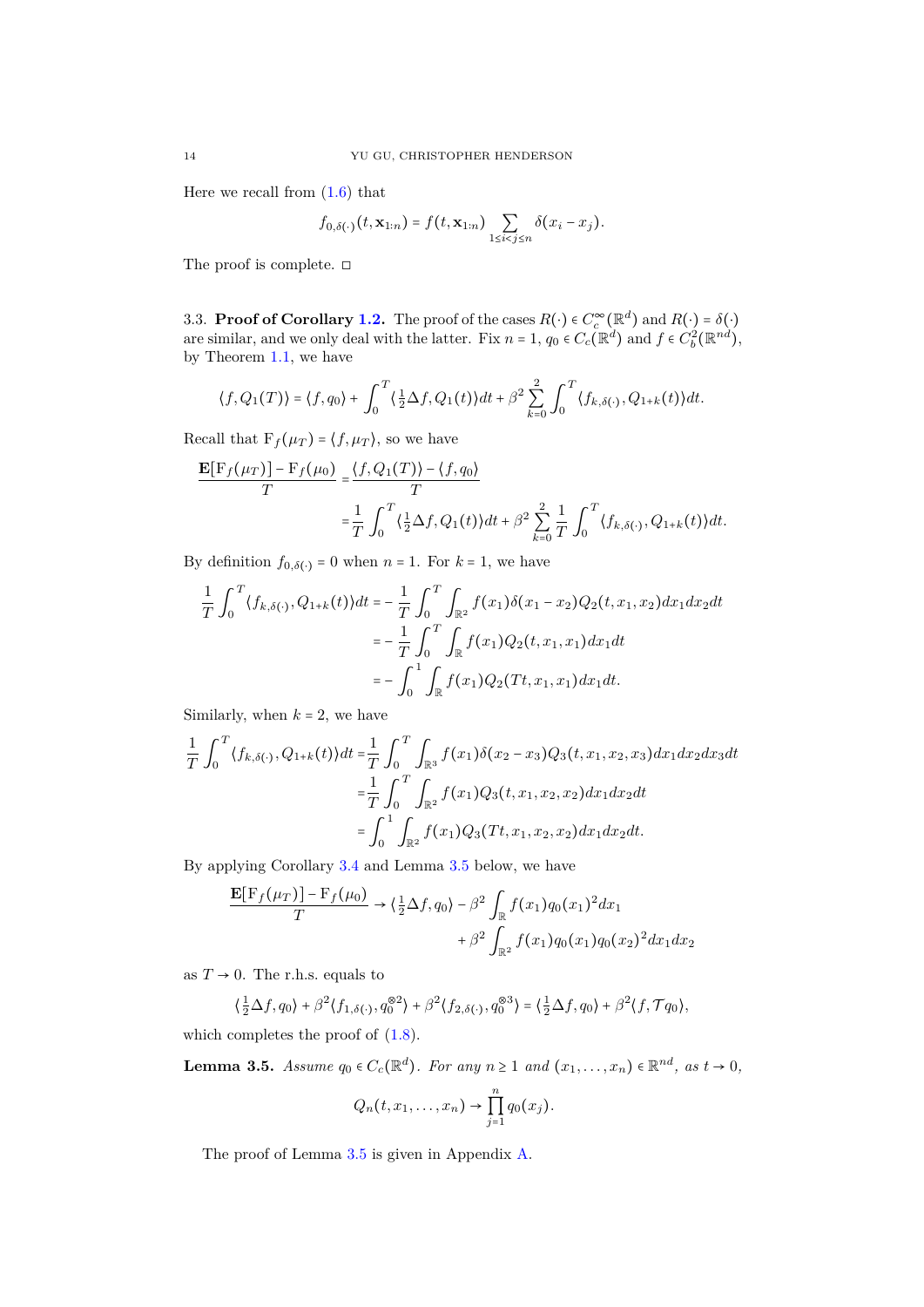#### <span id="page-14-0"></span>4. Quantitative central limit theorem: proofs of Theorems [1.3](#page-3-1) and [1.4](#page-3-2)

In this section, we consider the high dimensions  $d \geq 3$  and a high temperature regime with  $\beta \ll 1$ . The goal is to prove Theorems [1.3](#page-3-1) and [1.4.](#page-3-2) With a change of variable,  $(1.12)$  and  $(1.13)$  are equivalent with, for any  $h \in Lip(1)$ ,

<span id="page-14-2"></span>
$$
(4.1) \qquad \left| \int_{\mathbb{R}^d} h(\varepsilon x) Q_1(\tfrac{1}{\varepsilon^2}, x) dx - \int_{\mathbb{R}^d} h(x) G_1(x) dx \right| \le C \Big( \varepsilon |\log \varepsilon| \mathbb{1}_{d=3} + \varepsilon \mathbb{1}_{d\ge 4} \Big),
$$

and

<span id="page-14-1"></span>(4.2) 
$$
\left| \int_{\mathbb{R}^d} |\varepsilon x|^2 Q_1(\tfrac{1}{\varepsilon^2}, x) dx - d \right| \leq C \left( \varepsilon \mathbb{1}_{d=3} + \varepsilon^2 |\log \varepsilon| \mathbb{1}_{d=4} + \varepsilon^2 \mathbb{1}_{d \geq 5} \right).
$$

To unify the notation, we view  $(4.2)$  as a special case of  $(4.1)$  with  $h(x) = |x|^2$  even though this choice of h is not an element of  $Lip(1)$ . Note that, although the function *h* here is not necessarily bounded, it grows at most polynomially at infinity. Thus, by Corollary [3.4,](#page-12-2) it is easy to see that the two integrals in  $(4.1)$  are both well-defined. Our proof below is based on selecting appropriate test functions in the equation satisfied by  $Q_1$  in order to quantify the cancellation between the  $Q_2$  and  $Q_3$  terms.

Throughout the section, we assume that  $q_0(\cdot) = \delta(\cdot)$ ; that is, the starting point of the polymer path is at the origin. Recall that in high dimensions we assumed the random environment is smooth in the spatial variable and  $R(\cdot) \in C_c^{\infty}(\mathbb{R}^d)$  is the spatial covariance function.

4.1. **Error form.** The first step is to derive an exact error expression in [\(4.1\)](#page-14-2) using the hierarchical PDE system. We define an auxiliary test function as follows: for any  $\varepsilon > 0$  and a function *h*, let  $f_{\varepsilon}(t, x)$  be the solution to the backward heat equation

(4.3) 
$$
\partial_t f_{\varepsilon}(t,x) + \frac{1}{2} \Delta f_{\varepsilon}(t,x) = 0, \qquad t < \frac{1}{\varepsilon^2}, x \in \mathbb{R}^d,
$$

$$
f_{\varepsilon}(\frac{1}{\varepsilon^2}, x) = h(\varepsilon x).
$$

<span id="page-14-6"></span>Then we have

**Lemma 4.1.** *For a continuous function h with at most polynomial growth at infinity, we have*

<span id="page-14-4"></span>(4.4)  

$$
\mathcal{E}_{\varepsilon}(h) \coloneqq \int_{\mathbb{R}^d} h(\varepsilon x) Q_1(\frac{1}{\varepsilon^2}, x) dx - \int_{\mathbb{R}^d} h(x) G_1(x) dx
$$

$$
= \beta^2 \int_0^{\varepsilon^{-2}} \int_{\mathbb{R}^{3d}} [f_{\varepsilon}(t, x) - f_{\varepsilon}(t, y)] R(y - z) Q_3(t, x, y, z) dx dy dz dt.
$$

*Proof.* We first assume in addition that  $h \in C_b^2(\mathbb{R}^d)$ . As  $f_\varepsilon$  solves the backward heat equation, it holds that  $f_{\varepsilon} \in C_b^{1,2}([0, \varepsilon^{-2}] \times \mathbb{R}^d)$ . In the hierarchical PDE system [\(1.5\)](#page-2-5), we take  $n = 1, T = \varepsilon^{-2}$ , and the test function to be  $f_{\varepsilon}$  to obtain

<span id="page-14-3"></span>(4.5)  

$$
\int_{\mathbb{R}^d} f_{\varepsilon}(\frac{1}{\varepsilon^2}, x) Q_1(\frac{1}{\varepsilon^2}, x) dx = \int_{\mathbb{R}^d} f_{\varepsilon}(0, x) Q_1(0, x) dx
$$

$$
- \beta^2 \int_0^{\varepsilon^{-2}} \int_{\mathbb{R}^{2d}} f_{\varepsilon}(t, x) R(x - y) Q_2(t, x, y) dx dy dt
$$

$$
+ \beta^2 \int_0^{\varepsilon^{-2}} \int_{\mathbb{R}^{3d}} f_{\varepsilon}(t, x) R(y - z) Q_3(t, x, y, z) dx dy dz dt.
$$

As  $Q_1(0, x) = q_0(x) = \delta(x)$ , the first term on the r.h.s. of [\(4.5\)](#page-14-3) is (4.6)

<span id="page-14-5"></span>
$$
\int_{\mathbb{R}^d} f_{\varepsilon}(0,x) Q_1(0,x) dx = f_{\varepsilon}(0,0) = \int_{\mathbb{R}^d} h(\varepsilon x) G_{\varepsilon^{-2}}(x) dx = \int_{\mathbb{R}^{2d}} h(x) G_1(x) dx,
$$

where the last step is through a change of variable and using the scaling property of the heat kernel.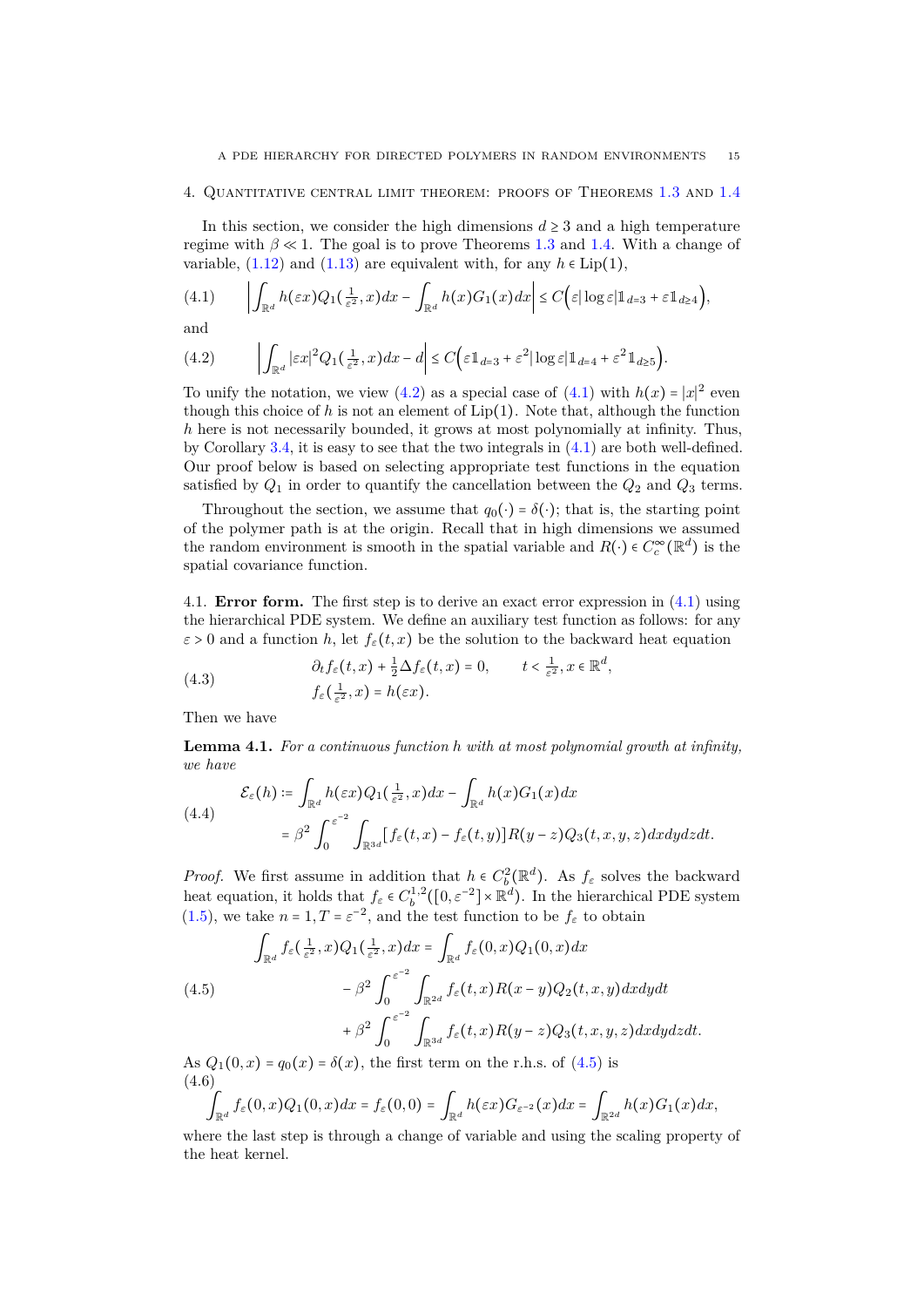By definition,  $Q_n(t, x_1, \ldots, x_n)$  is symmetric in the *x*−variables and

$$
Q_2(t,x,y) = \int_{\mathbb{R}^d} Q_3(t,x,y,z) dz.
$$

Thus, [\(4.5\)](#page-14-3) can be rewritten as

$$
\mathcal{E}_{\varepsilon}(h)=\beta^2\int_0^{\varepsilon^{-2}}\int_{\mathbb{R}^{3d}}[f_{\varepsilon}(t,x)-f_{\varepsilon}(t,y)]R(y-z)Q_3(t,x,y,z)dxdydzdt.
$$

where we also used the fact that  $R(\cdot)$  is even. Through an approximation and the bound on *Q<sup>n</sup>* given in Corollary [3.4,](#page-12-2) the above identity extends to the case of *h* having at most polynomial growth at infinity, which completes the proof. □

*Remark* 4.2. For the case of  $q_0(\cdot) \in C_c(\mathbb{R}^d)$ , a similar error decomposition as [\(4.4\)](#page-14-4) can be derived. The only change to make in the proof is in [\(4.6\)](#page-14-5), where an extra error term comes out of the weak convergence of  $\frac{1}{\varepsilon^d}q_0(\frac{x}{\varepsilon}) \to \delta(x)$ .

4.2. **Estimating**  $\mathcal{E}_{\varepsilon}(h)$ . The proof of Theorems [1.3](#page-3-1) and [1.4](#page-3-2) reduces to the estimate of  $\mathcal{E}_{\varepsilon}(h)$  for  $h \in \text{Lip}(1)$  and  $h(x) = |x|^2$  respectively. By using a probabilistic representation, the following bounds on  $Q_n$  hold in the high temperature regime in  $d \geq 3$ :

<span id="page-15-0"></span>**Lemma 4.3.** *For any*  $d \geq 3$  *and*  $n \geq 1$ *, there exists constants*  $\beta_0(d, n, R) > 0$  *and*  $C(d, n, R, \beta)$  *such that if*  $\beta < \beta_0(d, n, R)$ *, we have* 

$$
Q_n(t, x_1, \ldots, x_n) \le C \prod_{j=1}^n G_t(x_j), \qquad \text{for all } t > 0, x_1, \ldots, x_n \in \mathbb{R}^d.
$$

The proof of Lemma [4.3](#page-15-0) is in Appendix [B.](#page-24-0)

Before undertaking the proofs of Theorems [1.3](#page-3-1) and [1.4,](#page-3-2) we provide a heuristic argument that shows how the diffusive behavior of the polymer endpoint behavior follows from the convergence of the error  $\mathcal{E}_{\varepsilon}(h)$  to zero. Recall that

$$
\mathcal{E}_{\varepsilon}(h) = \beta^2 \int_0^{\varepsilon^{-2}} \int_{\mathbb{R}^{3d}} [f_{\varepsilon}(t,x) - f_{\varepsilon}(t,y)] R(y-z) Q_3(t,x,y,z) dx dy dz dt.
$$

Consider the simple case of  $h \in C_b(\mathbb{R}^d)$ , so  $|f_{\varepsilon}| \leq \sup_x |h(x)|$ . The key point here is that, with the assumption of  $\beta \ll 1$  and  $d \geq 3$ ,

$$
\int_{\mathbb{R}^{3d}} R(y-z)Q_3(t,x,y,z)dxdydz = \int_{\mathbb{R}^{2d}} R(y-z)Q_2(t,y,z)dydz \le Ct^{-d/2}
$$

and, hence, is integrable for  $t \in [1, \infty)$ . This is ultimately related to the fast decay of the heat kernel in high dimensions  $d \geq 3$ , with the smallness of  $\beta$  ensuring that the effect of the random environment is "summable" in the limit (hidden in the proof of Lemma [4.3\)](#page-15-0). Therefore, the main contribution to  $\mathcal{E}_{\varepsilon}(h)$  actually comes from the time integration in a *microscopically* large domain  $[0, M]$  for  $1 \ll M \ll \varepsilon^{-2}$ ; that is

$$
\mathcal{E}_{\varepsilon}(h) \approx \beta^2 \int_0^M \int_{\mathbb{R}^{3d}} [f_{\varepsilon}(t,x) - f_{\varepsilon}(t,y)] R(y-z) Q_3(t,x,y,z) dx dy dz dt.
$$

On the other hand, when  $t \leq M \ll \varepsilon^{-2}$ , the *f* terms cancel for the following reason: for any fixed  $(t, x)$ , it is straightforward to check that

$$
f_{\varepsilon}(t,x)=\int_{\mathbb{R}^d}h(\varepsilon z)G_{\varepsilon^{-2}-t}(x-z)dz=\int_{\mathbb{R}^d}h(z)G_{1-\varepsilon^2t}(\varepsilon x-z)dz\to\int_{\mathbb{R}^d}h(z)G_1(z)dz,
$$

which is independent of x. Thus, by the dominated convergence theorem, we obtain that  $\mathcal{E}_{\varepsilon}(h) \to 0$ . The proofs of Theorems [1.3](#page-3-1) and [1.4](#page-3-2) then rely on quantifying this argument, which we do now.

In the proofs below, *C* is a constant independent of  $\varepsilon$  which may change from line to line.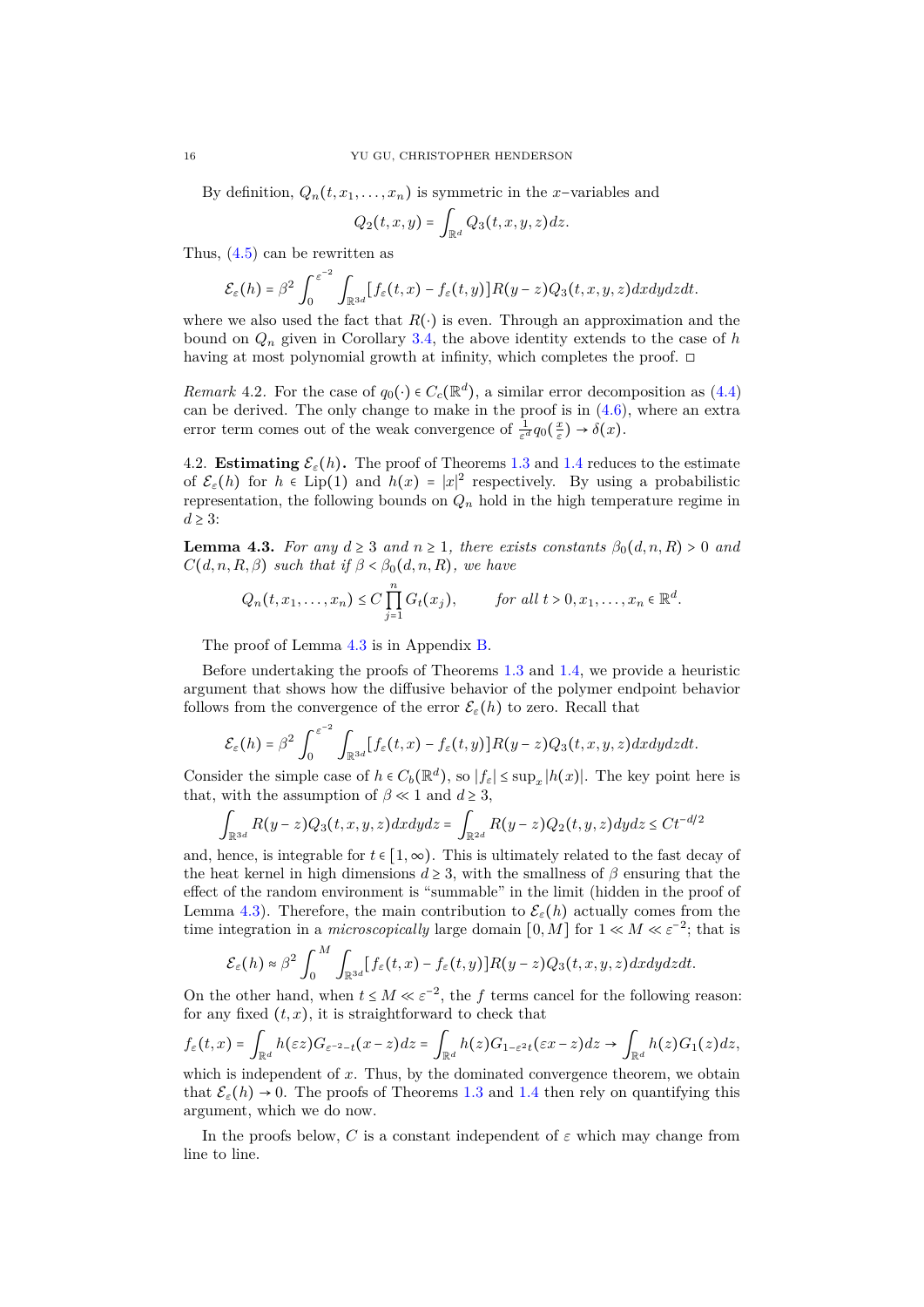*Proof of Theorem [1.3.](#page-3-1)* Fix  $h \in Lip(1)$ , we have

$$
|f_{\varepsilon}(t,x)-f_{\varepsilon}(t,y)|\leq \int_{\mathbb{R}^d}G_{\varepsilon^{-2}-t}(z)|h(\varepsilon(x-z))-h(\varepsilon(y-z))|dz\leq \varepsilon |x-y|,
$$

which implies

<span id="page-16-0"></span>(4.7) 
$$
|\mathcal{E}_{\varepsilon}(h)| \leq \beta^2 \varepsilon \int_0^{\varepsilon^{-2}} \int_{\mathbb{R}^{3d}} |x - y| R(y - z) Q_3(t, x, y, z) dx dy dz dt
$$
  

$$
\leq C \varepsilon \int_0^{\varepsilon^{-2}} \int_{\mathbb{R}^{3d}} |x - y| R(y - z) G_t(x) G_t(y) G_t(z) dx dy dz dt.
$$

While the above integral can be estimated directly (as in the proof of Theorem [1.4](#page-3-2) below), we present a simple probabilistic argument here. Let  $B^1, B^2, B^3$  be three independent Brownian motions, then the integral can be written as

$$
\int_{\mathbb{R}^{3d}} |x-y| R(y-z) G_t(x) G_t(y) G_t(z) dxdydz = \mathbb{E}[|B_t^2 - B_t^1| \cdot R(B_t^2 - B_t^3)].
$$

Since  $B^2 - B^1$  and  $B^2 - B^3$  are correlated Brownian motions with variance 2 and covariance 1, we can rewrite the expectation as

$$
\mathbb{E}\big[ \big| B_t^2 - B_t^1 \big| \cdot R \big( B_t^2 - B_t^3 \big) \big] = \mathbb{E}\bigg[ \big| \sqrt{\tfrac{1}{2}} W_t^1 - \sqrt{\tfrac{3}{2}} W_t^2 \bigg| \cdot R \big( \sqrt{2} W_t^1 \big) \bigg],
$$

with  $W^1, W^2$  independent Brownian motions. Since  $R \in C_c^{\infty}$ , we estimate the above expectation by

$$
\mathbb{E}\Big[\Big|\sqrt{\tfrac{1}{2}}W_t^1-\sqrt{\tfrac{3}{2}}W_t^2\Big|\cdot R\big(\sqrt{2}W_t^1\big)\Big]\leq C\mathbb{E}\Big[\Big|\sqrt{\tfrac{1}{2}}W_t^1-\sqrt{\tfrac{3}{2}}W_t^2\Big|\cdot \mathbbm{1}_{\{|W_t^1|\leq M\}}\Big]
$$

for some constant  $M > 0$ . For  $t \leq 1$ , we have the obvious bound

$$
\mathbb{E}\Big[\Big|\sqrt{\tfrac{1}{2}}W_t^1-\sqrt{\tfrac{3}{2}}W_t^2\Big|\cdot \mathbbm{1}_{\{|W_t^1|\leq M\}}\Big]\leq C.
$$

For  $t > 1$ , by first averaging  $W^2$ , we have

$$
\mathbb{E}\Big[\Big|\sqrt{\tfrac{1}{2}}W_t^1-\sqrt{\tfrac{3}{2}}W_t^2\Big|\cdot\mathbb{1}_{\{|W_t^1|\leq M\}}\Big]\leq C\sqrt{t}\,\mathbb{P}\big[\big|W_t^1\big|\leq M\big]\leq Ct^{-\frac{d-1}{2}}.
$$

Combining the two cases and plugging into [\(4.7\)](#page-16-0), we derive

$$
|\mathcal{E}_{\varepsilon}(h)| \leq C \varepsilon \left(1 + \int_{1}^{\varepsilon^{-2}} t^{-\frac{d-1}{2}} dt\right) \leq C \Big( \varepsilon |\log \varepsilon| \mathbb{1}_{d=3} + \varepsilon \mathbb{1}_{d \geq 4} \Big).
$$

The proof is complete. ◻

*Proof of Theorem [1.4.](#page-3-2)* Let  $h(x) = |x|^2$ , then

$$
f_{\varepsilon}(t,x) = \int_{\mathbb{R}^d} G_{\varepsilon^{-2}-t}(y) |\varepsilon(x-y)|^2 dy = \varepsilon^2 |x|^2 + (1-\varepsilon^2 t) d.
$$

Applying Lemmas [4.1](#page-14-6) and [4.3,](#page-15-0) we have

<span id="page-16-1"></span>(4.8)  
\n
$$
|\mathcal{E}_{\varepsilon}(h)| = \left| \beta^2 \varepsilon^2 \int_0^{\varepsilon^{-2}} \int_{\mathbb{R}^{3d}} (|x|^2 - |y|^2) R(y - z) Q_3(t, x, y, z) dx dy dz dt \right|
$$
\n
$$
\leq C \varepsilon^2 \int_0^{\varepsilon^{-2}} \int_{\mathbb{R}^{3d}} |x|^2 - |y|^2 |R(y - z) G_t(x) G_t(y) G_t(z) dx dy dz dt.
$$

To estimate the above integral, as *R* is compactly supported (suppose its support has a radius  $M > 0$ , we have

$$
\int_{\mathbb{R}^d} R(y-z)G_t(z)dz \leq C \int_{\mathbb{R}^d} \mathbb{1}_{\{|y-z| \leq M\}} G_t(z)dz \leq C \Big( \mathbb{1}_{t \leq 1} + \mathbb{1}_{t > 1} \sup_{z:|z-y| \leq M} G_t(z) \Big).
$$

For the case of  $t > 1$ , by considering  $|y| \leq 2M$  and  $|y| > 2M$  separately, we derive

$$
\sup_{z:|z-y|\leq M} G_t(z) \leq C G_{c_1t}(y), \quad \text{ for some } c_1 > 0.
$$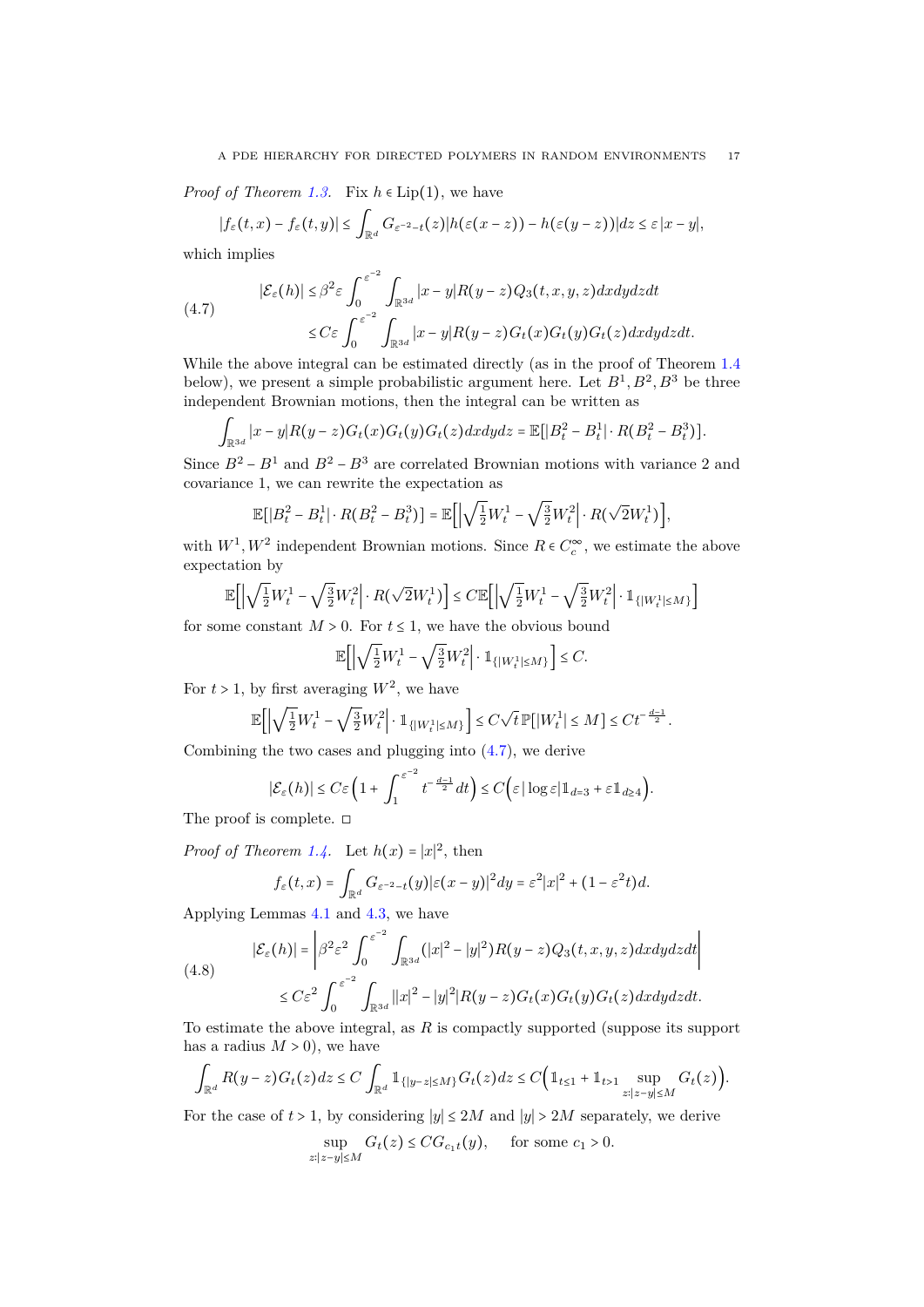From [\(4.8\)](#page-16-1) and the above estimate, the following bound holds

$$
|\mathcal{E}_{\varepsilon}(h)| \leq C\varepsilon^{2} \int_{0}^{1} \int_{\mathbb{R}^{2d}} |x|^{2} - |y|^{2} |G_{t}(x)G_{t}(y) dx dy dt
$$
  
+ 
$$
C\varepsilon^{2} \int_{1}^{\varepsilon^{-2}} \int_{\mathbb{R}^{2d}} |x|^{2} - |y|^{2} |G_{t}(x)G_{t}(y)G_{c_{1}t}(y) dx dy dt = A_{1} + A_{2}.
$$

We first get  $A_1 \leq C \varepsilon^2$ . For  $A_2$ , by the fact that

$$
G_t(y)G_{c_1t}(y) \le Ct^{-d/2}G_{c_2t}(y)
$$
, for some  $c_2 > 0$ ,

we have

$$
A_2 \leq C\varepsilon^2 \int_1^{\varepsilon^{-2}} \int_{\mathbb{R}^{2d}} t^{-d/2} ||x||^2 - |y|^2 |G_t(x)G_{c_2t}(y) dx dy dt
$$
  

$$
\leq C\varepsilon^2 \int_1^{\varepsilon^{-2}} t^{1-d/2} dt \leq C \Big( \varepsilon \mathbb{1}_{d=3} + \varepsilon^2 |\log \varepsilon| \mathbb{1}_{d=4} + \varepsilon^2 \mathbb{1}_{d \geq 5} \Big).
$$

This completes the proof. □

### 5. Growth of moments: proof of Theorem [1.5](#page-4-5)

<span id="page-17-0"></span>In the interest of the simplest presentation, we remove the parameter  $\beta$  by scaling. Indeed, let  $\overline{g}(t,x) = \beta^{-2} g(t\beta^{-4}, x\beta^{-2})$ , and observe that

$$
\overline{g}_t = \overline{g}_{xx} + \overline{g}(\Vert \overline{g} \Vert^2 - \overline{g}).
$$

<span id="page-17-1"></span>Hence, for the remainder of the section, we set  $\beta = 1$ ; that is, we are interested in

(5.1) 
$$
\partial_t g(t,x) = \frac{1}{2} \Delta g(t,x) + \|g(t,\cdot)\|^2 g(t,x) - g(t,x)^2, \qquad t > 0, x \in \mathbb{R},
$$

$$
g(0,x) = q_0(x).
$$

Here we abused notation by reverting to *q* as opposed to using  $\bar{q}$ . Undoing this simple scaling reveals the dependence on  $\beta$  of our results.

In order to control the moments of  $g$ , it is necessary to understand the asymptotic behavior of  $||g||^2$  as  $t \to \infty$ . By interpolation and the fact that *g* is a probability density (noted below), it is enough to control the maximum of *g*. In the following section, we state the main estimate on the decay of the maximum of *g*. After, we show how to use this to obtain upper and lower bounds on the moments of *g* by constructing sharp sub and supersolutions of *g*. In Section [5.2,](#page-19-0) we show how to obtain the correct asymptotics on the maximum of *g*.

5.1. **Statement of the main inequality and its application to the moments of** *g***.** In order to streamline the argument, we define a few quantities that play key roles in the proof. For any  $t \geq 0$ , let

(5.2) 
$$
M(t) = \max_{x \in \mathbb{R}} g(t, x), \quad E(t) = \int_{\mathbb{R}} g(t, x)^2 dx, \text{ and } D(t) = \int_{\mathbb{R}} |g_x(t, x)|^2 dx.
$$

The key inequality that we require is stated in the following proposition, proved in Section [5.2.](#page-19-0)

<span id="page-17-2"></span>**Proposition 5.1.** *There is a universal constant C*0*, independent of the initial data, such that*

$$
M(t) \le \frac{C_0}{t^{2/3}} \qquad \text{for all } t > 0.
$$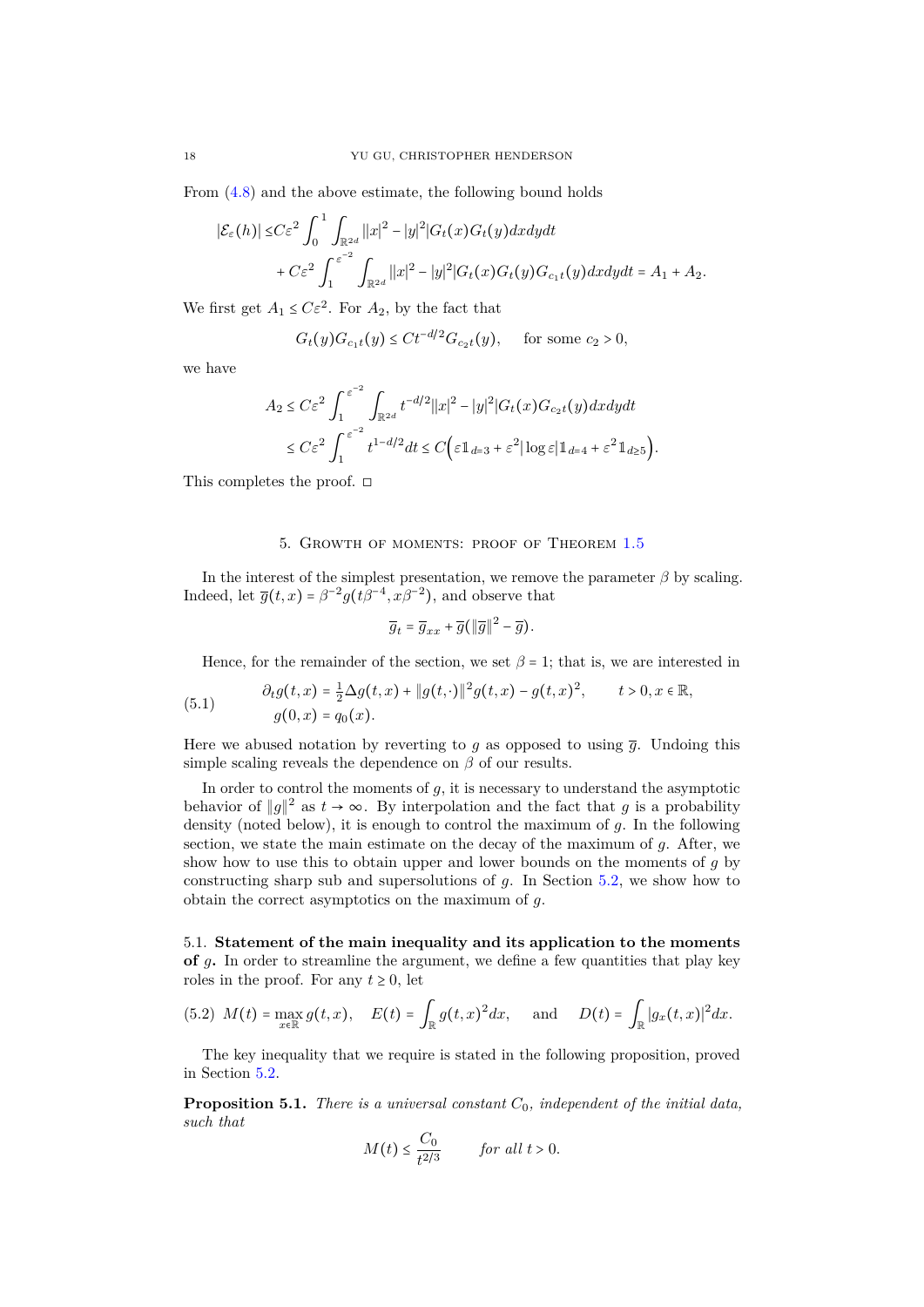Two more useful facts are the following. Integrating [\(5.1\)](#page-17-1), we see that

<span id="page-18-1"></span>
$$
\frac{d}{dt} \int_{\mathbb{R}} g(t,x) dx = E(t) \left( \int_{\mathbb{R}} g(t,x) dx - 1 \right)
$$

Since  $\int g(0, x)dx = \int q_0(x)dx = 1$ , by assumption, a simple ODE argument yields, for any  $t \geq 0$ ,

(5.3) 
$$
\int_{\mathbb{R}} g(t,x) dx = \int_{\mathbb{R}} q_0(x) dx = 1.
$$

Thus  $g(t, \cdot)$  is a probability density (note that  $g \ge 0$  by comparison principle and the fact that  $q_0 \ge 0$ ). This is unsurprising given the derivation of the model [\(5.1\)](#page-17-1); however, it is crucial in our analysis. Indeed, we immediately deduce the following useful inequality:

(5.4) 
$$
E(t) \leq M(t) \int_{\mathbb{R}} g(t,x) dx = M(t).
$$

We now show how to conclude Theorem [1.5](#page-4-5) assuming Proposition [5.1.](#page-17-2) We begin with the upper bound.

*Proof of the upper bound in Theorem [1.5.](#page-4-5)* The first step is to replace the  $||g||^2 = E$ term in  $(5.1)$ . From Proposition [5.1](#page-17-2) and  $(5.4)$ , we see that

<span id="page-18-0"></span>
$$
E(t) \leq \frac{C_0}{t^{2/3}}.
$$

This, along with [\(5.1\)](#page-17-1), implies that

$$
\partial_t g - \frac{1}{2} \Delta g - \frac{C_0}{t^{2/3}} g \le 0.
$$

The comparison principle implies that  $q \leq \overline{q}$ , where  $\overline{q}$  solves

(5.5) 
$$
\begin{cases} \partial_t \overline{g} - \frac{1}{2} \Delta \overline{g} - \frac{C_0}{t^{2/3}} \overline{g} = 0 & \text{in } (0, \infty) \times \mathbb{R}, \\ \overline{g} = q_0 & \text{on } \{0\} \times \mathbb{R}. \end{cases}
$$

The second step is to obtain a bound on  $\overline{g}$ , and, hence, on  $g$ , for large  $x$ . The first thing to notice is that

$$
\overline{h}(t,x) = \exp\left\{-\int_0^t \frac{C_0}{s^{2/3}} ds\right\} \overline{g}(t,x)
$$

solves the heat equation,  $\partial_t \overline{h} = \frac{1}{2} \Delta \overline{h}$ . It follows that

$$
\overline{g}(t,x) = \exp\left\{\int_0^t \frac{C_0}{s^{2/3}} ds\right\} \overline{h}(t,x)
$$

$$
= \exp\left\{\int_0^t \frac{C_0}{s^{2/3}} ds\right\} \int_{\mathbb{R}} \frac{1}{\sqrt{2\pi t}} e^{-\frac{y^2}{2t}} q_0(x-y) dy.
$$

By assumption, *q*<sup>0</sup> is compactly supported. A straightforward estimate of the convolution, as well as a simple evaluation of the time integral, yields, for any  $t \geq 1$ and any *x*,

$$
g(t,x) \le \overline{g}(t,x) \le \frac{C}{\sqrt{t}} e^{3C_0 t^{1/3} - \frac{x^2}{2t}}
$$

for some positive constant *C* depending only on the initial data.

We now conclude the bound on the moments of *g*. Pairing the above arguments with [\(5.1\)](#page-17-2), we have established that, for all  $t \ge 1$ ,

$$
g(t,x) \le C \min\left\{\frac{1}{t^{2/3}}, \frac{1}{t^{1/2}} \exp\left\{3C_0 t^{1/3} - \frac{x^2}{2t}\right\}\right\}.
$$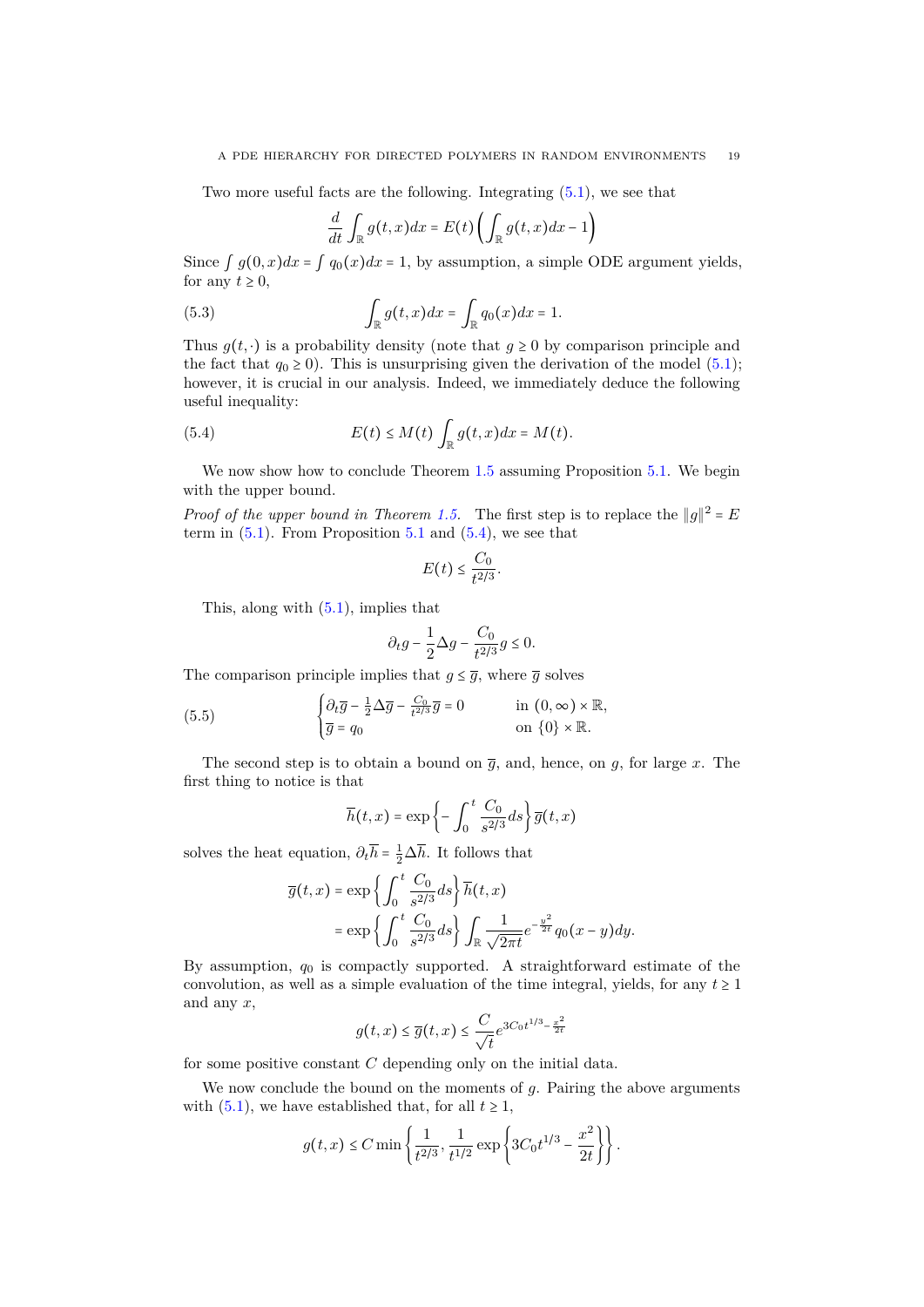We now use this to conclude the proof. Indeed, for any  $p \geq 1$ , we find

$$
\begin{split} \int_{\mathbb{R}}|x|^pg(t,x)dx &\leq \int_{|x|\leq 6C_0t^{2/3}}|x|^p\frac{C}{t^{2/3}}dx+\int_{|x|> 6C_0t^{2/3}}|x|^p\frac{C}{t^{1/2}}e^{3C_0t^{1/3}-\frac{x^2}{2t}}dx\\ &\leq Ct^{\frac{2p}{3}}+Ct^{p/2}\int_{|y|> 6C_0t^{1/6}}|y|^pe^{3C_0t^{1/3}-\frac{y^2}{2}}dy\\ &\leq Ct^{\frac{2p}{3}}+Ct^{p/2}t^{(p-1)/6}e^{-(2(3C_0)^2-(3C_0))t^{1/3}}. \end{split}
$$

where  $C$  is a constant depending only on  $q_0$  and  $p$  that changes line-by-line. The second term clearly tends to zero. This completes the proof. □

It is now possible to deduce the lower bound using the upper bound given in Proposition [5.1](#page-17-2) and [\(5.3\)](#page-18-1). We require one lemma.

<span id="page-19-1"></span>**Lemma 5.2.** *Assume that*  $\lambda > 0$ ,  $d \ge 1$ , and  $w : [0, \infty) \to \mathbb{R}$  *is an increasing function. Then*

$$
\min_{\substack{\int g(x)dx=1, \\ 0\le g\le\lambda}} \int_{\mathbb{R}^d} w(|x|)g(x)dx = \lambda \int_{B_{(\lambda\omega_d)^{-1/d}}} w(|x|)dx.
$$

*where*  $B_r$  *denotes the ball centered at the origin with radius r* and  $\omega_d$  *is the volume of the unit ball in*  $\mathbb{R}^d$ .

This lemma is elementary and follows from the fact that the minimizer is clearly  $\lambda \mathbb{1}_{B_{(\lambda \omega_d)^{-1/d}}}(x)$ . Hence, we omit its proof. We now conclude the proof of Theorem  $1.5$ .

*Proof of the lower bound in Theorem [1.5.](#page-4-5)*

From Proposition [5.1,](#page-17-2) we know that  $g(t,x) \leq \frac{C_0}{(1+t)^{2/3}} =: \lambda$  for all *t*. Hence

$$
\int_{\mathbb{R}} |x|^p g(t,x) dx \ge \min_{\substack{\int \overline{g}(x)dx=1, \\ 0 \le \overline{g} \le \lambda}} \int_{\mathbb{R}} |x|^p \overline{g}(x) dx.
$$

Applying Lemma [5.2,](#page-19-1) we have

$$
\min_{\int \overline{g}(x)dx=1,\atop 0\leq \overline{g}\leq \lambda}\int_{\mathbb{R}}|x|^p\overline{g}(x)dx\geq \lambda\int_{-1/2\lambda}^{1/2\lambda}|x|^pdx=\frac{2^{-(p+1)}}{p+1}\lambda^{-p}=\frac{2^{-(p+1)}}{p+1}\left(\frac{(1+t)^{2/3}}{C_0}\right)^p,
$$

which concludes the proof.  $\square$ 

<span id="page-19-0"></span>5.2. **Decay of the maximum of** *g***.** Classical techniques for decay of parabolic equations are often based on Nash's inequality, which relates the *L* <sup>2</sup> norm of the gradient of  $g$  with the  $L^2$  norm of  $g$ . Such an estimate necessarily gives decay like  $O(t^{-1/2})$  in  $d = 1$ , which is slower than the rate of decay we prove below. Hence, such a strategy is not useful here.

In other words, the Laplacian term (and the related Dirichlet energy *D*) is not sufficient to obtain decay like  $O(t^{-2/3})$ . The only other term in the equation is  $g(E-g)$ , and, hence, our proof must be based on this term. The key observation is that near the maximum of *g*, we expect  $g(E-g) \approx M(E-M) < 0$ . As such, we require an estimate that quantifies how negative this term is.

In fact, our argument is more subtle than this. We use the decay induced by both terms  $-D$  and  $-M(M - E)$ . Indeed, if  $M - E$  is large, then the nonlinear term  $-M(M - E)$  is a large negative number. On the other hand, if  $M \approx E$ , it must be that *g* "flattens" quickly after reaching the maximum, making *D* large (recall that *g* is a probability measure so if  $M \approx E$  then *g* is near the optimal case in Hölder's inequality, which, in turn, implies that *g* is nearly an indicator function). In both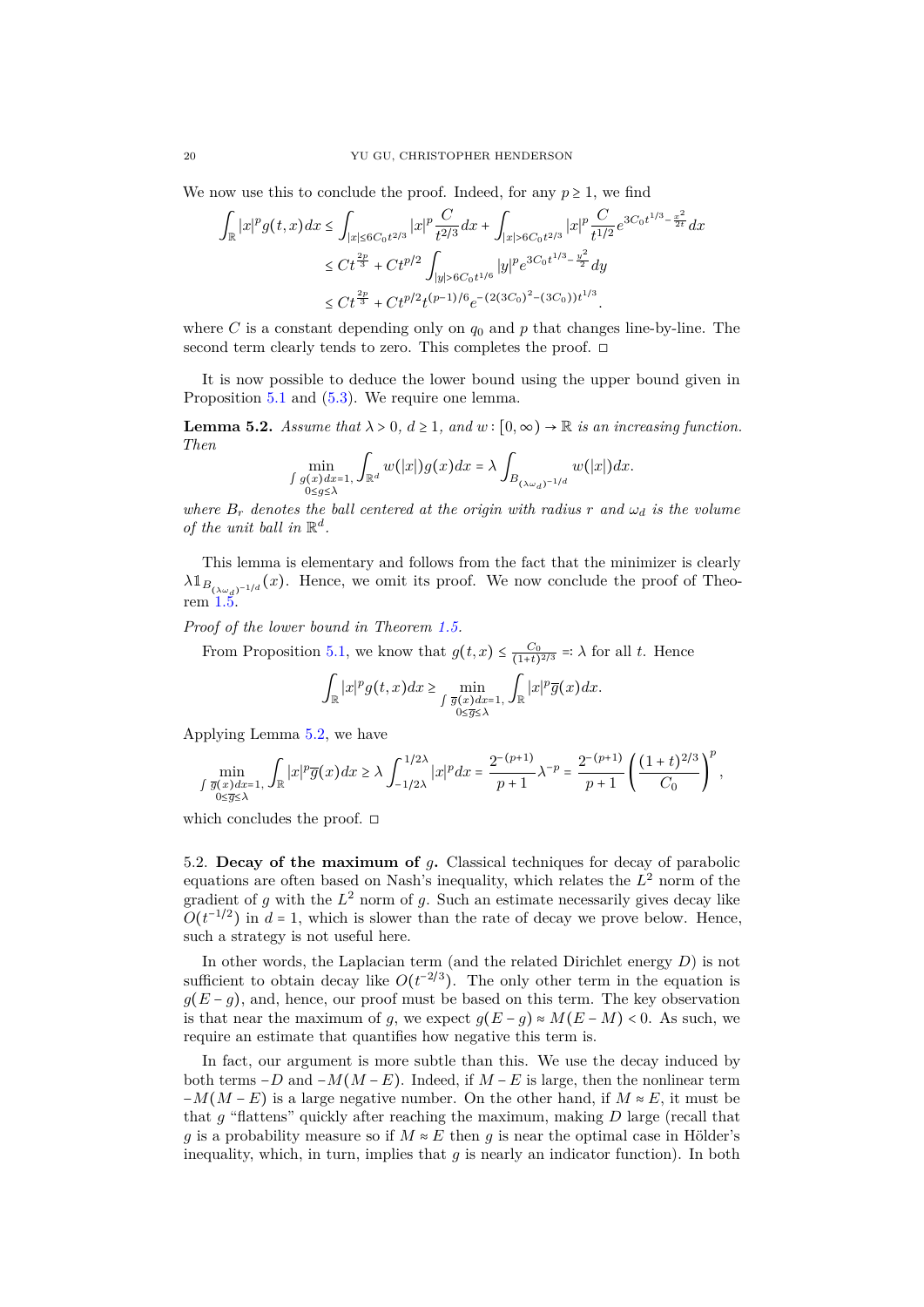cases, we get a large decay term. The key estimate quantifying this heuristic is the following, which is proved at the end of the section.

<span id="page-20-1"></span>**Lemma 5.3.** *There is a universal constant*  $C_1 > 0$  *such that* 

$$
M - E \ge \frac{M^4}{C_1 D}.
$$

Before beginning the proof of Proposition [5.1,](#page-17-2) we collect two more inequalities. The first is that, for any  $0 < t_1 < t_2$ ,

<span id="page-20-2"></span>(5.6) 
$$
M(t_2) \leq M(t_1) + \int_{t_1}^{t_2} (E(s)M(s) - M(s)^2) ds.
$$

Informally, this can be seen by noting that, at a maximum,  $\Delta g \leq 0$ , so that [\(5.1\)](#page-17-1) reads  $\dot{M} \leq EM - M^2$ , where we used the physics notation  $\cdot$  to denote the time derivative. This differential inequality has to be interpreted in the suitable weak sense, but this purely technical issue is standard in parabolic theory and, hence, we omit the details.

The second inequality is, for all  $t_1 < t_2$ ,

(5.7) 
$$
E(t_2) \le E(t_1) - \int_{t_1}^{t_2} D(s) ds.
$$

In order to see this, simply multiply  $(5.1)$  by *q* and integrate in *x* in order to obtain

<span id="page-20-0"></span>
$$
\frac{1}{2}\dot{E} + \frac{1}{2}D \le E^2 - \int g^3.
$$

Since

$$
E(t) = \int_{\mathbb{R}} g^{3/2}(t,x)g^{1/2}(t,x)dx \leq \left(\int_{\mathbb{R}} g^3(t,x)dx\right)^{1/2} \left(\int_{\mathbb{R}} g(t,x)dx\right)^{1/2},
$$

then  $\frac{1}{2}\dot{E} + \frac{1}{2}D \le 0$ . Integrating this in time yields [\(5.7\)](#page-20-0).

We now proceed with the proof of Proposition  $5.1$ .

*Proof of Proposition [5.1.](#page-17-2)* Let

$$
t_0 = \sup \{ t > 0 : \sup_{s \in [0,t]} s^{2/3} M(s) < A \}, \qquad A = 2C_1^{1/3},
$$

with the  $C_1$  from Lemma [5.3.](#page-20-1) It is clear that if  $t_0 = \infty$  then the proof is finished. We proceed by contradiction assuming that  $t_0$  is finite. By continuity, it is also clear that  $M(t_0) = At_0^{-2/3}$ . There are two cases to consider.

**Case one:**  $M(t_0/2) > 2M(t_0)$ **.** Since  $t_0/2 < t_0$ , then, using the definition of  $t_0$ , we have

$$
\frac{2A}{t_0^{2/3}} = 2M(t_0) < M(t_0/2) < \frac{A}{(t_0/2)^{2/3}} = \frac{2^{2/3}A}{t_0^{2/3}}.
$$

This is a contradiction since  $2 > 2^{2/3}$ . Hence, this case cannot occur.

**Case two:**  $M(t_0/2) \leq 2M(t_0)$ . We first combine Lemma [5.3](#page-20-1) and [\(5.6\)](#page-20-2) to find

$$
M(t) \le M(t_0/2) - \frac{1}{C_1} \int_{t_0/2}^t \frac{M(s)^5}{D(s)} ds.
$$

Since this is true for all *t*, it follows that

$$
M(t_0)\leq \overline{M}(t_0),
$$

*.*

where  $\dot{M}$  =  $-C_1^{-1} \overline{M}^5 D^{-1}$  and  $\overline{M}(t_0/2)$  =  $M(t_0/2)$ . Elementary calculus yields

<span id="page-20-3"></span>(5.8) 
$$
M(t_0) \leq \overline{M}(t_0) = \left(M(t_0/2)^{-4} + \frac{4}{C_1} \int_{t_0/2}^{t_0} D(s)^{-1} ds\right)^{-1/4}
$$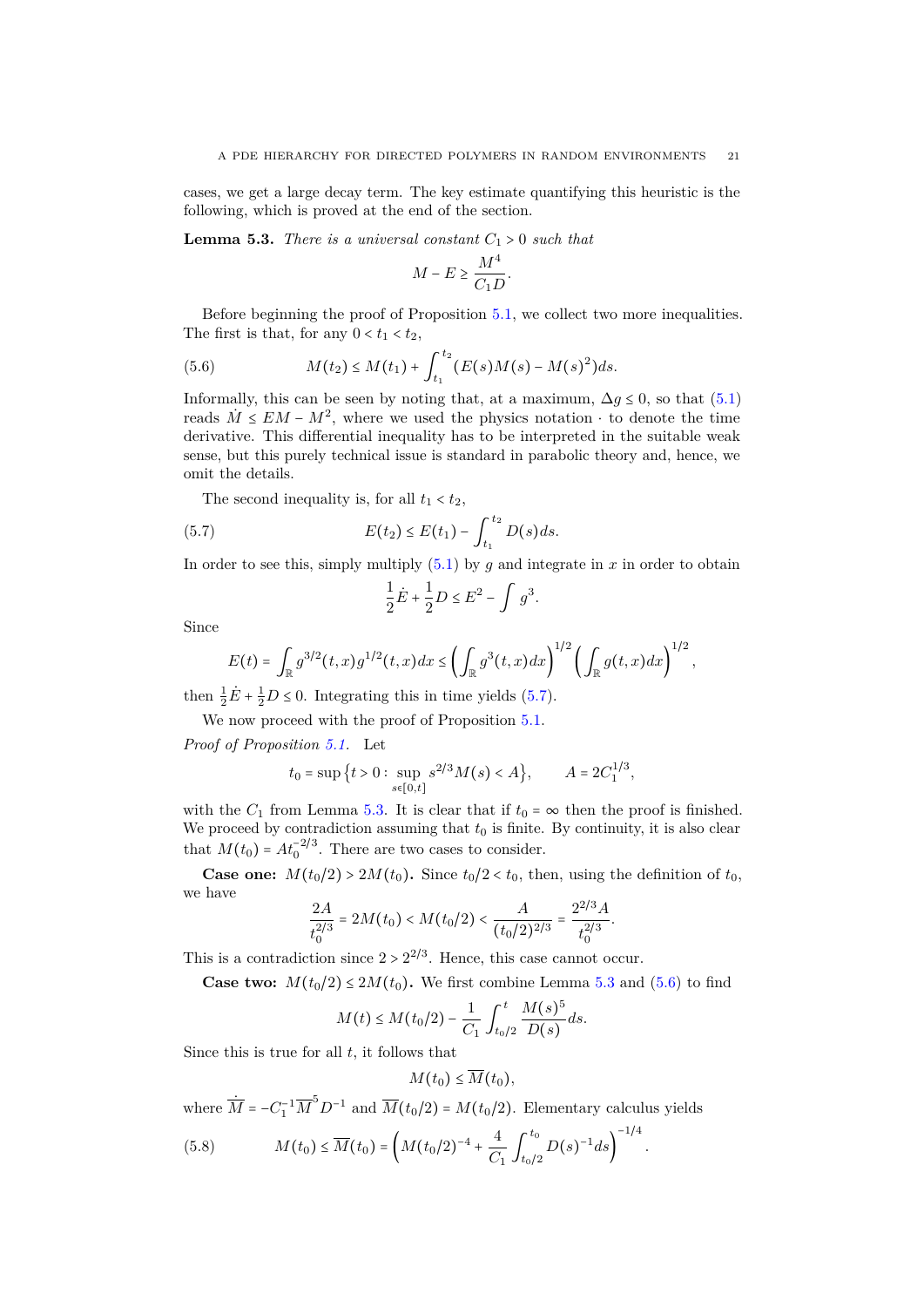<span id="page-21-2"></span>Then, using (in order) Cauchy-Schwarz, [\(5.7\)](#page-20-0), [\(5.4\)](#page-18-0), and the assumption that *M*(*t*<sub>0</sub>/2) ≤ 2*M*(*t*<sub>0</sub>), we find

$$
\frac{1}{4}t_0^2 = \left(\int_{t_0/2}^{t_0} \sqrt{D(s)} \frac{1}{\sqrt{D(s)}} ds\right)^2 \le (E(t_0/2) - E(t_0)) \int_{t_0/2}^{t_0} D(s)^{-1} ds
$$
\n
$$
\le E(t_0/2) \int_{t_0/2}^{t_0} D(s)^{-1} ds \le M(t_0/2) \int_{t_0/2}^{t_0} D(s)^{-1} ds
$$
\n
$$
\le 2M(t_0) \int_{t_0/2}^{t_0} D(s)^{-1} ds.
$$

Using this inequality in  $(5.8)$ , we obtain

$$
(5.10) \quad M(t_0) \le \left(\frac{1}{M(\frac{t_0}{2})^4} + \frac{1}{2C_1} \frac{t_0^2}{M(t_0)}\right)^{-\frac{1}{4}} \le \left(\frac{1}{2C_1} \frac{t_0^2}{M(t_0)}\right)^{-\frac{1}{4}} = \left(2C_1 \frac{M(t_0)}{t_0^2}\right)^{\frac{1}{4}}.
$$

Re-arranging this yields

(5.11) 
$$
M(t_0) < \frac{(2C_1)^{1/3}}{t_0^{2/3}}.
$$

However, by the construction of  $t_0$ , we have that  $M(t_0) = At_0^{-2/3} = 2C_1^{1/3}t_0^{-2/3}$ . Hence, we have reached a contradiction, and we conclude that case two cannot occur either.

Since both cases yield a contradiction, it follows that  $t_0 = \infty$ , which completes the proof.  $\square$ 

It only remains to establish Lemma [5.3.](#page-20-1) We do this now. The idea of the proof is to re-write  $M - E$  in terms of a single integral term and then use the proof of a lemma of Constantin, Kiselev, Oberman, and Ryzhik [\[21,](#page-26-24) Lemma 2]. This lemma was originally used to establish the key inequality in a proof of lower bounds on the speed of Fisher-KPP fronts in the presence of shear flows in a cylinder.

*Proof of Lemma [5.3.](#page-20-1)* As time plays no role in this lemma, we omit it notationally. First, observe that, due to  $(5.3)$ , we have

$$
M - E = M \int_{\mathbb{R}} g(x) dx - \int_{\mathbb{R}} g(x)^2 dx = \int_{\mathbb{R}} g(x) (M - g(x)) dx.
$$

Notice that the integrand  $g(M - g)$  is nonnegative.

Since *M* is the maximum of *g* and  $\lim_{x\to\infty} g(x) = 0$ , we can find  $x_1 < x_2$  such that

(5.12) 
$$
g(x_1) = \frac{M}{3}
$$
,  $g(x_2) = \frac{2M}{3}$ , and  $\frac{M}{3} \le g(x) \le \frac{2M}{3}$  for all  $x \in (x_1, x_2)$ .  
Then we have that

Then we have that

<span id="page-21-0"></span>(5.13) 
$$
\frac{M}{3} = \int_{x_1}^{x_2} g_x dx \le \sqrt{x_2 - x_1} \left( \int_{\mathbb{R}} |g_x|^2 dx \right)^{1/2}.
$$

On the other hand, since  $M/3 \le g(x) \le 2M/3$  for all  $x \in (x_1, x_2)$ , then  $g(M - g) \ge$  $M^2/9$  on  $(x_1, x_2)$ . It follows that

<span id="page-21-1"></span>
$$
(5.14) \quad \int_{\mathbb{R}} g(x) (M - g(x)) dx \ge \int_{x_1}^{x_2} g(x) (M - g(x)) dx \ge \int_{x_1}^{x_2} \frac{M^2}{9} dx = \frac{M^2}{9} |x_2 - x_1|.
$$

After squaring  $(5.13)$  and inserting  $(5.14)$  into it, we find

(5.15) 
$$
\frac{M^2}{9} \le \frac{9}{M^2} \int_{\mathbb{R}} g(x) (M - g(x)) dx \int_{\mathbb{R}} |g_x|^2 dx,
$$

which yields the claim. □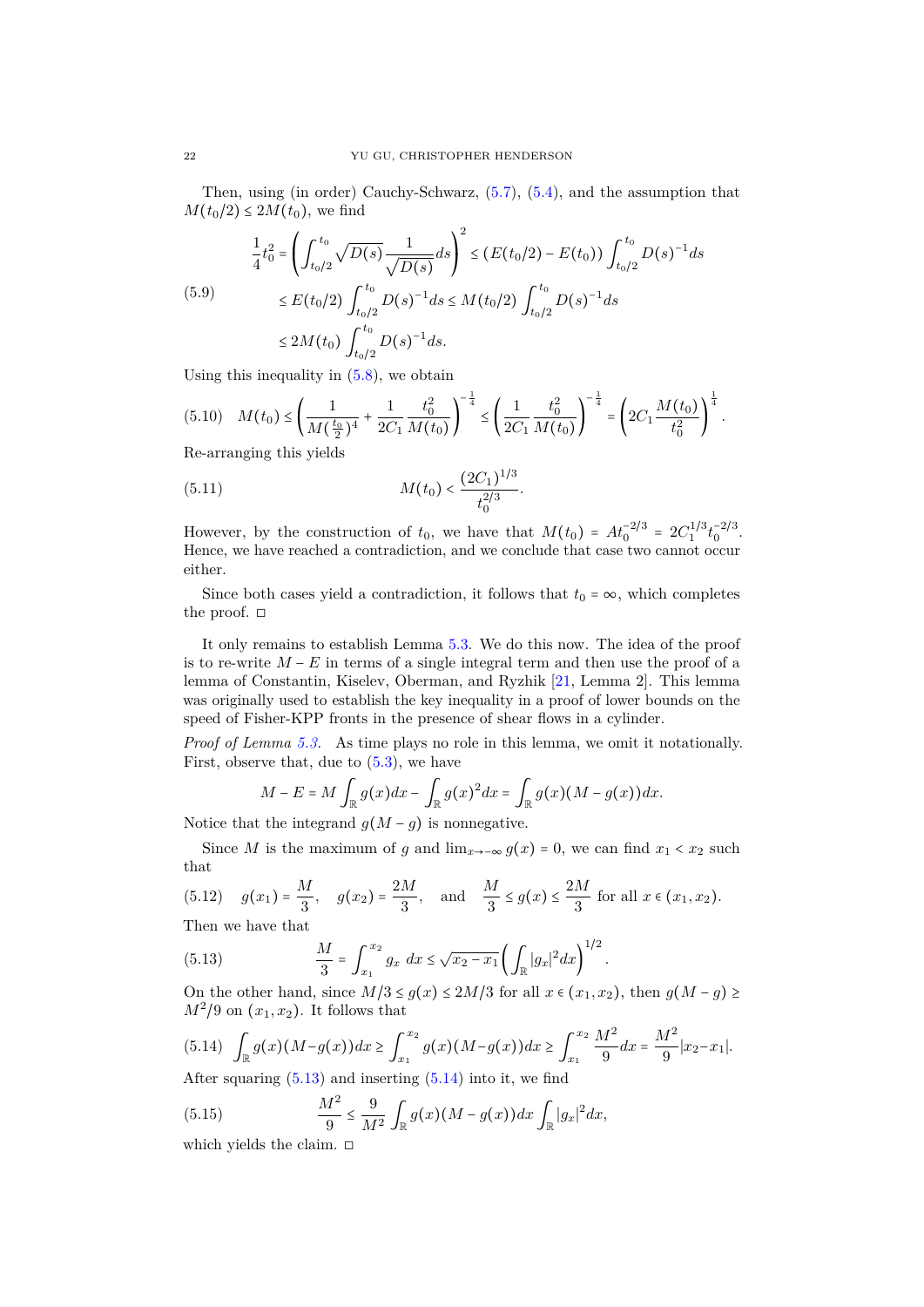#### APPENDIX A. BASICS ABOUT STOCHASTIC HEAT EQUATION

<span id="page-22-4"></span><span id="page-22-1"></span>For the convenience of the reader, we present some standard facts about the stochastic heat equation. We will first discuss the case of the spacetime white noise in  $d = 1$ , then that of colored noise in  $d \geq 1$ .

A.1. **Spacetime white noise in**  $d = 1$ . For readability, we define the following notation. For any  $\varepsilon > 0$  and for any *f* such that either  $0 \le f \in C_b(\mathbb{R})$  or  $f(\cdot) = \delta(\cdot)$ , we define  $u_{\varepsilon,f}$  and  $u_f$  as the solutions to the following equations in  $d = 1$ :

$$
\partial_t u_{\varepsilon,f}(t,x) = \frac{1}{2} \Delta u_{\varepsilon,f}(t,x) + \beta u_{\varepsilon,f}(t,x) \eta_{\varepsilon}(t,x), \qquad u_{\varepsilon,f}(0,x) = f(x),
$$
  

$$
\partial_t u_f(t,x) = \frac{1}{2} \Delta u_f(t,x) + \beta u_f(t,x) \eta(t,x), \qquad u_f(0,x) = f(x),
$$

where *η* is the spacetime white noise,  $\eta_{\varepsilon}$  is the spatial mollification of *η*, and they are time reversals of *ξ, ξε*:

$$
\eta(t,x)=\xi(-t,x),\qquad \eta_{\varepsilon}(t,x)=\xi_{\varepsilon}(-t,x).
$$

<span id="page-22-3"></span>**Lemma A.1.** *(i)* For any  $p \geq 1, T > 0$ , there exists  $C = C(p, \beta, T) > 0$  such that

$$
\mathbf{E}[u_{\varepsilon,f}(t,x)^p] + \mathbf{E}[u_f(t,x)^p] \le C(G_t \star f(x))^p, \quad \text{for all } \varepsilon \in (0,1), t \in (0,T], x \in \mathbb{R};
$$

 $(iii)$   $u_{\varepsilon,f}(t,x) \to u_f(t,x)$  *in*  $L^p(\Omega)$  *as*  $\varepsilon \to 0$ *, uniformly in*  $x \in \mathbb{R}$  *and t in compact subsets of*  $(0, \infty)$ *;* 

*(iii)* For  $f \in C_b(\mathbb{R})$ , we have  $u_f(t, x) \to f(x)$  *in*  $L^p(\Omega)$  *as*  $t \to 0$ *, for each*  $x \in \mathbb{R}$ *;*  $(iv)$   $u_f \in C((0, \infty) \times \mathbb{R}, L^p(\Omega)).$ 

*Proof.* The moments bounds in (i) can be found<sup>[1](#page-22-2)</sup> in [\[17,](#page-26-25) Theorem 1.7]. The convergence in (ii) was proved in  $[8,$  Theorem 2.2. For (iii), we write

$$
u_f(t,x) = G_t \star f(x) + \beta \int_0^t \int_{\mathbb{R}} G_{t-s}(x-y) u_f(s,y) \eta(s,y) dy ds.
$$

By the moments bounds in (i) and the BDG inequality, we can show the term of the stochastic integral  $\int_0^t \int_{\mathbb{R}} G_{t-s}(x-y) u_f(s,y) \eta(s,y) dy ds$  goes to zero in  $L^p(\Omega)$ , as  $t \to 0$ . Finally, (iv) comes from the standard moment estimate: for any  $n \in \mathbb{N}$  and  $s, t \in [n^{-1}, n], x, y \in \mathbb{R}$ , there exists  $C = C(n, p)$  such that

$$
\mathbf{E}[|u_f(t,x) - u_f(s,y)|^p] \le C(|t-s|^{\frac{p}{4}} + |x-y|^{\frac{p}{2}}).
$$

The proof is complete. □

Recall that

$$
q_{\varepsilon}(t,x)=\frac{\int_{\mathbb{R}}U_{\varepsilon}(-t,x;0,y)q_{0}(y)dy}{\int_{\mathbb{R}^{2}}U_{\varepsilon}(-t,\tilde{x};0,y)q_{0}(y)dyd\tilde{x}},\qquad q(t,x)=\frac{\int_{\mathbb{R}}U(-t,x;0,y)q_{0}(y)dy}{\int_{\mathbb{R}^{2}}U(-t,\tilde{x};0,y)q_{0}(y)dyd\tilde{x}},
$$

with  $U_{\varepsilon}$ , *U* solving [\(3.10\)](#page-11-2), [\(2.2\)](#page-8-2) respectively. Define

(A.1) 
$$
\tilde{q}_{\varepsilon}(t,x) = \frac{u_{\varepsilon,q_0}(t,x)}{\int_{\mathbb{R}} u_{\varepsilon,q_0}(t,\tilde{x})d\tilde{x}}, \qquad \tilde{q}(t,x) = \frac{u_{q_0}(t,x)}{\int_{\mathbb{R}} u_{q_0}(t,\tilde{x})d\tilde{x}}.
$$

<span id="page-22-0"></span>**Lemma A.2.** *For any*  $\varepsilon > 0$  *and*  $t \geq 0, x \in \mathbb{R}$ *, we have* 

$$
q_{\varepsilon}(t,x)=\tilde{q}_{\varepsilon}(t,x),\qquad q(t,x)=\tilde{q}(t,x).
$$

<span id="page-22-2"></span><sup>&</sup>lt;sup>1</sup>In [\[17\]](#page-26-25), the bounds are stated only for  $p \ge 2$ . However, it is also shown that, in our setting,  $u_f, u_{f} > 0$ . The bound for  $p \in (1, 2)$  follows by Hölder's inequality.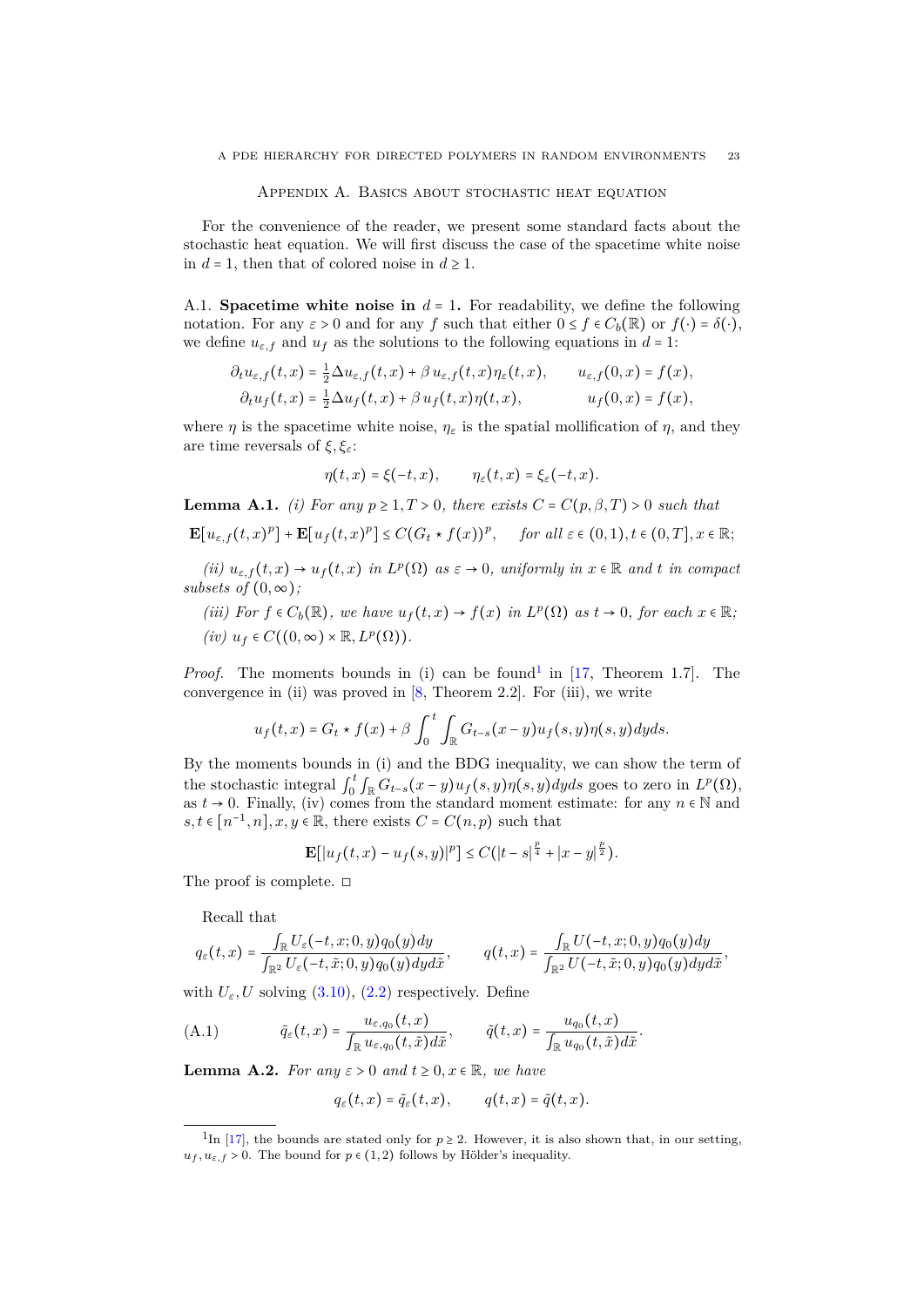<span id="page-23-3"></span>*Proof.* By the Feynman-Kac formula, we have

$$
\int_{\mathbb{R}} U_{\varepsilon}(-t,x;0,y)q_0(y)dy = \int_{\mathbb{R}} q_0(y)\mathbb{E}_y[\delta(w_t-x)e^{\beta\int_0^t \xi_{\varepsilon}(-s,w_s)ds - \frac{1}{2}\beta^2 R_{\varepsilon}(0)t}]dy
$$
  

$$
= \int_{\mathbb{R}} q_0(y)G_t(x-y)\mathbb{E}_y[e^{\beta\int_0^t \xi_{\varepsilon}(-s,w_s)ds - \frac{1}{2}\beta^2 R_{\varepsilon}(0)t}]w_t = x]dy,
$$

where we recall that  $\mathbb{E}_y$  is the expectation with respect to *w* starting from  $w_0 = y$ and  $G_t(\cdot)$  is the standard heat kernel. Changing variables in the exponent  $s \mapsto t - s$ and using the time reversal  $\eta_{\varepsilon}(t, \cdot) = \xi_{\varepsilon}(-t, \cdot)$ , we find

$$
\int_{\mathbb{R}} U_{\varepsilon}(-t, x; 0, y) q_{0}(y) dy = \int_{\mathbb{R}} q_{0}(y) G_{t}(x - y) \mathbb{E}_{y} [e^{\beta \int_{0}^{t} \eta_{\varepsilon}(t - s, w_{t - s}) ds - \frac{1}{2} \beta^{2} R_{\varepsilon}(0) t} | w_{t} = x] dy
$$
  

$$
= \int_{\mathbb{R}} q_{0}(y) G_{t}(x - y) \mathbb{E}_{x} [e^{\beta \int_{0}^{t} \eta_{\varepsilon}(t - s, w_{s}) ds - \frac{1}{2} \beta^{2} R_{\varepsilon}(0) t} | w_{t} = y] dy.
$$

On the other hand, we write

$$
u_{\varepsilon,q_0}(t,x) = \mathbb{E}_x[q_0(w_t)e^{\beta \int_0^t \eta_{\varepsilon}(t-s,w_s)ds - \frac{1}{2}\beta^2 R_{\varepsilon}(0)t}]
$$
  
= 
$$
\int_{\mathbb{R}} q_0(y)G_t(y-x)\mathbb{E}_x[e^{\beta \int_0^t \eta_{\varepsilon}(t-s,w_s)ds - \frac{1}{2}\beta^2 R_{\varepsilon}(0)t} | w_t = y]dy.
$$

The two expressions are equal to each other, so we have  $q_{\varepsilon}(t,x) = \tilde{q}_{\varepsilon}(t,x)$ . By sending  $\varepsilon \to 0$ , we also have  $q(t, x) = \tilde{q}(t, x)$ , which completes the proof. <del></del>

<span id="page-23-0"></span>**Lemma A.3.** *For any*  $p \geq 1, T > 0$ , *there exists*  $C = C(p,T)$  *such that, for*  $\varepsilon \in$ (0*,* 1)*, t* ∈ [0*, T*]*, we have*

$$
\mathbf{E}\bigg[\Big(\int_{\mathbb{R}^2}U_{\varepsilon}\big(-t,\tilde{x};0,y\big)q_0\big(y\big)dyd\tilde{x}\Big)^{-p}\bigg]+\mathbf{E}\bigg[\Big(\int_{\mathbb{R}^2}U\big(-t,\tilde{x};0,y\big)q_0\big(y\big)dyd\tilde{x}\Big)^{-p}\bigg]\leq C.
$$

*Proof.* Define  $U_{\varepsilon,1}(-t; s, y) \coloneqq \int_{\mathbb{R}} U_{\varepsilon}(-t, \tilde{x}; s, y) d\tilde{x}$ , which solves

$$
\partial_s U_{\varepsilon,1} = \frac{1}{2} \Delta_y U_{\varepsilon,1} + \beta U_{\varepsilon,1} \xi_{\varepsilon}(s,y), \quad U_{\varepsilon,1}(-t;-t,y) = \mathbb{1}.
$$

By the statistical shift-invariance of the noise, we have

$$
U_{\varepsilon,1}(-t;0,\cdot)\stackrel{\text{law}}{=} u_{\varepsilon,1}(t,\cdot),
$$

for each  $t > 0$ . Combining this with Lemma [A.2,](#page-22-0) a simple observation is that, for each  $t > 0$ ,

(A.2) 
$$
\int_{\mathbb{R}} u_{\varepsilon,1}(t,y) q_0(y) dy \stackrel{\text{law}}{=} \int_{\mathbb{R}} u_{\varepsilon,q_0}(t,\tilde{x}) d\tilde{x}.
$$

By Jensen's inequality, we have

<span id="page-23-1"></span>
$$
\left(\int_{\mathbb{R}}U_{\varepsilon,1}(-t;0,y)q_0(y)dy\right)^{-p}\leq \int_{\mathbb{R}}U_{\varepsilon,1}(-t;0,y)^{-p}q_0(y)dy,
$$

which implies

<span id="page-23-2"></span>(A.3) 
$$
\mathbf{E}\left[\left(\int_{\mathbb{R}^2} U_{\varepsilon}(-t,\tilde{x};0,y)q_0(y)dyd\tilde{x}\right)^{-p}\right] \leq \int_{\mathbb{R}} \mathbf{E}[U_{\varepsilon,1}(-t;0,y)^{-p}]q_0(y)dy\\ = \mathbf{E}[U_{\varepsilon,1}(-t;0,\cdot)^{-p}],
$$

where we used the stationarity of  $U_{\varepsilon,1}(-t; 0, y)$  in the *y* variable in the last step. The negative moment bound

$$
\sup_{\varepsilon \in (0,1), t \in [0,T]} \mathbf{E}[u_{\varepsilon,1}(t,\cdot)^{-p}] \le C(p,\beta,T)
$$

can be found, e.g., in [\[31,](#page-27-16) Corollary 4.8], and hence the proof is complete.  $\Box$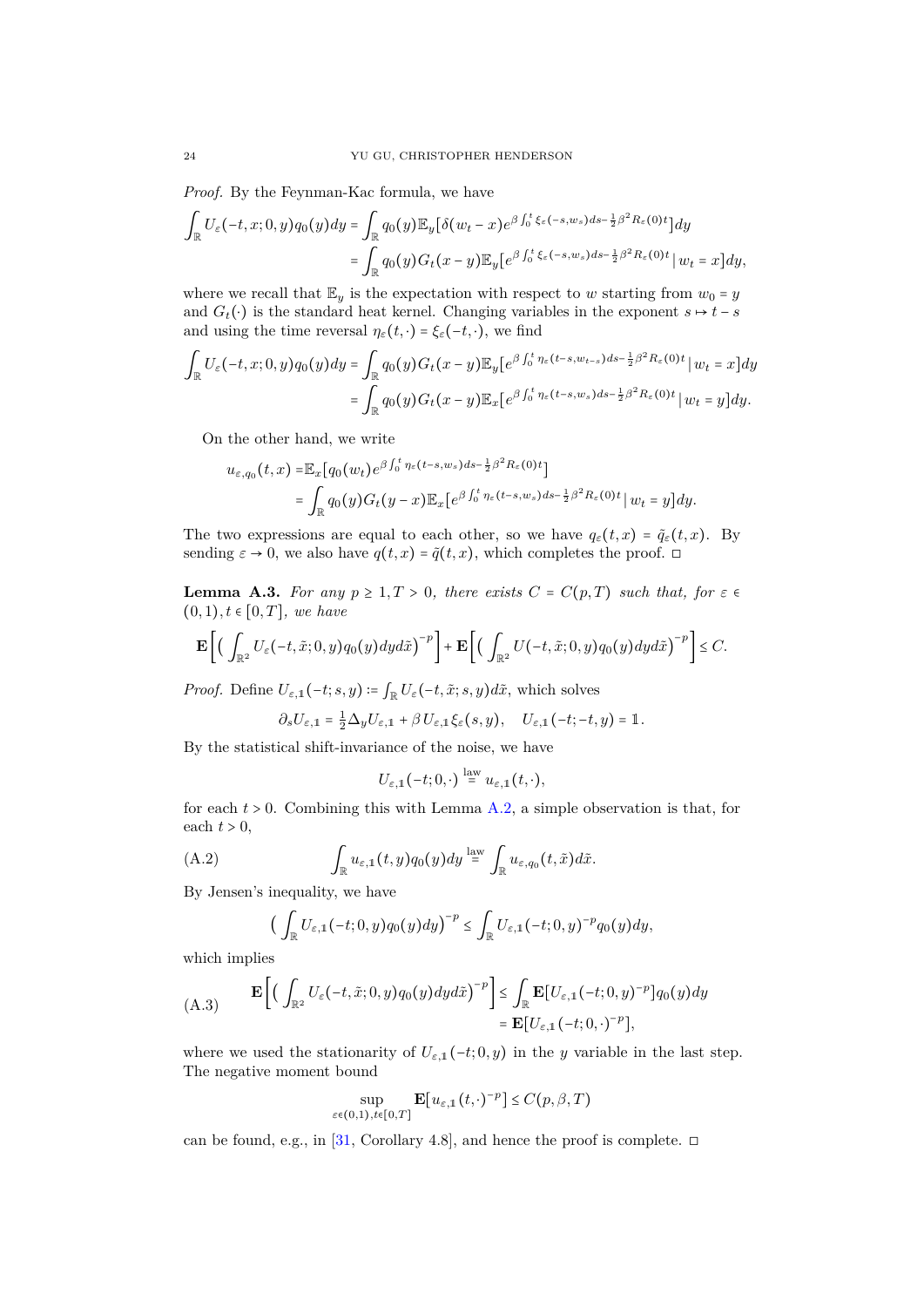<span id="page-24-2"></span>A.2. **Colored noise in**  $d \geq 1$ . For colored noise  $\eta_{\phi}$ , we consider the equation

$$
\partial_t u_f(t,x) = \frac{1}{2} \Delta u_f(t,x) + \beta u_f(t,x) \eta_\phi(t,x), \quad t > 0, x \in \mathbb{R}^d,
$$
  

$$
u_f(0,x) = f(x),
$$

where  $d \ge 1$  and either  $0 \le f \in C_b(\mathbb{R}^d)$  or  $f(x) = \delta(x)$ . The follow lemma holds:

**Lemma A.4.** *For any*  $p \geq 1, T > 0$ *, there exists*  $C = C(d, p, \beta, T) > 0$  *such that* 

$$
\mathbf{E}[u_f(t,x)^p] \le C(G_t * f(x))^p,
$$
  

$$
\mathbf{E}[u_1(t,x)^{-p}] \le C,
$$

*for all*  $t \in (0, T], x \in \mathbb{R}^d$ .

The positive moment bound can be found in [\[17,](#page-26-25) Theorem 1.7], and the negative moment bound in [\[31,](#page-27-16) Corollary 4.8].

Appendix B. Proofs of Lemmas [3.2,](#page-12-0) [3.3,](#page-12-1) [3.5](#page-13-0) and [4.3](#page-15-0)

<span id="page-24-0"></span>*Proof of Lemma [3.2.](#page-12-0)* By Lemma [A.2,](#page-22-0) we know that

$$
q_{\varepsilon}(t,x)=\frac{u_{\varepsilon,q_0}(t,x)}{\int_{\mathbb{R}} u_{\varepsilon,q_0}(t,\tilde{x})d\tilde{x}}\quad \text{ and }\quad q(t,x)=\frac{u_{q_0}(t,x)}{\int_{\mathbb{R}} u_{q_0}(t,\tilde{x})d\tilde{x}}.
$$

Applying Lemma [A.1](#page-22-3) (i), Lemma [A.3](#page-23-0) and Hölder's inequality, we derive [\(3.13\)](#page-12-3). To show the convergence of  $q_{\varepsilon}(t, x) \rightarrow q(t, x)$ , we write

$$
q_{\varepsilon}(t,x) - q(t,x) = \frac{u_{\varepsilon,q_0}(t,x) - u_{q_0}(t,x)}{\int_{\mathbb{R}} u_{\varepsilon,q_0}(t,\tilde{x})d\tilde{x}} + \frac{u_{q_0}(t,x)}{\int_{\mathbb{R}} u_{\varepsilon,q_0}(t,\tilde{x})d\tilde{x}\int_{\mathbb{R}} u_{q_0}(t,\tilde{x})d\tilde{x}}\Big(\int_{\mathbb{R}} u_{q_0}(t,\tilde{x})d\tilde{x} - \int_{\mathbb{R}} u_{\varepsilon,q_0}(t,\tilde{x})d\tilde{x}\Big).
$$

The first term on the r.h.s. goes to zero in  $L^p(\Omega)$  by Lemma [A.1](#page-22-3) (ii) and Lemma [A.3.](#page-23-0) Together with  $(A.2)$ , we can show the second term goes to zero similarly.  $\Box$ 

*Proof of Lemma [3.3.](#page-12-1)* The continuity of  $Q_n$  follows from [\(3.13\)](#page-12-3), Hölder's inequality and the convergence of

<span id="page-24-1"></span>(B.1) 
$$
\mathbf{E}[|q(t_n, x_n) - q(t, x)|^p] \to 0
$$

if  $(t_n, x_n) \to (t, x) \in (0, \infty) \times \mathbb{R}$  as  $n \to \infty$ . To prove  $(B.1)$ , it suffices to apply Lemmas [A.1](#page-22-3) (iv), [A.2](#page-22-0) and [A.3.](#page-23-0) We omit the details here.  $\Box$ 

*Proof of Lemma [3.5.](#page-13-0)* By the assumption of  $q_0 \in C_c(\mathbb{R})$  and Lemma [A.1](#page-22-3) (i), we know that  $\mathbb{E}[q(t,x)|^p] \leq C$ , uniformly in  $t \in (0,T], x \in \mathbb{R}$ . Then it suffices to show that for  $x \in \mathbb{R}$ ,  $q(t, x) \to q_0(x)$  in  $L^p(\Omega)$  as  $t \to 0$ . We write

$$
q(t,x) - q_0(x) = \frac{u_{q_0}(t,x) - q_0(x)}{\int_{\mathbb{R}} u_{q_0}(t,\tilde{x}) d\tilde{x}} + \frac{q_0(x)}{\int_{\mathbb{R}} u_{q_0}(t,\tilde{x}) d\tilde{x}} \Big(1 - \int_{\mathbb{R}} u_{q_0}(t,\tilde{x}) d\tilde{x}\Big),
$$

and the first term on the r.h.s. goes to zero in  $L^p(\Omega)$  by Lemma [A.1](#page-22-3) (iii) and Lemma [A.3.](#page-23-0) For the second term, the proof is similar with another use of  $(A.2)$ and the fact that  $\int q_0 = 1$ . □

*Proof of Lemma [4.3.](#page-15-0)* The goal is to show

$$
Q_n(t,x_1,\ldots,x_n) = \mathbf{E}[q(t,x_1)\ldots q(t,x_n)] \leq C \prod_{j=1}^n G_t(x_j)
$$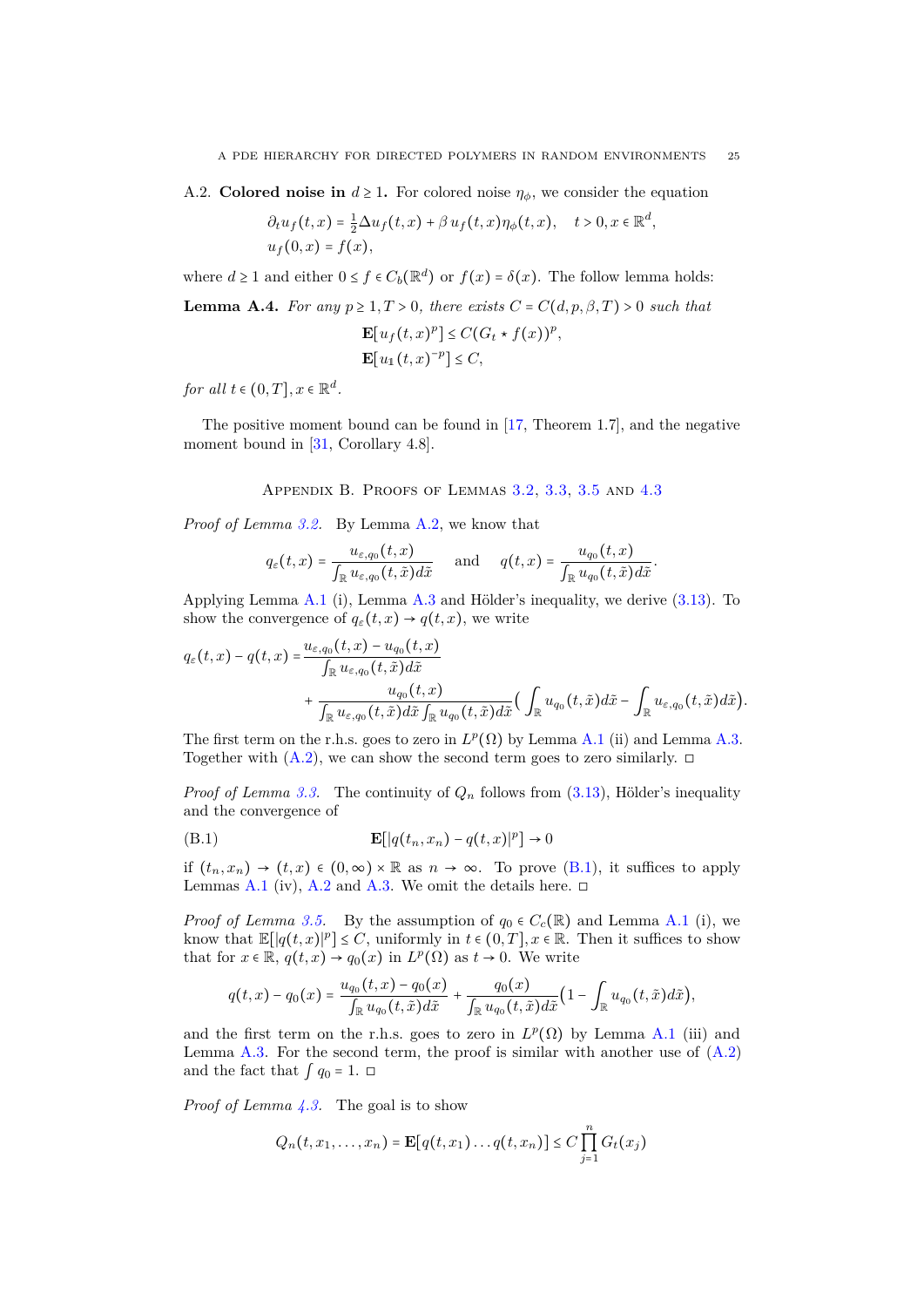<span id="page-25-1"></span>in  $d \geq 3$  when  $\beta$  is small. By Lemma [A.2,](#page-22-0) we have

$$
q(t,x) = \frac{u_{q_0}(t,x)}{\int_{\mathbb{R}^d} u_{q_0}(t,\tilde{x})d\tilde{x}}
$$

*,*

with  $u_{q_0}$  the solution to the stochastic heat equation starting from  $q_0$ :

$$
\partial_t u_{q_0} = \frac{1}{2} \Delta u_{q_0} + \beta u_{q_0} \eta_{\phi}, \qquad u_{q_0}(0, x) = q_0(x).
$$

Recall that here we consider the initial data  $q_0(x) = \delta(x)$ .

By the proof of Lemma  $A.3$  (see  $(A.3)$ ), we have

$$
\mathbf{E}\Big[\Big(\int_{\mathbb{R}^d}u_{q_0}\big(t,\tilde{x}\big)d\tilde{x}\Big)^{-p}\Big]\leq \mathbf{E}\big[u_1\big(t,\cdot\big)^{-p}\big],
$$

with  $u_1$  solving the equation with constant initial data

$$
\partial_t u_1 = \frac{1}{2} \Delta u_1 + \beta u_1 \eta_\phi, \qquad u_1(0, x) = 1.
$$

By [\[25,](#page-26-26) Proposition 2.3], we know that for any  $d \geq 3$  and  $p \geq 1$ , there exists positive constants  $\beta_0$ ,  $C > 0$  such that if  $\beta < \beta_0$ , then

$$
\sup_{t\geq 0} \mathbf{E}[u_1(t,\cdot)^{-p}] \leq C.
$$

By Hölder's inequality, this implies

$$
Q_n(t, x_1,...,x_n) \leq C \prod_{j=1}^n \mathbf{E}[u_{q_0}(t, x_j)^{2n}]^{\frac{1}{2n}}.
$$

Thus, the proof of the lemma reduces to the following moment estimate of  $u_{q0}(t, x)$ : for any  $n \ge 1$ , there exists  $\beta_0$ ,  $C > 0$  such that if  $\beta < \beta_0$ , then

(B.2) 
$$
\mathbf{E}[u_{q_0}(t,x)^n]^{\frac{1}{n}} \le CG_t(x), \quad \text{for all } t > 0, x \in \mathbb{R}^d.
$$

To prove  $(B.2)$ , we first express  $u_{q_0}$  by the Feynman-Kac formula as

<span id="page-25-0"></span>
$$
u_{q_0}(t,x) = \mathbb{E}_x[q_0(w_t)e^{\beta \int_0^t \eta_{\phi}(t-s,w_s)ds - \frac{1}{2}\beta^2 R(0)t}],
$$

with  $\mathbb{E}_x$  the expectation with respect to the Brownian motion *w* starting at *x*. By the replica method, the *n*−th moment equals

$$
\mathbf{E}[u_{q_0}(t,x)^n] = \mathbb{E}_x \Big[ \prod_{j=1}^n q_0(w_t^j) e^{\beta^2 \sum_{1 \le \ell_1 < \ell_2 \le n} \int_0^t R(w_s^{\ell_1} - w_s^{\ell_2}) ds} \Big],
$$

with  $\{w^j\}_{j=1,\dots,n}$  independent Brownian motions starting at *x*. By conditioning on the positions of  $w^j$  at time *t*, we further write the expectation as an integral

$$
\mathbf{E}[u_{q_0}(t,x)^n]
$$
\n
$$
= \int_{\mathbb{R}^{nd}} \prod_{j=1}^n q_0(y_j) G_t(x-y_j) \mathbb{E}_x[e^{\beta^2 \sum_{1 \le \ell_1 < \ell_2 \le n} \int_0^t R(w_s^{\ell_1} - w_s^{\ell_2}) ds} | w_t^j = y_j, j = 1, \dots, n] dy_1 \dots dy_n.
$$

By [\[25,](#page-26-26) Lemma A.2], the following estimate holds for  $\beta \ll 1$ :

$$
\sup_{t>0,x,y_1,...,y_n\in\mathbb{R}^d} \mathbb{E}_x[e^{\beta^2 \sum_{1\leq \ell_1 < \ell_2 \leq n} \int_0^t R(w^{\ell_1}_s - w^{\ell_2}_s) ds} | w_t^j = y_j, j = 1,...,n] \leq C,
$$

which yields

$$
\mathbf{E}[u_{q_0}(t,x)^n] \leq C \big(\int_{\mathbb{R}^d} q_0(y)G_t(x-y)dy\big)^n = CG_t(x)^n,
$$

and completes the proof.  $\square$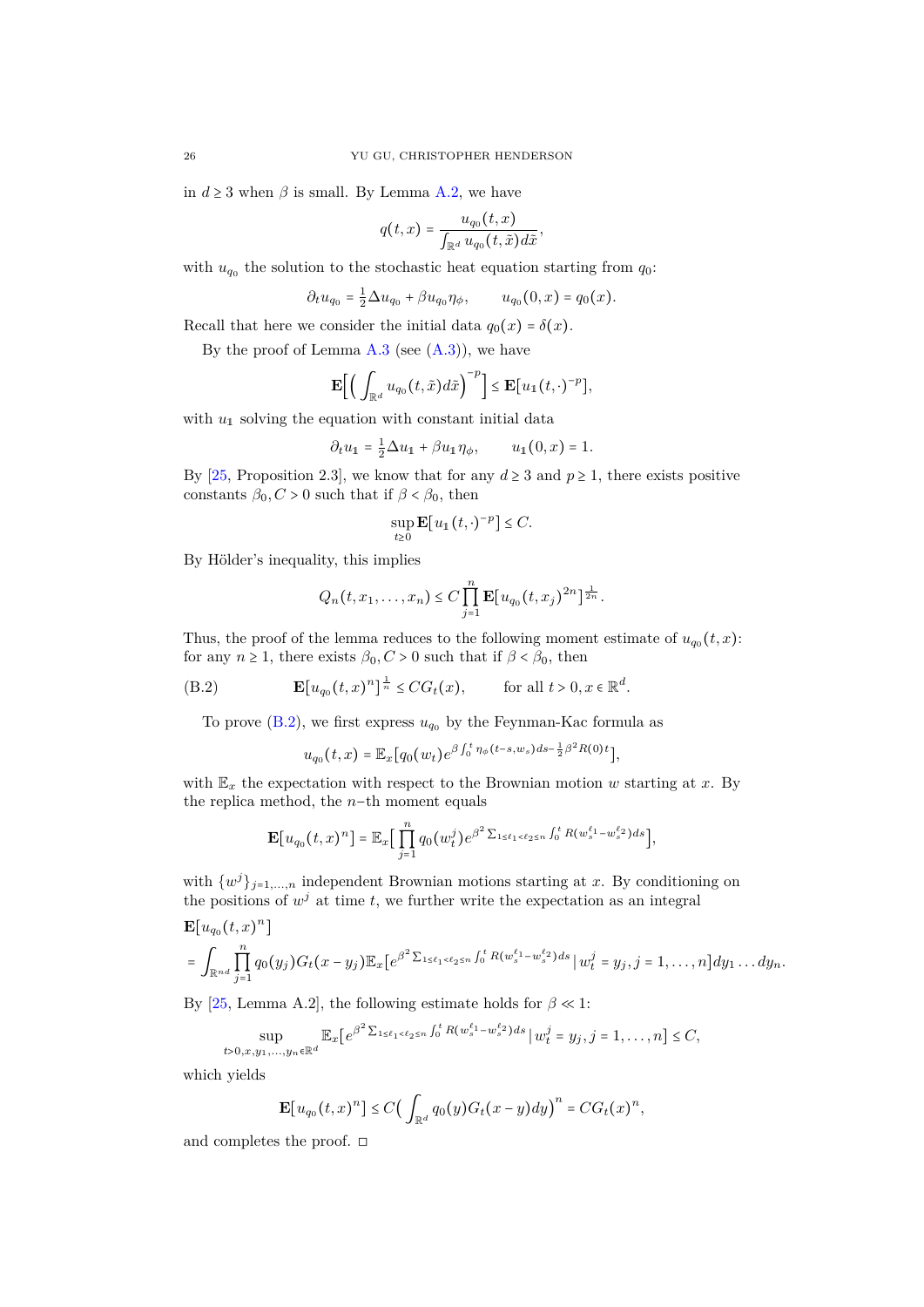#### **REFERENCES**

- <span id="page-26-19"></span>[1] T. Alberts, K. Khanin, and J. Quastel, *The continuum directed random polymer*, Journal of Statistical Physics, 154 (2014), pp. 305–326. [5](#page-4-6)
- <span id="page-26-14"></span>[2] S. Albeverio, X. Zhou, *A martingale approach to directed polymers in a random environment*, J. Theoret. Probab. 9 (1996), pp. 171—189. [3,](#page-2-7) [4,](#page-3-6) [8](#page-7-3)
- <span id="page-26-2"></span>[3] G. Amir, I. Corwin, and J. Quastel, *Probability distribution of the free energy of the continuum directed random polymer in 1+ 1 dimensions*, Communications on pure and applied mathematics, 64 (2011), pp. 466–537. [1](#page-0-0)
- <span id="page-26-21"></span>[4] Y. Bakhtin and K. Khanin, *On global solutions of the random Hamilton–Jacobi equations and the KPZ problem*, Nonlinearity, 31 (2018), p. R93–R121. [6](#page-5-2)
- <span id="page-26-3"></span>[5] M. Balázs, J. Quastel, and T. Seppäläinen, *Fluctuation exponent of the KPZ/stochastic Burgers equation*, Journal of the American Mathematical Society, 24 (2011), pp. 683–708. [1](#page-0-0)
- <span id="page-26-4"></span>[6] G. Barraquand and I. Corwin, *Random-walk in Beta-distributed random environment*, Probability Theory and Related Fields, 167 (2017), pp. 1057–1116. [1](#page-0-0)
- <span id="page-26-11"></span>[7] E. Bates and S. Chatterjee, *The endpoint distribution of directed polymers*, arXiv preprint arXiv:1612.03443, (2016). [1](#page-0-0)
- <span id="page-26-23"></span>[8] L. Bertini and N. Cancrini, *The stochastic heat equation: Feynman-Kac formula and intermittence*, Journal of statistical Physics, 78 (1995), pp. 1377–1401. [9,](#page-8-3) [23](#page-22-4)
- <span id="page-26-18"></span>[9] C. Boldrighini, R.A. Minlos and A. Pellegrinotti, *Almost-Sure Central Limit Theorem for Directed Polymers and Random Corrections*, Commun. Math. Phys. 189 (1997), pp. 533– 557. [4](#page-3-6)
- <span id="page-26-15"></span>[10] E. Bolthausen, *A note on the diffusion of directed polymers in a random environment*, Commun. Math. Phys. 123 (1989), pp. 529–534. [3](#page-2-7)
- <span id="page-26-5"></span>[11] A. Borodin and I. Corwin, *Macdonald processes*, Probability Theory and Related Fields, 158 (2014), pp. 225–400. [1](#page-0-0)
- <span id="page-26-6"></span>[12] A. Borodin, I. Corwin, and P. Ferrari, *Free energy fluctuations for directed polymers in random media in 1+ 1 dimension*, Communications on Pure and Applied Mathematics, 67 (2014), pp. 1129–1214. [1](#page-0-0)
- <span id="page-26-7"></span>[13] A. Borodin, I. Corwin, and D. Remenik, *Log-gamma polymer free energy fluctuations via a Fredholm determinant identity*, Communications in Mathematical Physics, 324 (2013), pp. 215–232. [1](#page-0-0)
- <span id="page-26-17"></span>[14] Y. Bröker, and C. Mukherjee, *Quenched central limit theorem for the stochastic heat equation in weak disorder*, Springer: Probability and Analysis in Interacting Physical Systems, in honor of SRS Varadhan, (2019), pp. 173–189. [3](#page-2-7)
- <span id="page-26-12"></span>[15] P. Carmona and Y. Hu, *Strong disorder implies strong localization for directed polymers in a random environment*, ALEA, 2 (2006), pp. 217–229. [1,](#page-0-0) [6](#page-5-2)
- <span id="page-26-20"></span>[16] C. Cercignani, R. Illner, and M. Pulvirenti, *The mathematical theory of dilute gases*, vol. 106, Springer Science & Business Media, 2013. [5](#page-4-6)
- <span id="page-26-25"></span>[17] L. CHEN AND J. HUANG, *Comparison principle for stochastic heat equation on*  $\mathbb{R}^d$ , The Annals of Probability, 47 (2019), pp. 989–1035. [23,](#page-22-4) [25](#page-24-2)
- <span id="page-26-0"></span>[18] F. COMETS, *Directed polymers in random environments (Probability in Saint-Flour, Lecture Notes in Mathematics 2175)*, Berlin: Springer, 2017. [1](#page-0-0)
- <span id="page-26-13"></span>[19] F. Comets, T. Shiga, and N. Yoshida, *Directed polymers in a random environment: path localization and strong disorder*, Bernoulli, 9 (2003), pp. 705–723. [1](#page-0-0)
- <span id="page-26-16"></span>[20] F. COMETS AND N. YOSHIDA, *Directed polymers in random environment are diffusive at weak disorder*, Annals of Probability, 34 (2006), pp. 1746–1770. [3,](#page-2-7) [8](#page-7-3)
- <span id="page-26-24"></span>[21] P. Constantin, A. Kiselev, A. Oberman, and L. Ryzhik, *Bulk burning rate in passive– reactive diffusion*, Archive for Rational Mechanics and Analysis, 154 (2000), pp. 53–91. [22](#page-21-2)
- <span id="page-26-10"></span>[22] I. CORWIN, *The Kardar-Parisi-Zhang equation and universality class*, Random matrices: Theory and applications, 1 (2012), p. 1130001. [1](#page-0-0)
- <span id="page-26-8"></span>[23] I. CORWIN AND A. HAMMOND, *KPZ line ensemble*, Probability Theory and Related Fields, 166 (2016), pp. 67–185. [1,](#page-0-0) [5](#page-4-6)
- <span id="page-26-1"></span>[24] F. Den Hollander, *Random Polymers: École d'Été de Probabilités de Saint-Flour XXXVII– 2007*, Springer, 2009. [1](#page-0-0)
- <span id="page-26-26"></span>[25] A. Dunlap, Y. Gu, L. Ryzhik, and O. Zeitouni, *Fluctuations of the solutions to the KPZ equation in dimensions three and higher*, Probability Theory and Related Fields, 176 (2020), pp. 1217–1258. [26](#page-25-1)
- <span id="page-26-9"></span>[26] P. L. Ferrari and H. Spohn, *Scaling limit for the space-time covariance of the stationary totally asymmetric simple exclusion process*, Communications in mathematical physics, 265 (2006), pp. 1–44. [1](#page-0-0)
- <span id="page-26-22"></span>[27] G. M. Flores, J. Quastel, and D. Remenik, *Endpoint distribution of directed polymers in 1+ 1 dimensions*, Communications in Mathematical Physics, 317 (2013), pp. 363–380. [6](#page-5-2)